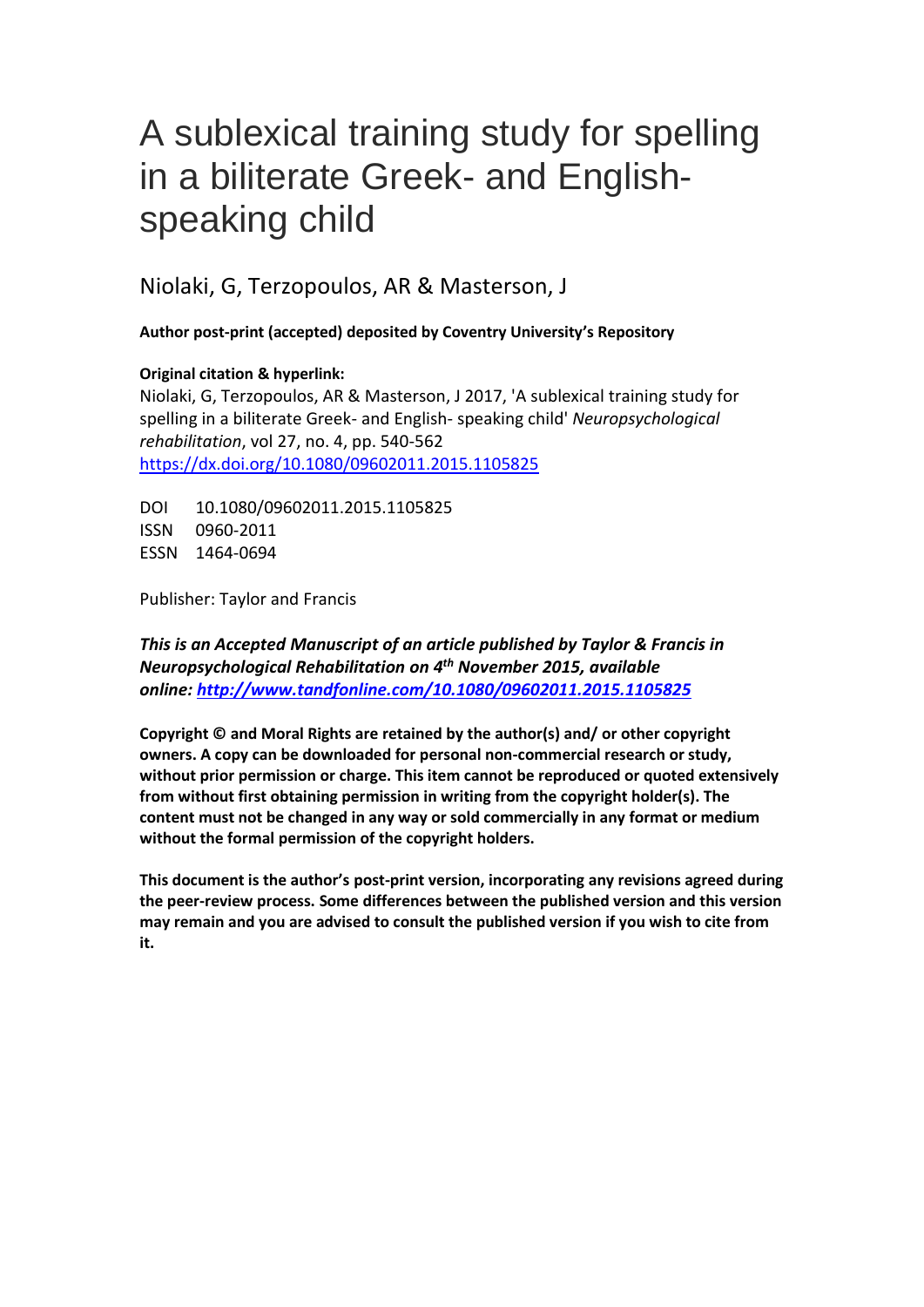A sublexical training study for spelling in a biliterate Greek- and English- speaking child\*

Georgia Z. Niolaki<sup>12</sup>,

Aris R. Terzopoulos<sup>1</sup>,

Jackie Masterson<sup>1</sup>,

<sup>1</sup>Institute of Education, London, <sup>2</sup>Coventry University

*'*Address for correspondence'

Professor Jackie Masterson

25 Woburn Square

London, WC1H OAL

02076126903

j.masterson@ioe.ac.uk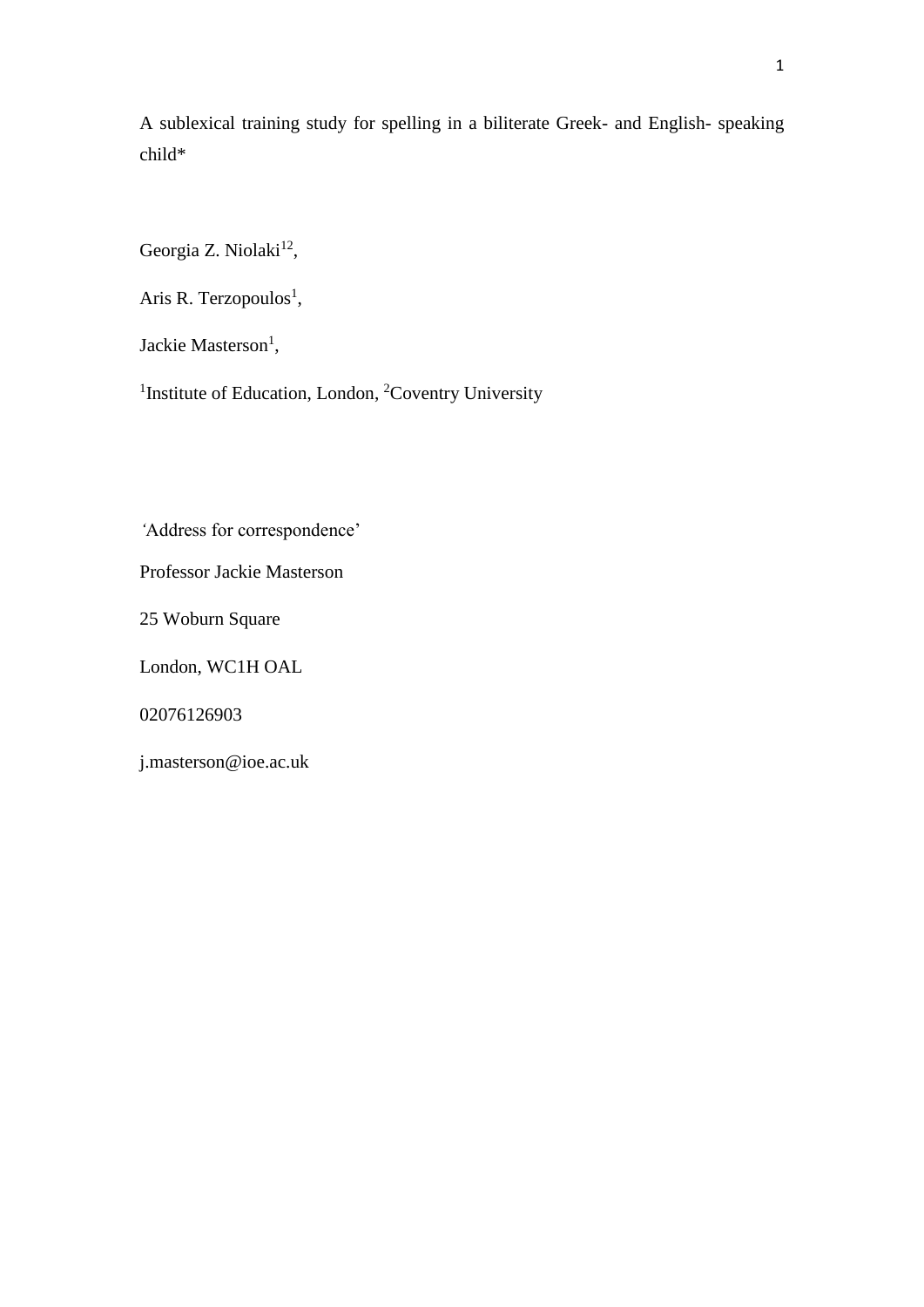# **Abstract**

RI is an emergent trilingual boy, literate in Greek and English, with difficulties in reading and spelling in both languages. Assessment with non-literacy tests revealed a deficit in phonological ability and in visual memory for sequentially presented characters. RI took part in a training programme that targeted sublexical spelling processes. Post-intervention assessment revealed improvement in reading and spelling in Greek but not in English. Assessments of lexical and sublexical skills showed improvement in nonword spelling and nonword reading for Greek. For English, there was some indication of improvement in nonword reading at delayed post-intervention testing, but no evidence of improvement in nonword spelling. Possible reasons for the difference in outcome for the two languages are considered, including the level of transparency of written Greek and English.

**Keywords:** spelling intervention, bilingual child, sublexical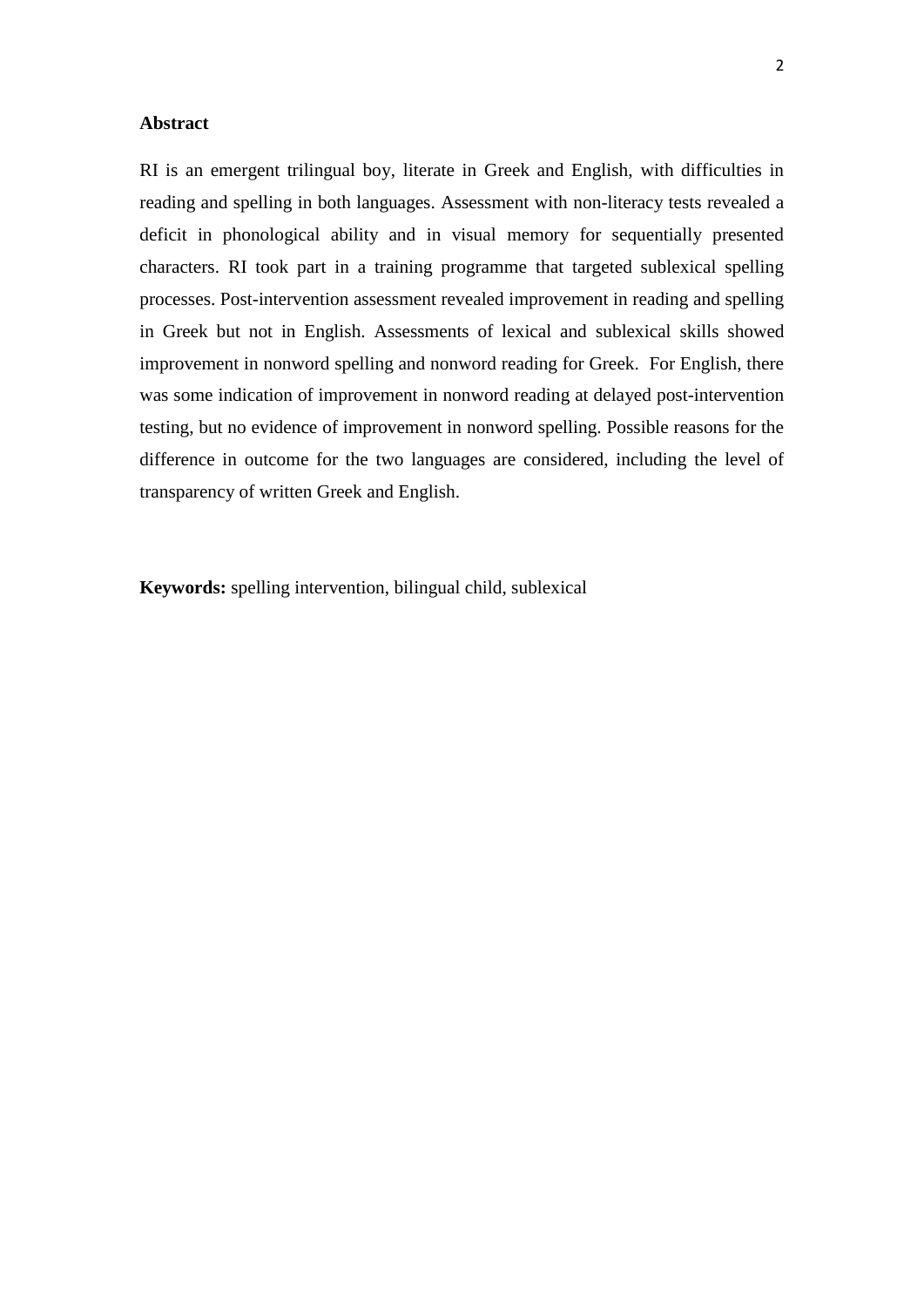#### Introduction

Developmental dysgraphia/dyslexia is a spelling and reading disorder in children and adults. Dyslexia may occur despite adequate educational instruction and where visual and sensory-motor skills are intact (World Health Organisation, 2011). Research carried out in orthographies other than English has indicated that the incidence of dyslexia is common in these as well, although the vast majority of research has been carried out with English speaking participants. In the present paper we report a case study of a seven year old multilingual boy, RI, with atypical reading and spelling performance. The first aim was to examine for an association of RI's literacy difficulties and problems in other cognitive/language abilities, following similar research with children with reading and spelling difficulties (e.g., Brunsdon et al., 2005; Kohnen, Nickels, Brunsdon, & Coltheart, 2008; Kohnen, Nickels, Coltheart, & Brunsdon, 2008; Kohnen, Nickels, & Brunsdon, 2010; Niolaki & Masterson, 2013; Niolaki et al., 2014). RI took part in an intervention programme that targeted sublexical skills. While previous intervention case studies targeting sublexical processes have been carried out with monoliterate children, intervention case studies with multilingual children are sparse and where multilingual children were included in past studies training was carried out in only of their one languages (English) (Broom & Doctor, 1995a, 1995b; Rowse & Wilshire, 2007).

The languages in which RI was literate were Greek and English. RI's third language was Portuguese, but he was only familiar with a few spoken words in this language. Written Greek is highly transparent with almost 1:1 correspondences between graphemes and phonemes for reading (Porpodas, 1991, 1999). At the end of the first year of formal schooling children are able to read even low frequency Greek words. However, spelling is less transparent as there are different graphemes to represent the same vowel phonemes (e.g., /e/ can be written with  $\langle \alpha v \rangle$  or  $\langle \varepsilon \rangle$ , /o/ can be written with  $\langle \omega \rangle$  and  $\langle \omega \rangle$  and because stem spelling is arbitrarily related to the words' etymology (e.g., <φώκια> /focja/ (seal) the letter /ω/ omega in the stem of the word). By Grade 3 these inconsistencies do not cause many problems for Greek children (Chliounaki & Bryant, 2002, 2007) as they have acquired many of the most important morphological rules that govern the choice of word-final vowel spellings. However, difficulties with stem spellings remain as this is dependent on the words'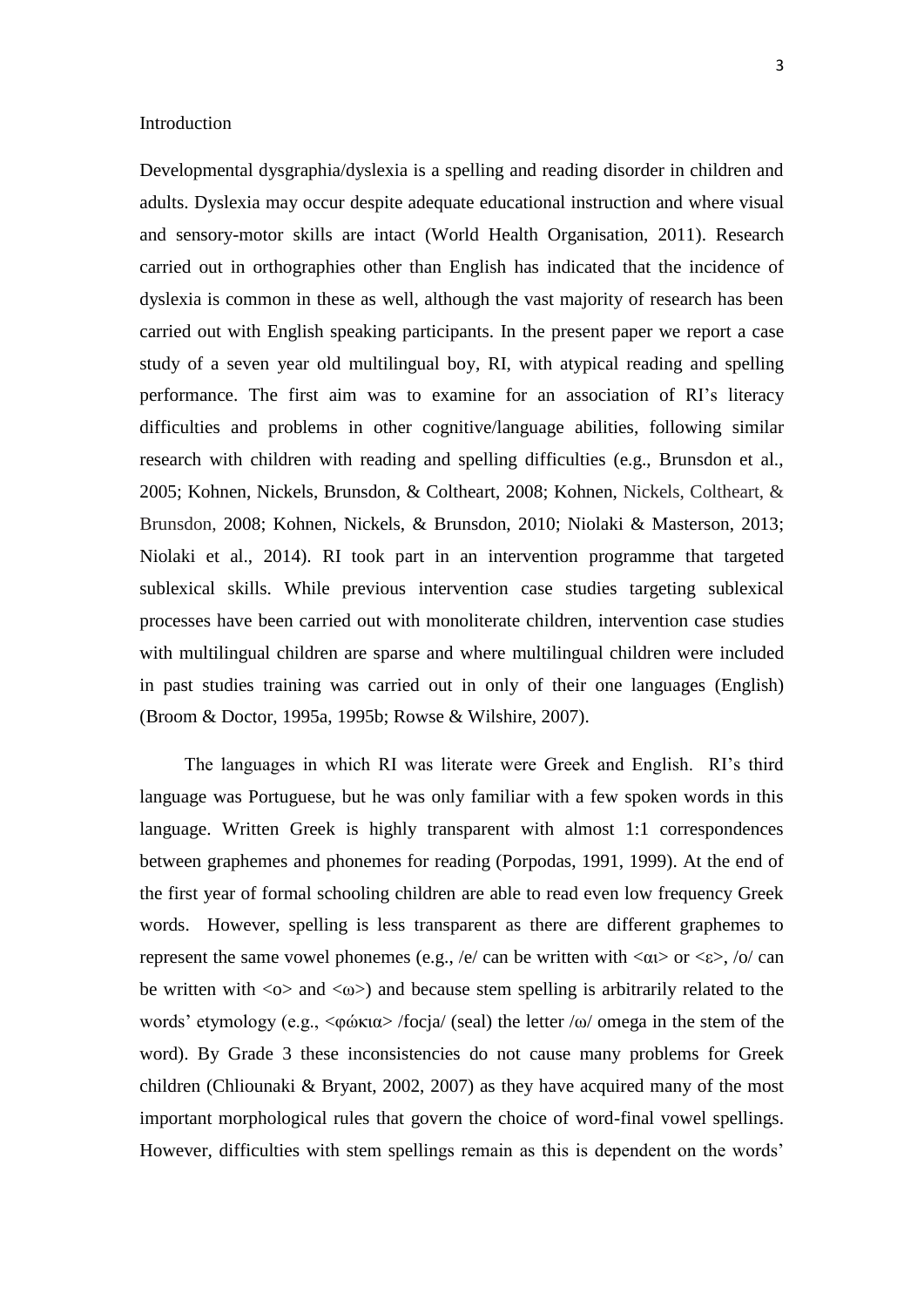historic orthography. Accurate spelling for these words necessitates word-by-word learning (as in the case of irregular words in English).

English orthography, on the other hand, is highly inconsistent for both reading and spelling. As a result, a number of sources of knowledge need to be acquired by the novice speller. The UK-based independent review of literacy instruction (Rose, 2006) recommends that effective teaching involve phonics, although this should not be taught independently from semantics and other language skills. Spencer (2007) tested 207 Year 2 to 6 UK pupils on 120 frequent words. He reported that word frequency and orthographic irregularity affected the pupils' spelling performance, suggesting the parallel acquisition of whole word and decoding processes for spelling in English-speaking children.

RI's reading and spelling skills were very poor, as will be shown in the assessment sections that follow. His difficulties can be interpreted within developmental theories such as those of Share (2008) and Ehri (1998, 1999, 2000). Share (2008) suggests that since all printed words are initially unfamiliar for young children, novice reading can be thought of in terms of a continuum whereby developing phonological decoding ability is key to acquiring orthographic representations for encountered words. Thus, after a few successful decoding attempts with an unfamiliar printed word a child will be able to store an orthographic representation for future automatic word identification – the 'self-teaching' hypothesis. Share argues that inability to develop phonological decoding skill will therefore hamper reading and spelling development. Ehri's (1998, 1999, 2002) phase theory of reading development similarly proposes that following the mastery of phonic decoding skills, when printed words are encountered several times their full orthographic representations come to be stored for subsequent instant word recognition.

The dual-route (DR) theory of skilled reading and spelling processes (e.g., Barry, 1994; Coltheart, 1981) has been used extensively in single case intervention studies with children older than RI (e.g., Broom & Doctor, 1995a, 1995b; Rowse & Wilshire, 2007; Brunsdon et al., 2002; Brunsdon et al., 2005). According to the DR model, two routes or sets of processes are necessary for accurate reading and spelling. Novel and low frequency letter strings are dealt with via the sublexical route, which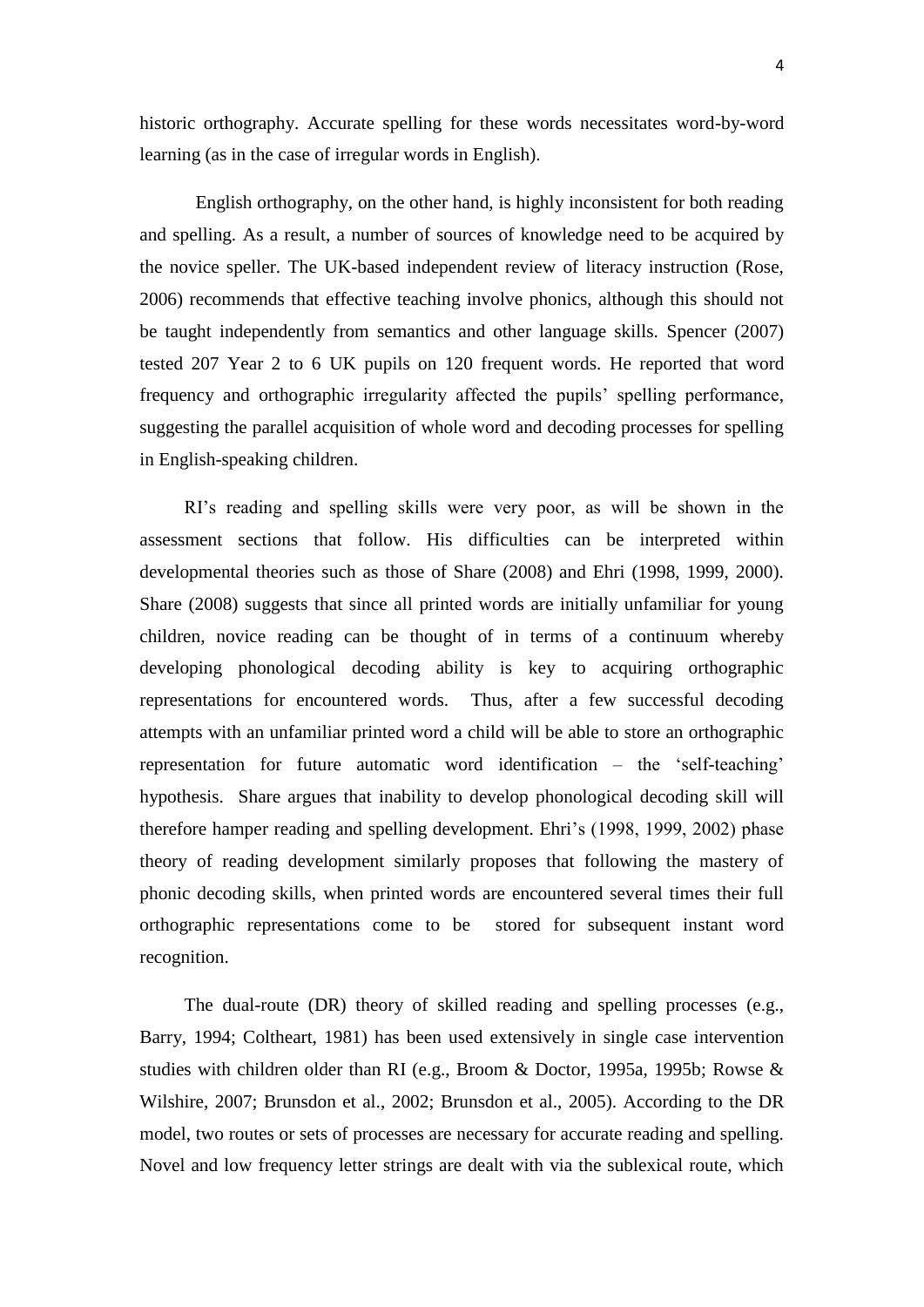consists of rules relating spelling to sound, whereas high frequency regular words and irregular words are processed by the lexical route, which consists of word-specific stores for orthographic, phonological and semantic information. As well as being used as a framework for intervention studies, DR theory has been employed in investigations of potential underlying deficits in cognitive processes associated with literacy difficulties. The research findings will be discussed next since, in the present study, we explored associated cognitive deficits that RI may have had.

Phonological processing abilities include identification and manipulation of the subcomponents of words (phonemes, syllables and rimes), and the ability to retain phonological information over a short period of time. A great deal of research carried out with English-speaking children has indicated a strong association of difficulties in phonological processing and reading and spelling difficulties (e.g., Hatcher, Hulme & Ellis, 1994; Broom & Doctor, 1995a; Brunsdon, Hannan, Nickels, & Coltheart, 2002). In addition, longitudinal studies in both opaque and transparent writing systems have demonstrated the importance of phonological ability (henceforth: PA) for later good reading and spelling performance (e.g., Caravolas et al., 2001 for English, Lervag & Hulme, 2010 for Norwegian, Nikolopoulos et al., 2006 for Greek).

Rapid automatized naming (RAN) has also been found to be impaired in children with reading and spelling difficulties (c.f. Sunseth & Bowers, 2002; Moll & Landerl, 2009). In a recent study Stainthorp, Powell and Stuart (2013) investigated the association between spelling performance and RAN in children with an average age of eight years. They found that RAN made a significant contribution to spelling performance above the association between PA and spelling. Further investigation of a group of poor spellers with a RAN deficit, who were matched in age, verbal and nonverbal ability, PA and visual acuity to a group of children with no RAN difficulty, indicated that the former group was significantly poor in spelling irregular words. This is the first paper to demonstrate an association between RAN and irregular word spelling. The researchers suggest that RAN is associated with the ability to establish good orthographic representations.

In a cross-sectional study of predictors of dyslexia with children acquiring literacy in six different orthographies Landerl et al. (2013) reported that both PA and RAN predicted dyslexia in a group of 1,114 dyslexic participants. However, the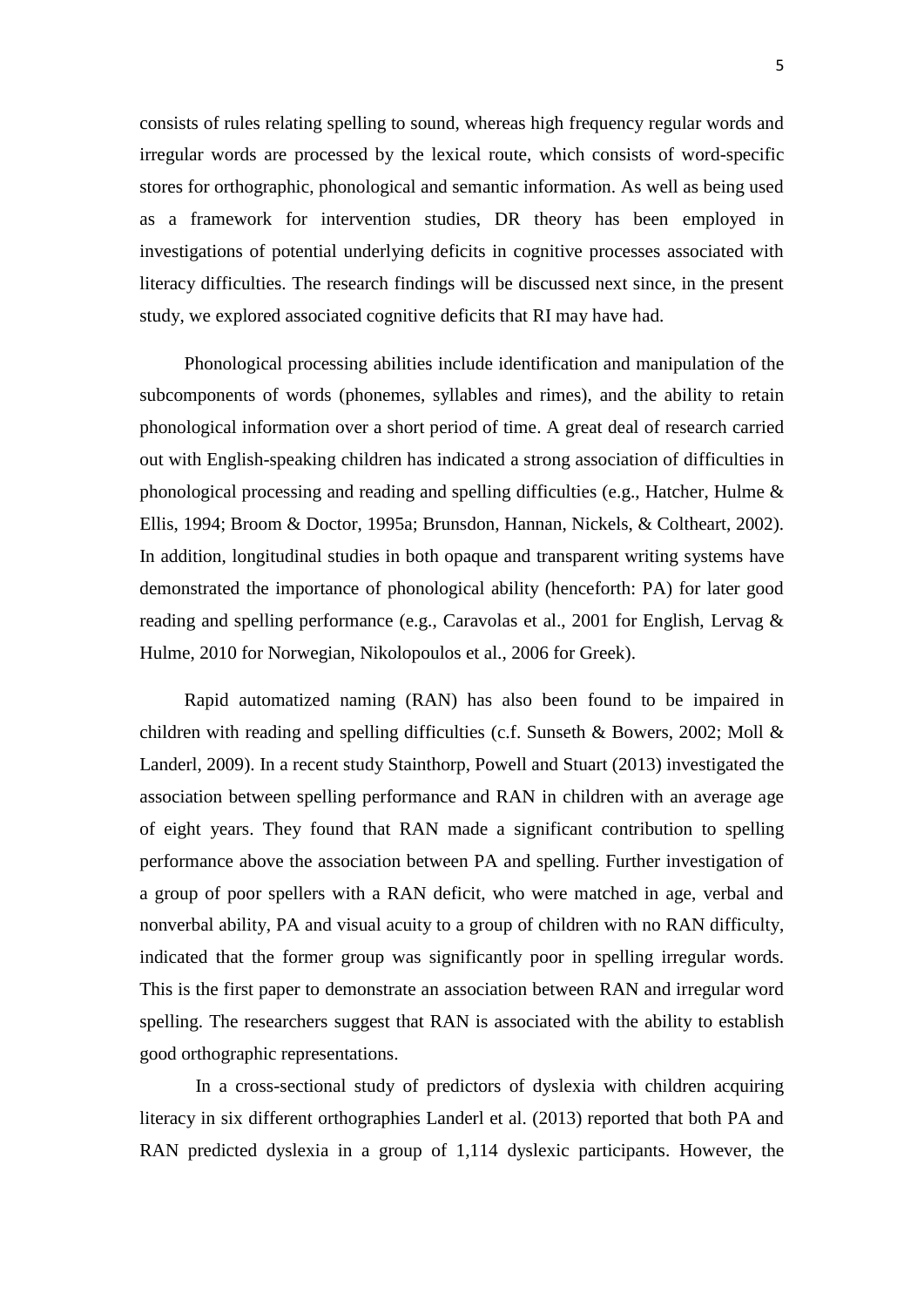strength of this association was modulated by orthographic transparency, with stronger associations found for opaque than transparent orthographies.

Deficits of visual memory have been associated with poor reading and spelling. Goulandris and Snowling (1991) reported JAS who exhibited a difficulty in visual memory, as well as poor irregular word spelling but preserved nonword spelling. The authors suggested the visual memory problems may have led to difficulty in acquiring whole word orthographic representations. Romani et al. (1999) found impaired visual sequential memory in a developmental surface dysgraphic adult.

Research has recently focused on other non-phonological deficits which could underlie poor reading and spelling. For example, a deficit in multi-character processing ability has been investigated with letter report tasks in English and French dyslexic children (Bosse et al., 2007; Valdois et al., 2003). Lallier et al. (2014) examined the strength of association between letter report and reading speed in two groups of dyslexic and typically developing bilingual Spanish and French speaking children. The researchers reported that letter report tasks predicted reading speed irrespective of the characteristics of the orthography and successfully discriminated typically developing from atypical readers. Niolaki and Masterson (2013) and Niolaki et al. (2014) reported Greek-speaking monolingual children with characteristics of surface dyslexia (relatively accurate nonword reading and spelling but long reading latencies) with impaired letter report but preserved PA and rapid naming ability.

In the present study RI was given assessments of the above abilities in order to examine potential reasons for his literacy difficulty. These assessed PA, rapid naming, visual memory and letter report. We also carried out detailed testing of RI's reading and spelling in order to examine potential differences in manifestation of his difficulties in Greek and English. The results of this testing were used to determine the focus of an intervention that RI took part in and that is reported in the second part of the paper.

#### Case study

RI was aged 7;04 when first assessed. He is an emergent trilingual in English, Greek and Portuguese. He was literate only in English and Greek. At home he spoke mainly English (and some Greek and less Portuguese) to his parents. At the age of 4 he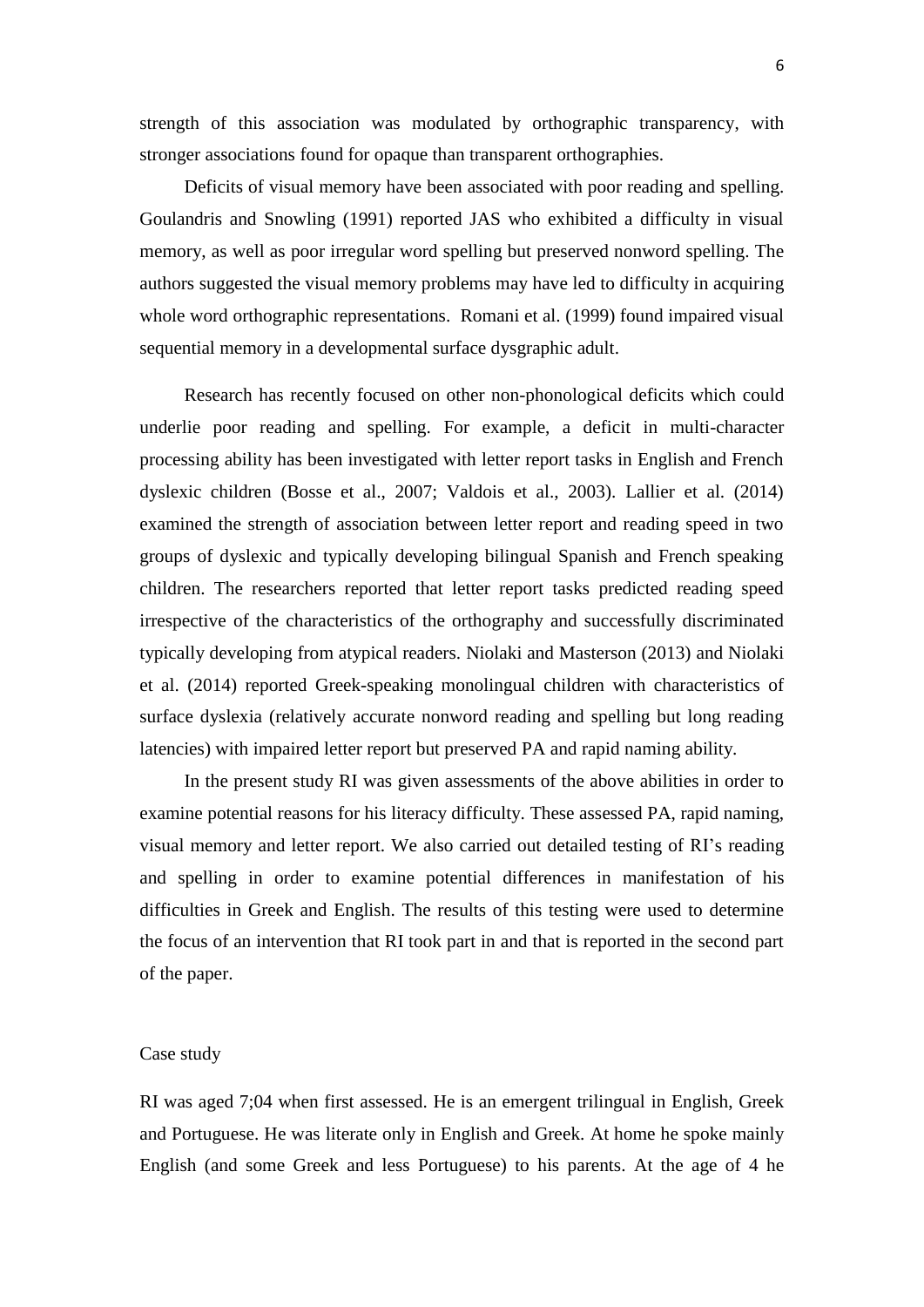started the Pre-Nursery and, the following year, the Nursery class at a Greek school and he has attended the two following primary grades there. RI speaks Greek at school on a day to day basis and this is the main language of instruction. Although RI became fluent in spoken Greek at an older age than English, his level of spoken Greek and English when he was assessed for the study were both good, and this is supported by his scores in receptive vocabulary assessments (in Table 1 below). At RI's school children are taught all curriculum subjects (language, mathematics, history and science) in Greek. They also receive ten hours per week of instruction in English, which involves English literacy (oral and written communication skills). At home RI has continued to use English more than Greek in oral communication and every afternoon he has a tutor who supports him with his English homework.

At the time the assessments commenced RI was attending Grade 2. According to his Greek and English teachers he was poor at reading and spelling in both languages. Children in Grade 2 are typically able to read almost all Greek real and nonsense words, to spell to dictation high frequency words, and they are starting to realize the consistency of inflectional spelling. In English they are typically able to spell a pool of high frequency regular and irregular words and they have been taught letter sounds and letter names (Riley, 2007). During the two nursery school years Greek children develop vocabulary as well as listening and speaking skills. Reading and writing is not formally taught, however, some children enter Grade 1 being able to read a pool of high frequency words and to spell their name.

RI's parents reported that from the time that he was under two years old he suffered frequent ear infections and this had affected his hearing ability. He had grommets inserted in both ears as part of his treatment. After the operation the frequency of the ear infections was less but he still suffered in the winter time. RI had difficulty in pronouncing /l/ and when he was 5 years old he attended speech therapy for 6 months.

# *Background assessments*

The results of background assessments conducted with RI are given in Table 1. The Matrix Analogies Test (Naglieri, 1985) was used to assess non-verbal reasoning ability and the Wechsler Intelligence Scale for Children (WISC-IV, Wechsler, 2003) was used to assess arithmetic ability and verbal working memory. The word and non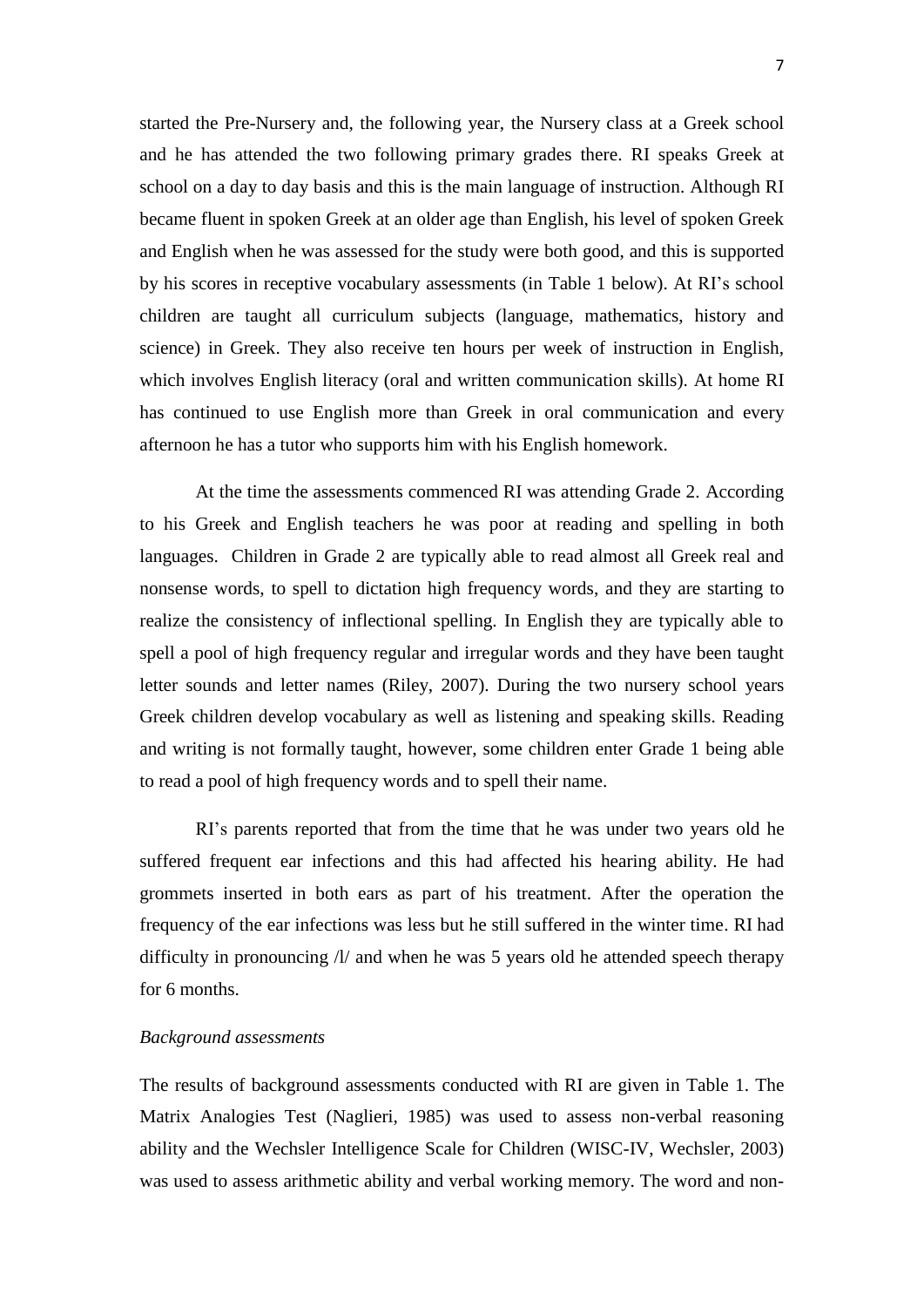word list recall subtasks from the Working Memory Test Battery (Pickering & Gathercole, 2001) were also administered. The above assessments were all carried out in English. Since RI had suffered intermittent hearing problems in early childhood we included assessment of current auditory discrimination abilities. For English we used the Wepman,Test (Wepman, 1972) and, for Greek, the auditory discrimination subtask from the Athena Test (Paraskevopoulos, Kalatzi-Azizi, & Giannitsas, 1999).

(Table 1 about here)

Assessment of receptive vocabulary was conducted in English and in Greek. For English, the British Picture Vocabulary Scale (Dunn et al., 1997) was used, and for Greek the Peabody Picture Vocabulary Test, adapted for Greek by Simos, Sideridis, Protopapas, and Mouzaki (2011), was administered. For the latter test normative data are not available. RI's performance was contrasted with that of an age and non-verbal ability matched comparison group  $(N=18)$ , mean age=7;04, *SD*=0;03) for assessments where standardized norms were unavailable. The comparison group consisted of bilingual Greek- and English-speaking children attending the same school as RI. All were reported to be exhibiting average levels of literacy ability by their class teacher. In order to investigate if there were significant differences in the scores of RI and the comparison group modified t-tests (Crawford & Howell, 1998) were used. Significant differences are indicated in the tables of results by asterisks. Any differences reported are one-*tailed*. Inspection of Table 1 reveals that there was no indication of difficulty in any of the background assessments.

#### *Literacy assessments*

Table 2 gives the results of reading and spelling assessments for Greek and English. Assessment of RI's spelling in English revealed that he could spell some high frequency words (e.g., *we, is, big, look*). He could not apply phoneme-grapheme correspondences when the graphemes consisted of two letters, and especially when vowels were involved (e.g., *er, ur*). His spelling errors in the WIAT-II-T spelling subtest (Wechsler, 2006) were phonologically inappropriate on 80% of occasions (e.g., *candy*-> CADE, *right*-> RADE, *jumped*-> JPING). He also made some letter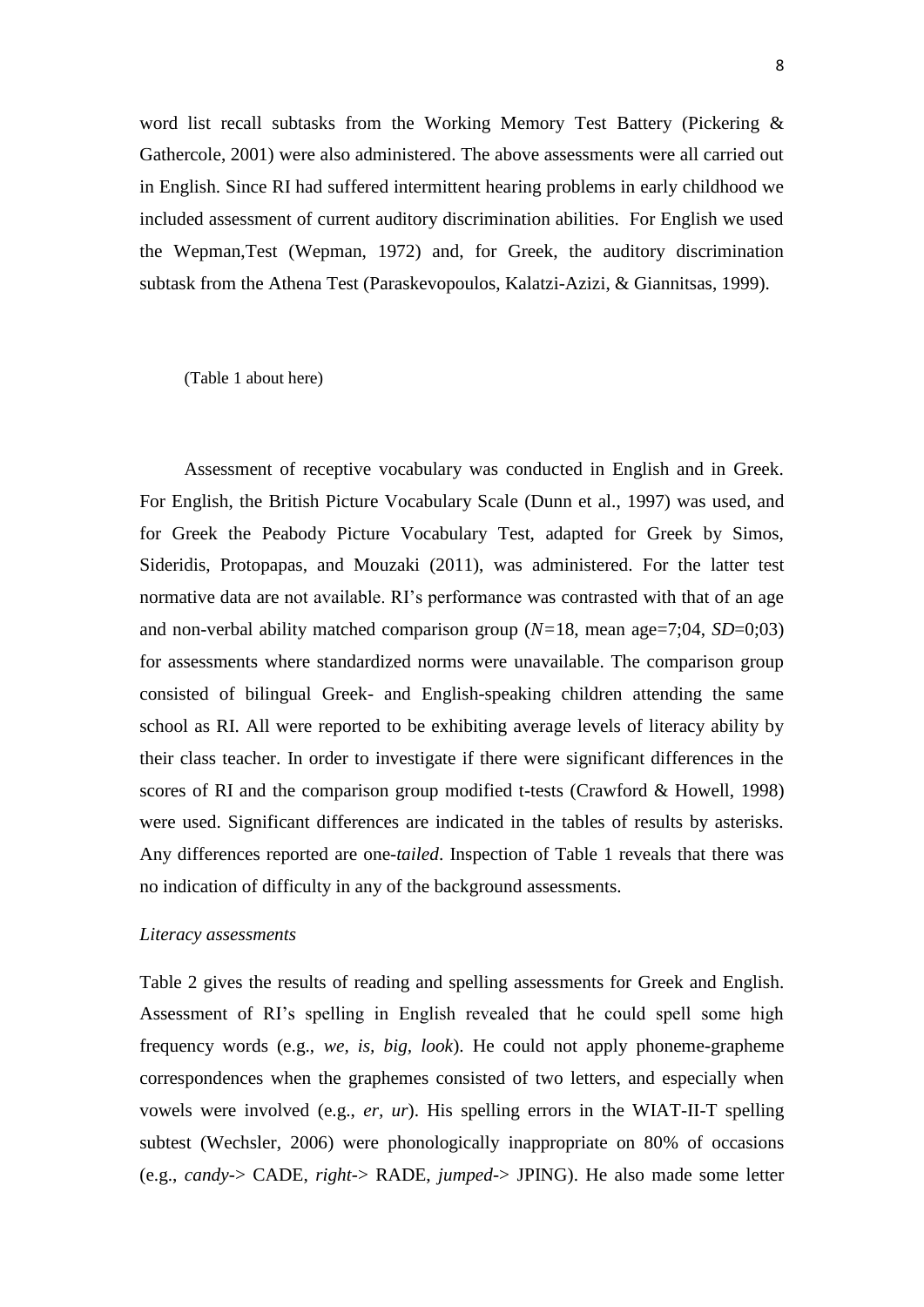reversals. In Greek he was able to write high frequency words (such as, από /apo/ (from), έλα /ela/ (come), και /ke/ (and), είναι /ine/ (is)), however in consonant clusters he frequently omitted letters (e.g., *στ (st),φρ (fr), χν (xn)*).

The spelling test of Mouzaki et al. (2007) was used as the standardized assessment for Greek. RI made phonologically inappropriate errors on 77% of occasions (e.g., *τραπέζι* /trapezi/ (table)-> ΤΑΠΕΖΙ /tapezi/, *χρήματα* /xrimata/ (money) -> ΧΙΜΑΤΑ /himata/). Single word reading in Greek was assessed using the words from the Mouzaki et al. test. The test was standardized (for spelling) on a sample of 580 Greek monolingual students attending Grades 2 to 5. According to the manual the reliability is  $\alpha = 91$ . It has a discontinue criterion of six consecutive errors and maximum correct score of 60. The words in the test are from Greek primers and the authors suggest that it assesses different spelling patterns and morphosyntactic rules. Mean length of the words in the test is 7.6 (*SD*=2.9). As the Mouzaki et al. test does not include standardised norms for reading we report number of words correctly read and spelled in Table 2 (as well as RI's standard score equivalent for spelling).

We compared RI's scores in these assessments with those of the same age comparison children. RI's score was significantly lower than that of the comparison group in both spelling and reading,  $t(10)=5.6$ ,  $p<.0001$ ,  $r=0.87$  and  $t(12)=8.1$ , *p*<.0001, *r*=0.91, respectively. In terms of standardized score for spelling, RI's accuracy (10 words correct) was less than the lowest score recorded for his age in the standardized scores in the manual.

#### (Table 2 about here)

RI was also assessed in reading and spelling in English with a list of 60 words from Masterson et al. (2008). His scores were significantly lower than those of the comparison group,  $t(18)=3.4$ ,  $p=.002$ ,  $r=0.62$  and  $t(18)=2.2$ ,  $p=.022$ ,  $r=0.46$ , for reading and spelling respectively. For Greek reading and spelling of the same (translated) list, RI again scored significantly lower than the comparison group, *t*(14)=8.1, *p*<.0001, *r*=0.91 and *t*(13)=4.1, *p*<.0001, *r*=0.75, respectively. In spelling the list, RI made 87% phonologically inappropriate errors in English and 56% in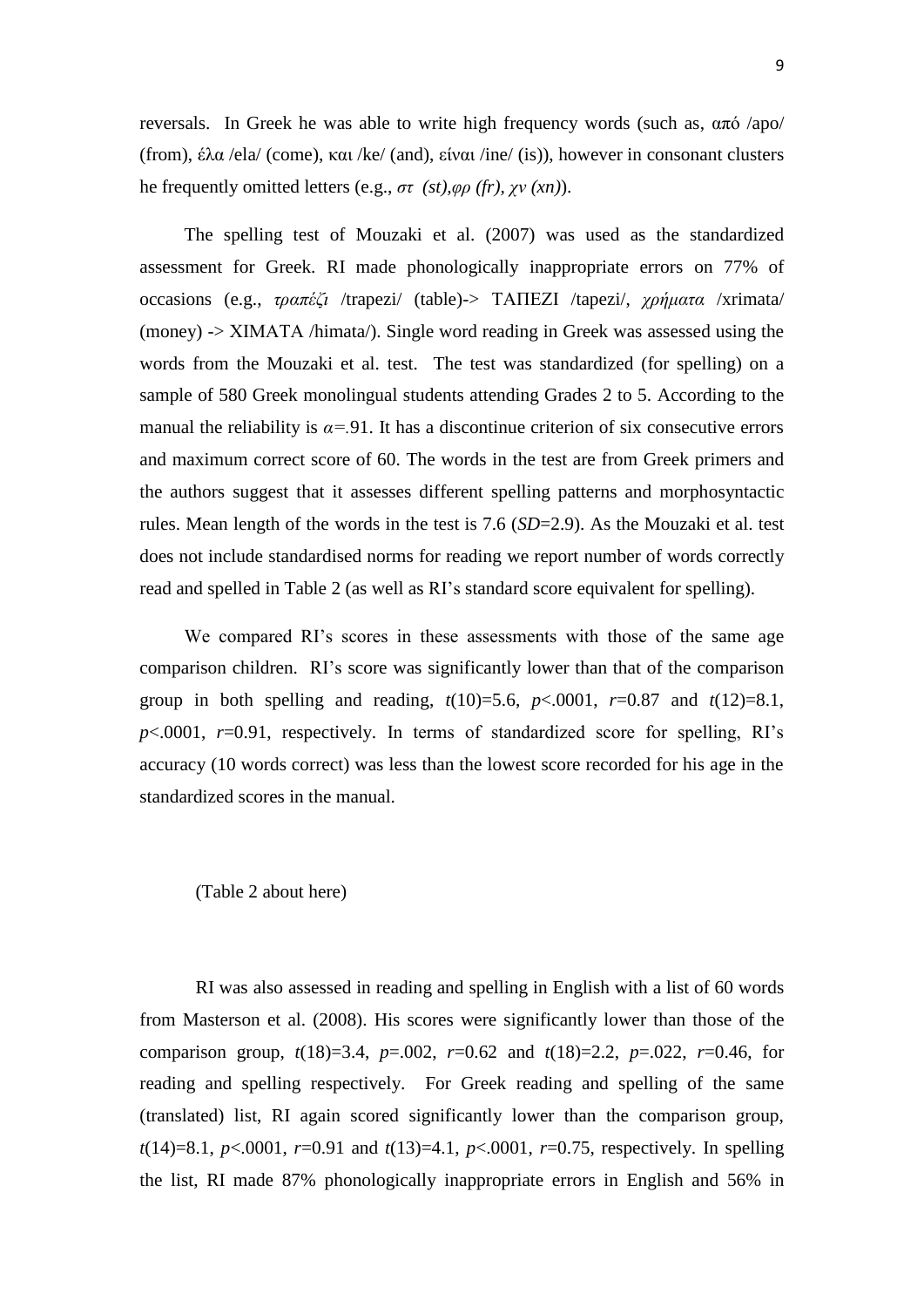Greek, whereas the comparison group made 27% such errors for English and 3% for Greek. RI's high rate of phonologically inappropriate errors in Greek spelling is contrary to the finding that the rate of these is usually low in transparent orthographies (e.g., Nikolopoulos et al., 2006).

# **Detailed assessment**

Further testing was carried out to investigate lexical and sublexical reading and spelling processes, and to assess for possible deficits of PA, visual memory, rapid naming and letter report.

# *Reading and spelling of irregular words and nonwords*

RI was assessed in irregular word and nonword reading and spelling in English using the Diagnostic Test of Word Reading Processes (DTWRP, Forum for Research in Language and Literacy, 2012). In the DTWRP there are 30 regular words, 30 irregular words and 30 nonwords. For the purposes of the present study only irregular words and nonwords were used. The DTWRP irregular word and nonword lists do not differ in number of phonemes, letters and syllables (all *Fs*<1). Split half reliability for reading based on a sample of bilingual children was .82 for the irregular words and .85 for the nonwords.

In the absence of an available standardized test for Greek at the time the research was conducted the stimuli from Loizidou et al. (2009) were adopted. These consist of 20 irregular (for spelling) words and 40 nonwords. Half the items in each set are short (two to three syllables) and half are long (four to five syllables). Irregular words are those in which the vowel should be spelled with a grapheme that deviates from the predominant phoneme-grapheme correspondence. The results of the assessments are presented in Table 3.

# (Table 3 about here)

The results revealed difficulty in lexical and sublexical processes in both languages. For Greek, RI scored lower than the comparison group in real word and nonword reading, *tGreek word reading*(14)=3.4, *p*=.001, r=0.67 and *tGreek nonword reading*(14)=3.4, *p*=.002, r=0.67, and irregular word and non-word spelling, *tGreek irregular spelling*(8)=2.7, *p*=.015, r=0.69, *tGreek nonword spelling*(8)=10.6, *p*=.0001, *r=*0.96. For English, RI was significantly worse than the comparison group at irregular word and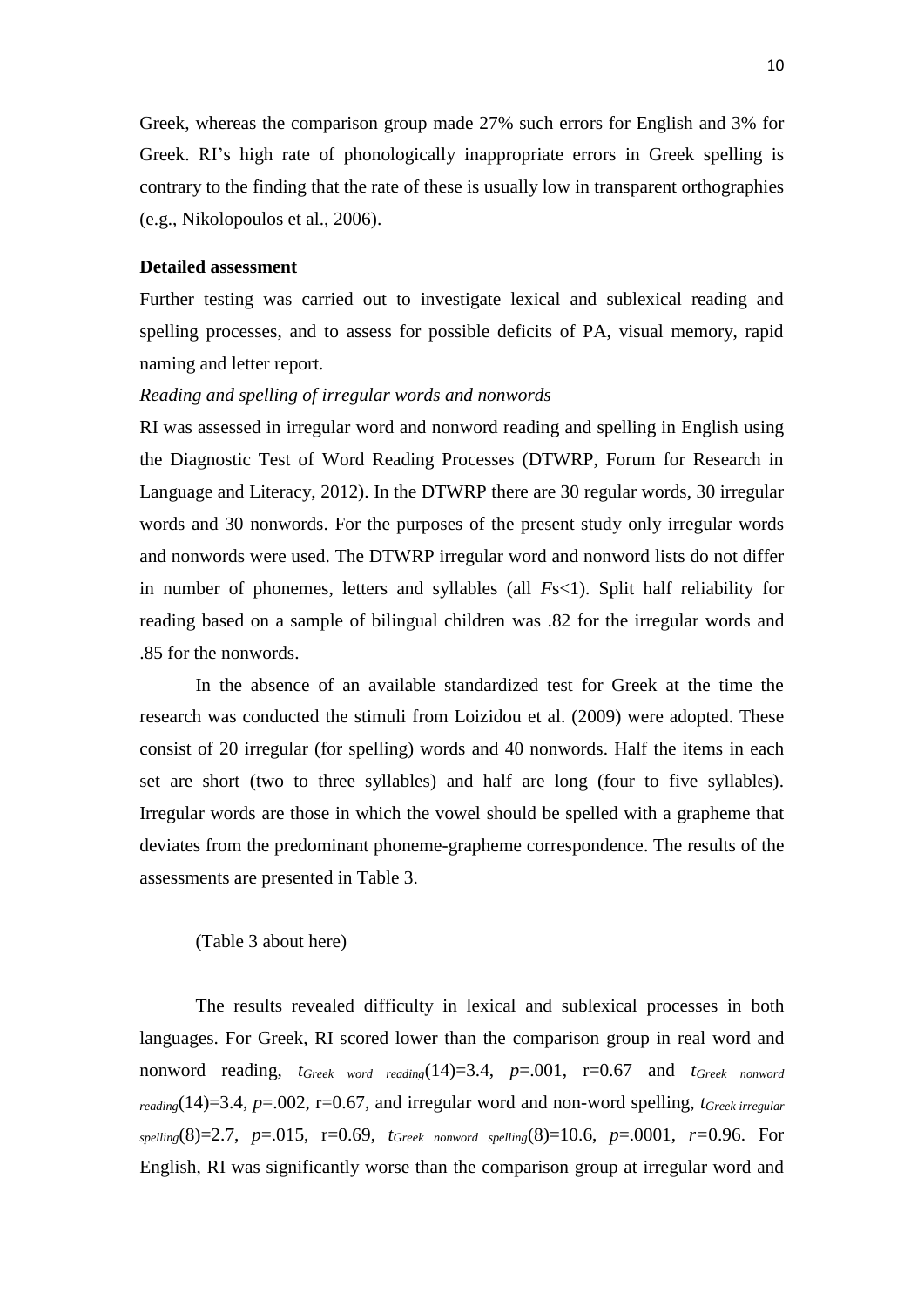non-word reading, *tEnglish irregular reading*(17)=2.5, *p*=.01, r=0.52, *tEnglish nonword*   $r_{\text{eading}}(17)=3.6$ ,  $p=.001$ ,  $r=.066$ , and irregular word and non-word spelling,  $t_{\text{Enelish}}$ *irregular spelling*(9)=2.9, *p*=.009, r=0.70, *tEnglish nonword spelling*(9)=2.2, *p*=.027, r=0.59. *Phonological ability*

RI's phonological skills were assessed using phoneme segmentation, deletion and transposition tasks for English from Hatcher's (1994) screening battery, plus the blending subtest from the Comprehensive Test of Phonological Processing (CTOPP, Wagner, Torgesen, & Rashotte, 1999). To assess phonological ability in Greek a blending task from the Athena Test (Paraskevopoulos, Kalatzi-Azizi, & Giannitsas, 1999) was used and phoneme segmentation, deletion and transposition test adapted from Porpodas (2002). In addition, a spoonerisms task was employed in both languages. For English, this was the full spoonerisms subtest of the Phonological Assessment Battery (Frederickson, Frith, & Reason, 1997). In this, the child is asked to exchange the first sound of two spoken words (for example, *King–John* becomes "jing-kon"). An equivalent spoonerisms test was devised in Greek (for example, γάτα:/yata/(cat)-φίλος:/filos/(friend) becomes φάτα:/fata/-*γίλος*:/yilos/). Reliability coefficients range for the English task between  $\alpha = 0.95-0.91$ . For the Greek task, based on a sample of bilingual Greek- and English-speaking children, the reliability coefficient was  $\alpha = 94$ . A summary of the results from these tasks is given in Table 4.

(Table 4 about here)

RI's performance was weaker than that of the comparison group in the blending tasks, although the difference was only significant for Greek,  $t(15)=2.9$ , *p*=.005, *r=.*60. Assessment in phoneme segmentation and deletion tasks for English indicated that RI's performance was low average (for both tasks he obtained standardized scores of 85). In the Greek segmentation, deletion and transposition tasks he was not able to score and his performance was significantly lower than that of the comparison group, *tsegmentation*(18)=4.1, *p*<.0001, *r=.*69, *tdeletion*(18)=1.6, *p*=.05,  $r=.32$  and  $t_{transposition}(18)=2.02$ ,  $p=.02$ ,  $r=.43$ . RI scored significantly lower than the comparison group in the spoonerisms tasks in both languages, *tEnglish*(14)=1.8, *p*=.044, *r=.*43 and *tGreek*(12)=2.9, *p*=.007, *r=.*64.

RI was also assessed in rapid naming in both languages using the pictures and digits subtasks of the Phonological Assessment Battery (Frederickson et al., 1997).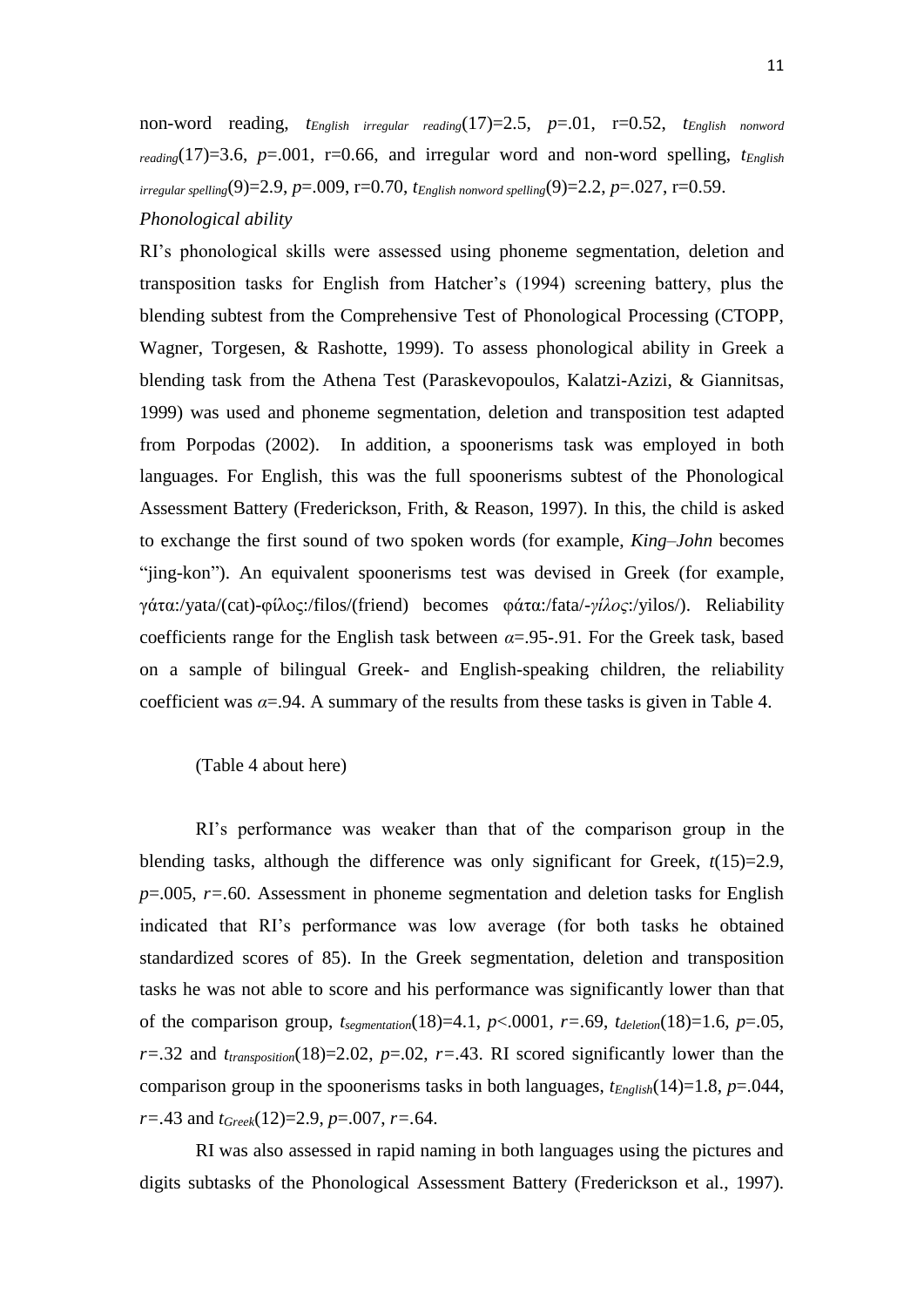The results are given in Table 4. RI's performance in rapid naming of digits and pictures did not indicate any deficit.

#### *Visual memory*

In order to assess visual memory four tasks were used. The memory for pictures and designs subtests from the Athena Test (Paraskevopoulos et al., 1999) were used to assess visual memory for simultaneously presented arrays. The testee is asked to reproduce either a series of abstract designs (in the case of Memory for Designs) or familiar pictures (in the case of Memory for Pictures) after a five second retention interval. The testee is provided with a set of cards (no distractors) with which to reconstruct the order of the test array on each trial. The number of items presented increases within each subtest and the total number of trials in each subtest is nine. Testing begins with three cards presented on each trial and goes up to six cards. The testee has two opportunities to provide a correct response at each array length, the first is scored with 2 points the second with 1, and after two consecutive incorrect responses at a particular array length the test is discontinued. Correct responses are considered those where the test array is reproduced in the correct order.

The third (simultaneous presentation) visual memory assessment consisted of a task adapted from the one described by Hulme (1981). The task in the present study used Arabic characters, which acted as unfamiliar symbols for RI. Arrays of 2, 3 or 4 characters were presented on the screen of a DELL Inspiron computer for 10 seconds each. A recall array was then presented after a retention interval of 1 second for the first six trials, and after 10 seconds for the following six trials. The recall array contained the test array characters in a different order and intermixed with two new characters. RI was asked to report the characters, in correct order, by pointing on the screen. There were three practice trials.

The fourth task involved sequential presentation of test array symbols and employed characters from Tamil and Devanagari. This was an adaptation of the task used by Goulandris and Snowling (1991). On each trial 2, 3 or 4 characters appeared sequentially on the computer screen for 2 seconds per character. As in the simultaneous visual memory task, a recall array was then presented following a retention interval of 1 second for the first six trials and 10 seconds for the following six trials. RI was asked to select the characters in the correct order from the recall array of characters intermixed with two distractor characters. Again, items had to be recalled in the correct order for a trial to be counted as correct. The characters for the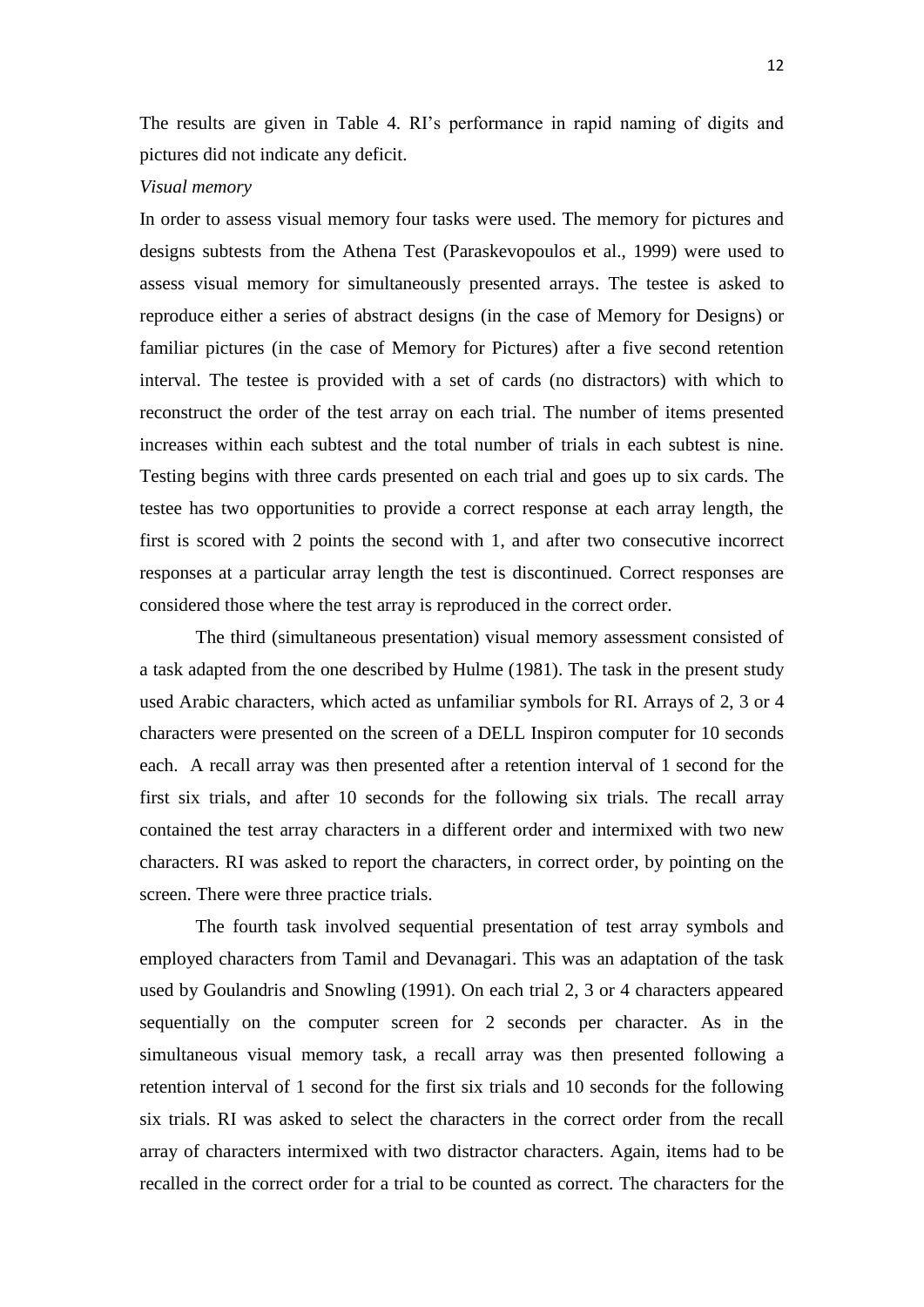simultaneous and sequential memory tasks were presented in font size 80 and the tasks were designed in PowerPoint for Windows 7. RI's performance in the visual memory tasks as well as that of the comparison group is reported in Table 5.

#### (Table 5 about here)

The results did not indicate any difficulty in the tasks involving simultaneous presentation of stimuli, and indeed RI's performance in Memory for Designs was slightly higher than that of the comparison group. However, RI had a significantly lower score than the comparison group in the sequential visual memory task,  $t(9)=4.5$ , *p*=.002, *r=*0*.*80.

#### *Letter report*

The letter report task from Bosse et al. (2007) was employed with both English and Greek versions. At the start of each trial the screen was blank for 50 msecs then a fixation point appeared in the centre of the screen for 1000 msecs, and then the target array was presented for 200 msecs. Arrays consisted of five consonant letters, in Consolas 14 font, with .57cm spacing between letters. In the global report version of the task children were asked to report all the letters in the array on each trial. In the partial report version, children were asked to report a single letter from the array on each trial. In this version, the target letter was indicated by a cursor presented for 50 msecs, 1.1° below the target at the offset of the letter string. The tester noted children's responses at the time of testing and responses were also recorded for later verification.

To programme the task for presentation on the computer the DMDX software developed by Forster and Forster (2003) was used. The letters were presented in the middle of the screen of a Dell Inspiron portable lap-top with Windows 7, the video mode was 1366x768 at 60Hz. For the English version, ten uppercase letters were used (B, D, F, M, L, T, P, H, S, R) and for the Greek version, nine uppercase letters were employed (Γ, Δ, Θ, Λ, Ξ, Π, Σ, Φ, Ψ). The letter report task used only consonants, and letter combinations did not match with the skeleton of words. It was necessary to avoid letters common to the two orthographies so that the task would differ between the two languages. This resulted in the use of Greek letters with low frequency of occurrence (mean of 8,489 according to the count of Ktori et al., 2008, while the letters not included had a mean of 12,309). This could result in the Greek version of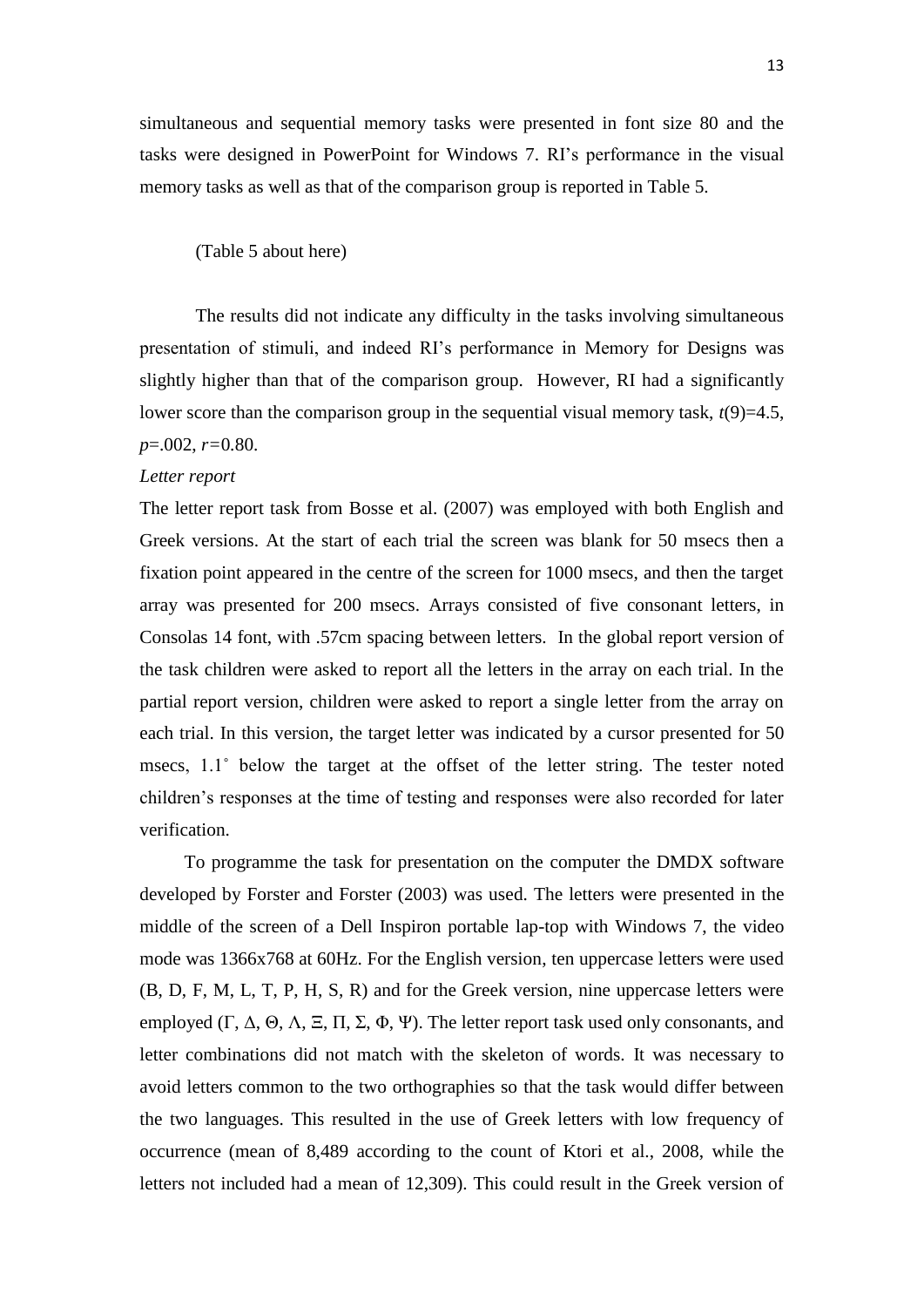the task being generally more difficult than the English version (and this does seem to be the case according to the results for RI and the comparison group presented below). Since Greek letter names are not frequently used and they are of two syllables and longer than English letter names, children were asked to respond with letter sounds for the Greek version of the task.

Results in the letter report tasks for RI and the comparison group are given in Table 6. RI's performance did not differ significantly from that of the comparison group for any of the letter report measures.

(Table 6 about here)

# *Summary of assessments*

RI's ability to read and spell irregular words and nonwords was impaired in both languages. Assessment of phonological abilities indicated a deficit for both languages. For blending RI's score was lower than that of the comparison group only in Greek. This may be due to the fact that the items in the Greek blending task were more difficult (longer and with more consonant clusters). For the English task the mean number of letters was 4.2 (SD=2.6) with mainly short words of two to three phonemes, whereas for the Greek version of the task the mean number of letters was 5.3 (SD=0.9). Assessment of visual memory indicated a deficit specifically for sequentially presented characters, as in AW, the adult with developmental surface dysgraphia reported by Romani et al. (1999). RI did not exhibit a rapid naming or a letter report deficit.

# *Rationale for training*

The results of the assessments indicated that RI had impaired single word reading and spelling in both English and Greek, and that he showed a deficit in phonological ability and visual sequential short-term memory. It was decided to provide a training that aimed at improving RI's spelling skills, since improvement in spelling as a result of training has been found to generalize to reading (e.g., Brunsdon et al., 2005; Kohnen et al., 2008a; Ouellette, 2010; Conrad, 2008). Additionally, spelling is a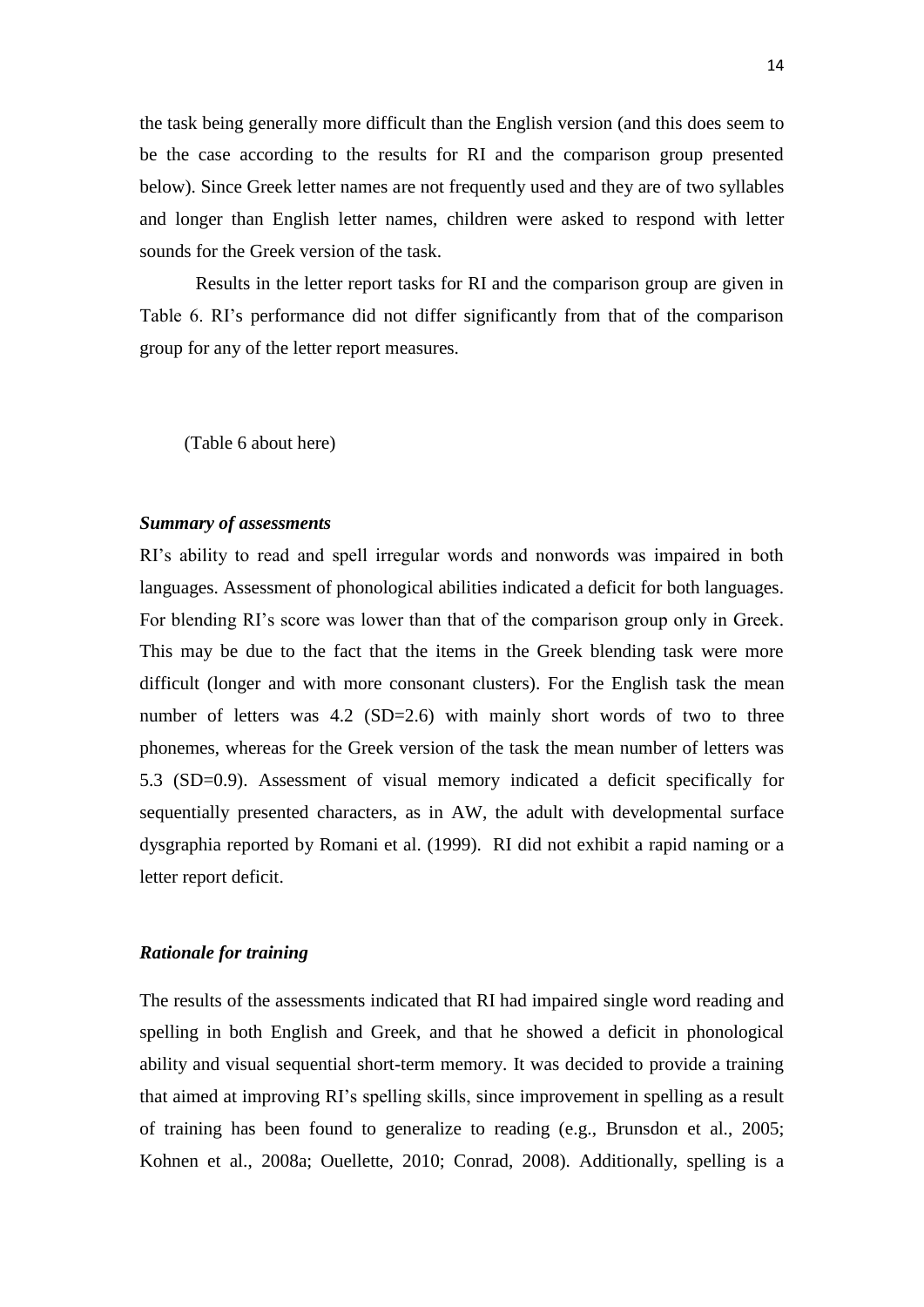harder task than reading for both Greek and English orthographies. RI was halfway through the second year of formal schooling and his ability to write was severely curtailed by poor spelling skills. At this point classmates were able to produce short passages using 'sight words' as well as using sublexical skills to spell less familiar vocabulary in both Greek and English. Thus RI's teachers and parents were concerned about his ability to cope in Grade 3.

RI's sublexical skills for reading and spelling were very weak, therefore it was decided that support for phonological skills and letter-sound awareness would be provided. Sublexical processes were chosen as the target since RI had not benefited from the phonics instruction he had received so far and it seemed important to put this skill in place before he moved on to Grade 3. Brunsdon et al. (2002) suggested that in severe cases where lexical and sublexical skills are poor it is preferable to target lexical skills. However, given that RI's language of instruction was a transparent one, and the evidence suggests more reliance on sublexical skills in the early stages for children learning such writing systems, we decided to target sublexical processes first. A description of the training is included in the next section.

#### *Training programme*

Sessions took place at RI's school over the course of nine weeks. The researcher saw RI individually for one hour per week and sessions were divided into 30 minutes devoted to training in Greek and 30 minutes in English. The order of languages was alternated each week. The procedure was the same for each session and a letter outlining what RI should do at home was given every week to his parents. Letter combinations involving vowels were taught following the order of the Jolly Phonics scheme (Lloyd, Wernham, & Jolly, 1992) for English, however for Greek letter combinations involving consonants were selected by the first author<sup>1</sup>. For English, we targeted vowel letter combinations, as these were problematic for RI in the baseline assessment, whereas for Greek we mainly targeted consonant clusters as RI frequently omitted the second letter in these.

# *Procedure*

The training involved explicit teaching of phonics, following Hatcher's (1994) programme. It also involved the procedures used in Brunsdon, Hannan, Nickels and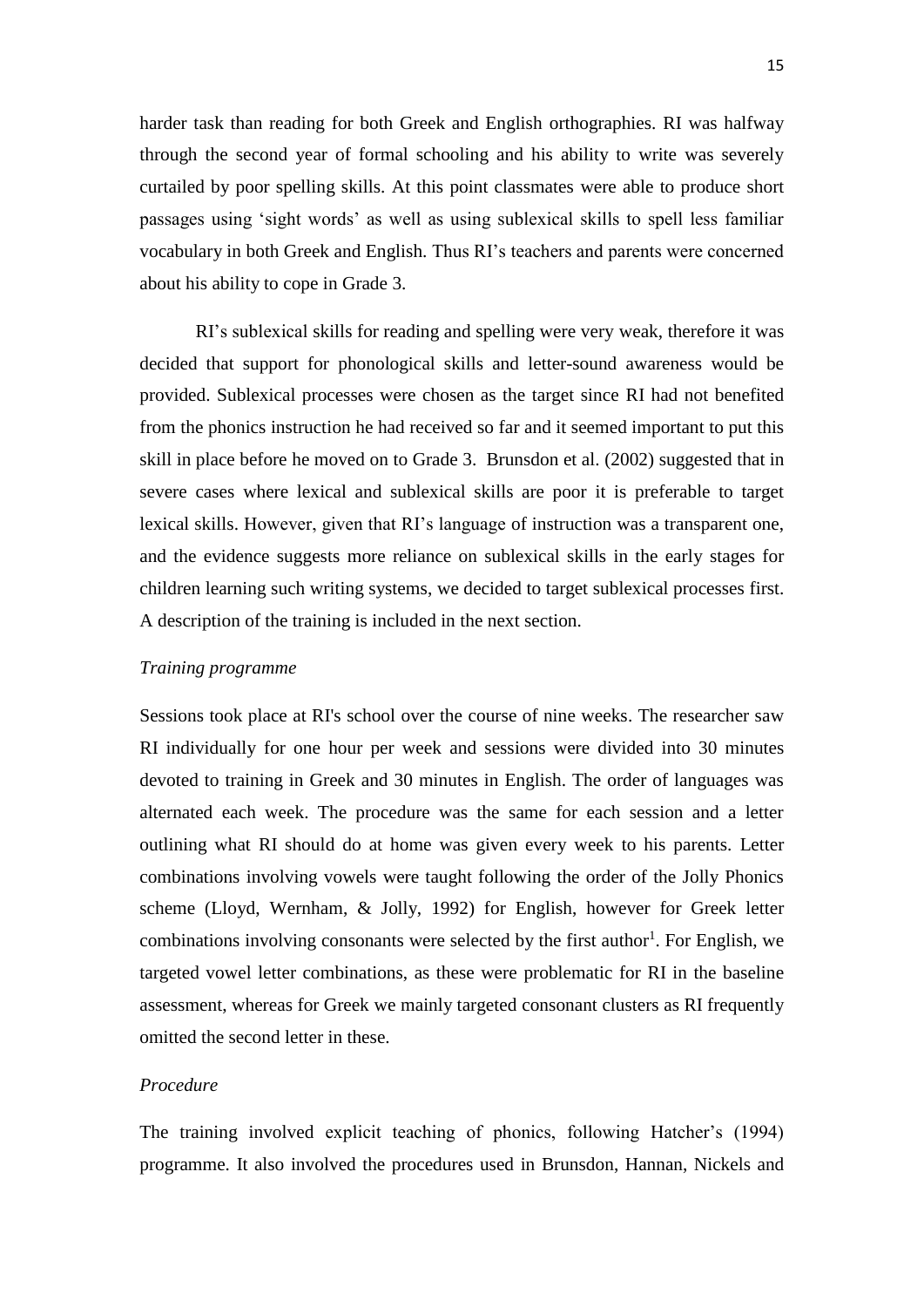Coltheart's (2002) intervention case study. The main difference between Brunsdon et al.'s study and the present one is that the programme of Brunsdon et al. focused on reading whereas spelling was targeted in this study. Sessions began with testing the words that had been used to illustrate the GPCs the previous week (apart from the first session). Each week two to four letter combinations were taught following the order of the Jolly Phonics scheme, for example in the first week the English graphemes  $\langle 0 \rangle$  and  $\langle 0 \rangle$  and the Greek clusters  $\langle \mu \pi \rho \rangle$  /br/ and  $\langle \sigma \tau \rho \rangle$  /str/ were taught. Each was related to a word that RI was asked to sound out and then write, based on the procedure of Brunsdon et al. (2002). For example, if the target was *<*oy>, RI was presented with the digraph written on a card and was then asked to look at a card with a word beginning/including/ending with that digraph (e.g.,  $\langle \text{boy} \rangle$ ). RI was asked to read and repeat the word three times, following the tester. Then he was asked to copy the letters, in upper and then lower case, and then the word. If he copied without error then he was asked to write the word again after a ten second delay. This procedure was followed for each new letter combination. The training included 42 words in each language which contained the targeted graphemes.

The next part of each session included phonological activities, following Hatcher's (1994) Sound Linkage programme. The focus of the activities changed each week and covered conceptualizing words as part of sentences (week 1), syllabic awareness (week 2), phoneme blending (week 3), rhyme (week 4), phoneme discrimination and identification (week 5), phoneme segmentation (week 6), deletion of phonemes (week 7), substitution of phonemes (week 8) and transposition of phonemes (week 9).

Following the phonological activity in each session, RI was prompted to write one or more sentences (the structure of the sentence was subject-verb-object) incorporating sounds and words taught during the intervention. At this stage, following the method used in Reading Recovery intervention sessions (Clay, 1993), RI was asked to cut the sentence/s up into words, syllables and phonemes and then blend them in order to reconstruct the words and finally the sentence/s. Then he was asked to write the sentence again. Sometimes in the same session he was also asked to construct the words using plastic letters placed in word boxes (Elkonin, 1971). Phonological activities in Greek were devised equivalent to those just described.

At the end of each lesson a letter with activities was given to RI's parents and they practiced with him every day after school for twenty minutes. In this letter, RI's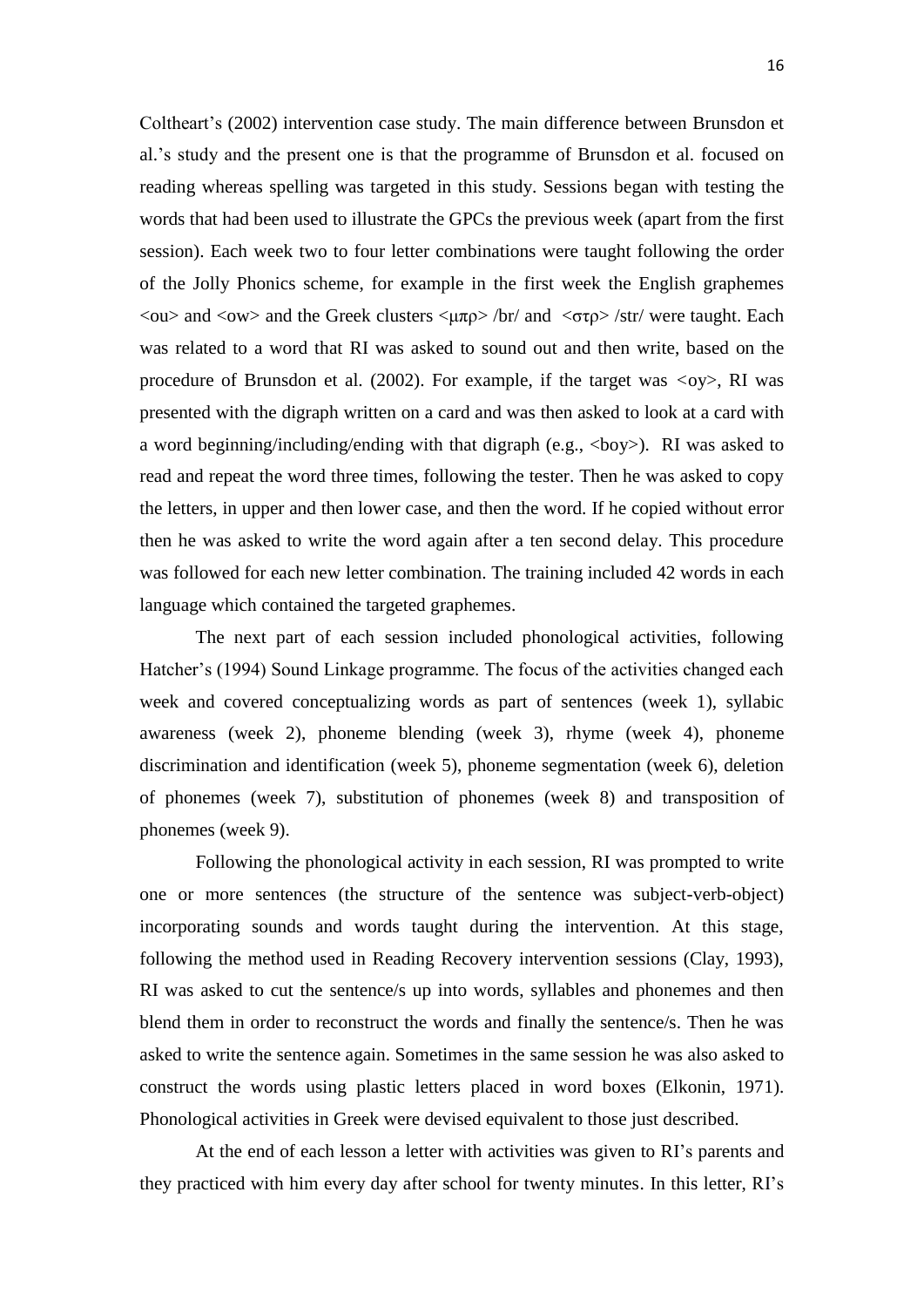parents were advised to pronounce consonants without adding a vowel (for example, "sun" should be pronounced /s/, /u/, /n/, and not "suh" "u" "nuh"). They were also asked to use letter sounds and to avoid using letter names as the training aimed to support phoneme-grapheme knowledge. Activities including the following were proposed: "Please ask … to find the new letters in magazines to cut out and stick in his notebook. Please ask … to cut out pictures with simple names that include the letter sound in different positions (beginning, middle and end). Under each picture he should try to write the name of the object in the picture. If he cannot write the word, you should help by saying it in a stretched out fashion. When …finishes the activity he should read the words he has written. In that way … will make his own sound book." Finally, directions regarding the teaching of the letters and sounds were given to RI's parents as follows:

1) Show a card with the letters on it to …..

2) For each card … should say the sound that it makes, not the name.

3) … should then say words which include the sound (at beginning, middle and end).

4) Remove the flashcard and ask … to write the letters

5) If … cannot remember how to write the letters go back to step 1.

6) When … can correctly sound out and write this letter combination you should move on to the next one.

This procedure was followed every day, and RI's parents were asked to alternate practice in Greek and English across days.

#### *Results*

At the end of the intervention RI was assessed in word and nonword reading and spelling, as well as in reading and spelling the 42 items in each language that included the trained GPCs. The assessment was carried out one month after the end of the training (Time 2), due to the fact that RI was ill and off school for four weeks immediately after training ended. There was then a delayed follow-up assessment four months later (Time 3). Seven children who had been tested before the training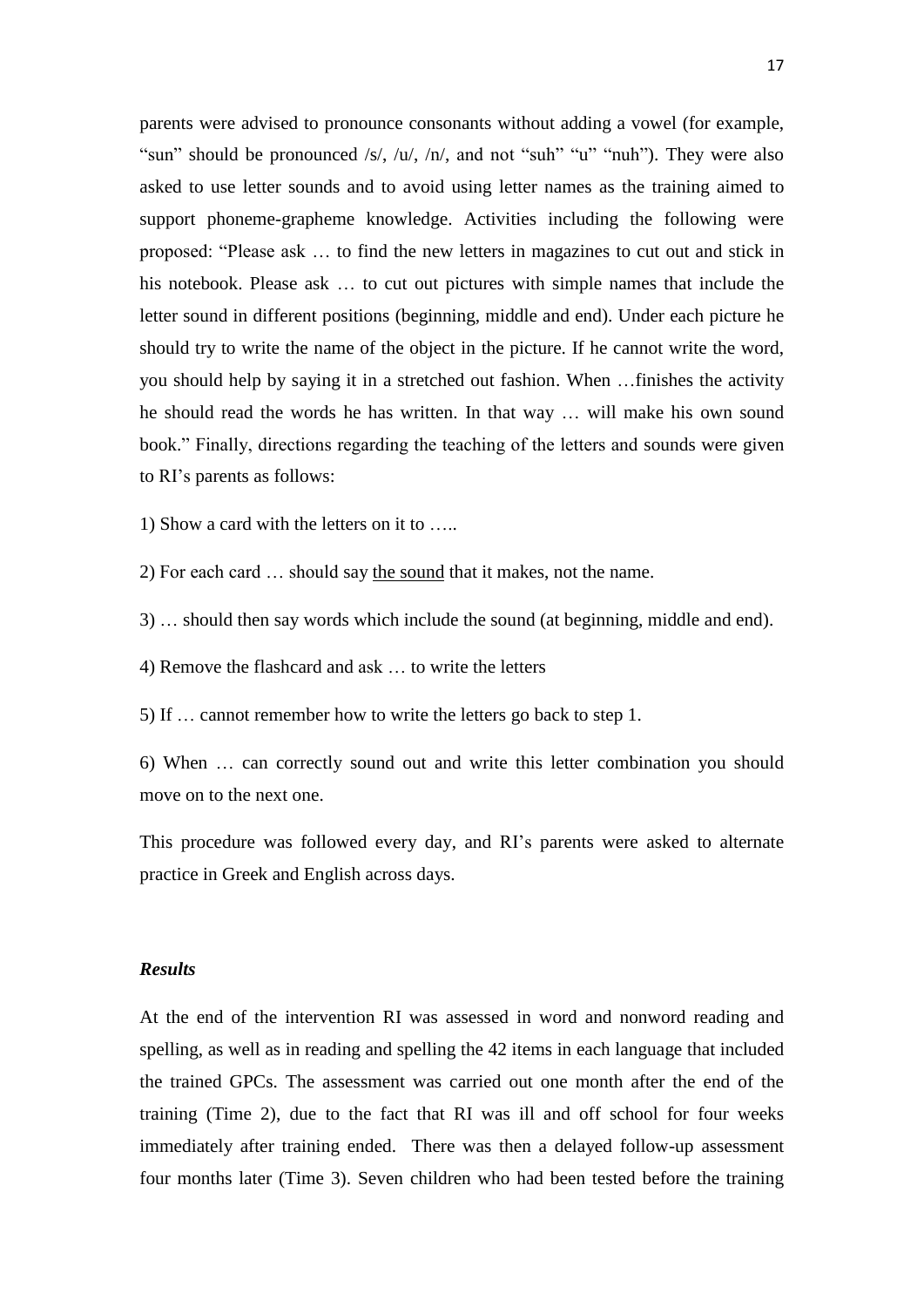were again assessed in the tasks at Time 3 (that is, at the same time as RI's delayed follow-up assessment). This was in order to see whether general maturation effects might be able to account for any changes we observed in RI's performance. The results of the assessments are given in Table 7.

(Table 7 about here)

# *Analysis of Greek reading and spelling results*

### *i. Spelling and reading of words with trained GPCs*

RI's post-test scores for the items with trained GPCs were compared with those of the comparison group using modified t-tests. For spelling, the results revealed that RI's score was significantly worse than that of the comparison group at Time 2 (as it had been at Time 1),  $t(7)=2.3$ ,  $p=.031$ ,  $r=.0.65$ , and this was also the case at Time 3,  $t(7)=2.2$ ,  $p=.037$ ,  $r=0.64$ . For reading, which was assessed at Time 3 only, a large improvement over the pre-training score was observed; however, RI's score was still significantly different from that of the comparison group, *t*(7)=2.7, *p*=.019, *r=*0*.*71. McNemars tests were used to examine the significance of change in scores across timepoints. For spelling, the difference between Time 1 and Time 2 was significant,  $\chi^2$ =5.1 *p*=.016, r=0.41, but the difference between Time 2 and Time 3 was not. For reading, the difference between Time 1 and Time 3 was highly significant,  $\chi^2$ =27.03, *p<.*0001, r=0.83.

# *ii. Spelling and reading nonwords, spelling irregular words and reading words*

There was no change in RI's spelling accuracy for irregular words across the timepoints (5% accuracy at Time 1, Time 2 and Time 3), and the score was significantly worse than that of the comparison group,  $t(7)=3.4$ ,  $p=.007$ ,  $r=0.79$ . For word reading, although RI's score improved, it was still significantly worse than the comparison group result at Time 2,  $t(7)=5.5$ ,  $p<.001$ ,  $r=0.90$ , and Time 3,  $t(7)=3.5$ , *p*=.006, *r=*0.79. For nonword spelling, at Time 2 RI's score was significantly worse than the comparison group,  $t(7)=5.5$ ,  $p<0.001$ ,  $r=0.90$ , and this was the case at Time 3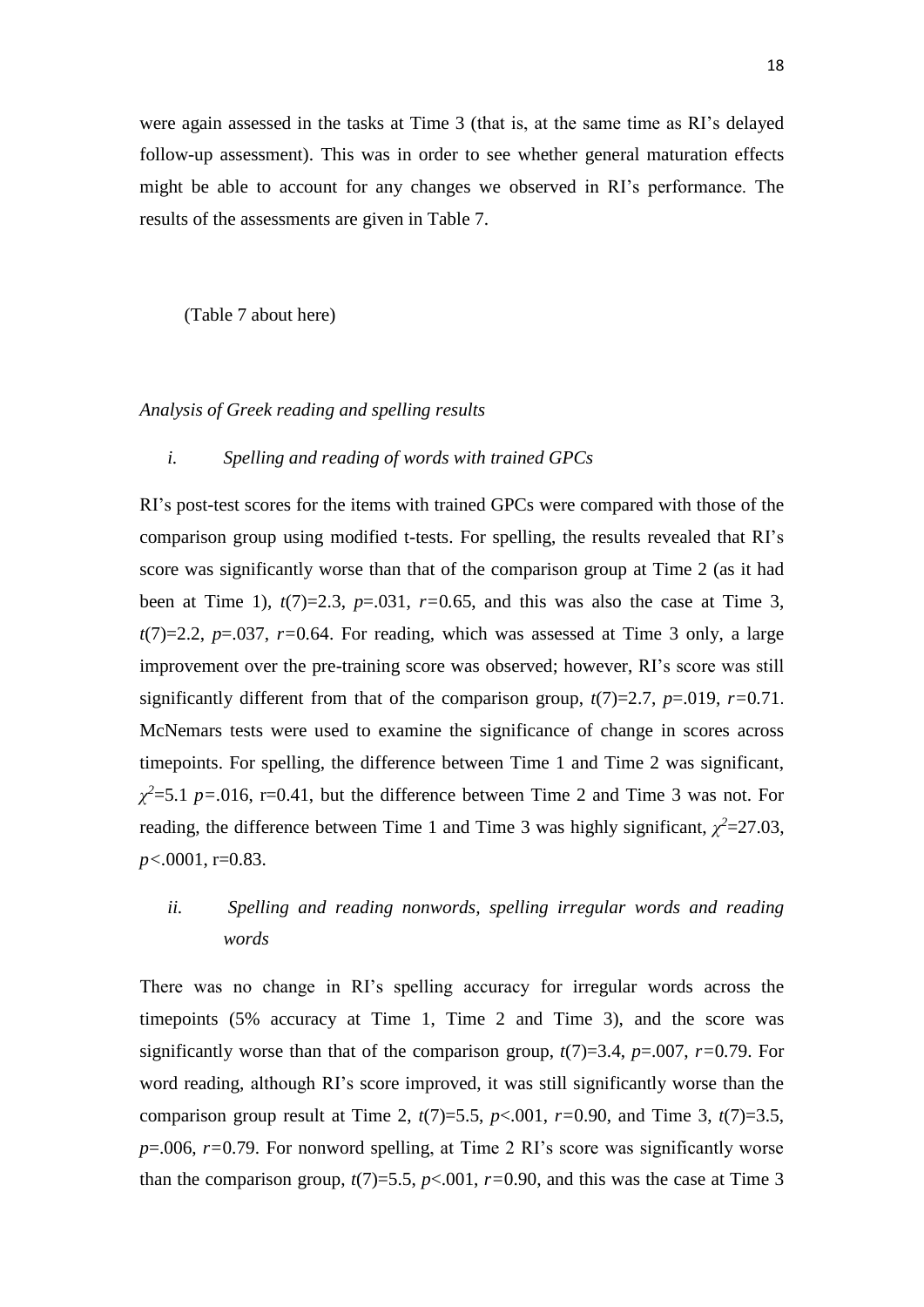as well, *t*(7)=3.5, *p*=.006, *r=*0.79. For nonword reading, a significant difference was observed at Time 2, *t*(7)=3.3, *p*=.008, *r=*0*.*78 but not at Time 3, *t*(7)=1.8, *p*=.55, *r=*0*.*56.

Analysis with McNemars tests revealed a significant change in RI's word reading accuracy between Time 1 and Time 2,  $\chi^2$ =5.14,  $p$ =.016, r=0.58, but not between Time 2 and Time 3. Analysis of the change in scores for nonword spelling revealed that there was a significant change from Time 1 to Time 2,  $\chi^2$ =15.1, *p*<.0001, r=0.65, but then from Time 2 to Time 3 there was a significant decrease in RI's score,  $\chi^2$ =4.16, *p=*.041 r=0.37. For nonword reading the increase in score between Time 1 and Time 2 was marginally significant,  $\chi^2$ =3.2, *p*=.063, r=0.34, while the increase from Time 2 to Time 3 was highly significant,  $\chi$ <sup>3=6.12</sup>, *p*=.008 r=0.44.

# *iii. Spelling and reading the 60-word list*

In the 60-word list, relative to the comparison group at Time 2 and Time 3, RI's spelling accuracy was not significantly worse; however for reading it was, at both Time 2, *t*(7)=12.6, *p*<.0001, *r=*0*.*89, and Time 3, *t*(7)=6.6, *p*<.0001, *r=*0*.*94. Analysis with McNemars tests revealed that for spelling the increase in score between Time 1 and Time 2 was significant,  $\chi^2$ =7.1, *p*=.004 r=0.40, but not between Time 2 and Time 3. For reading, the change was significant between Time 1 and Time 2,  $\chi^2$ =22.04, *p*<.0001, r=0.62, and between Time 2 and Time 3,  $\chi^2$ =8.1, *p*=.002, r=0.40.

#### *Summary of change in Greek reading and spelling*

For words involved in the training, there was a significant improvement in RI's spelling from pre-test to post-test, with no significant difference in scores between post-test and delayed post-test, indicating maintenance of gain. However, accuracy at both post-test assessments was still below that of the comparison children. For reading the words in the training set there was a highly significant improvement from pre-test to delayed post-test (10% correct to 79% correct), although accuracy was still significantly lower than that of the comparison children at post-test. Results revealed improvement in nonword spelling and reading following the intervention, and for nonword reading (but not spelling) RI continued to show improvement at delayed post-test, such that accuracy was no longer significantly different from that of the comparison children. Significant improvement was also found in reading and spelling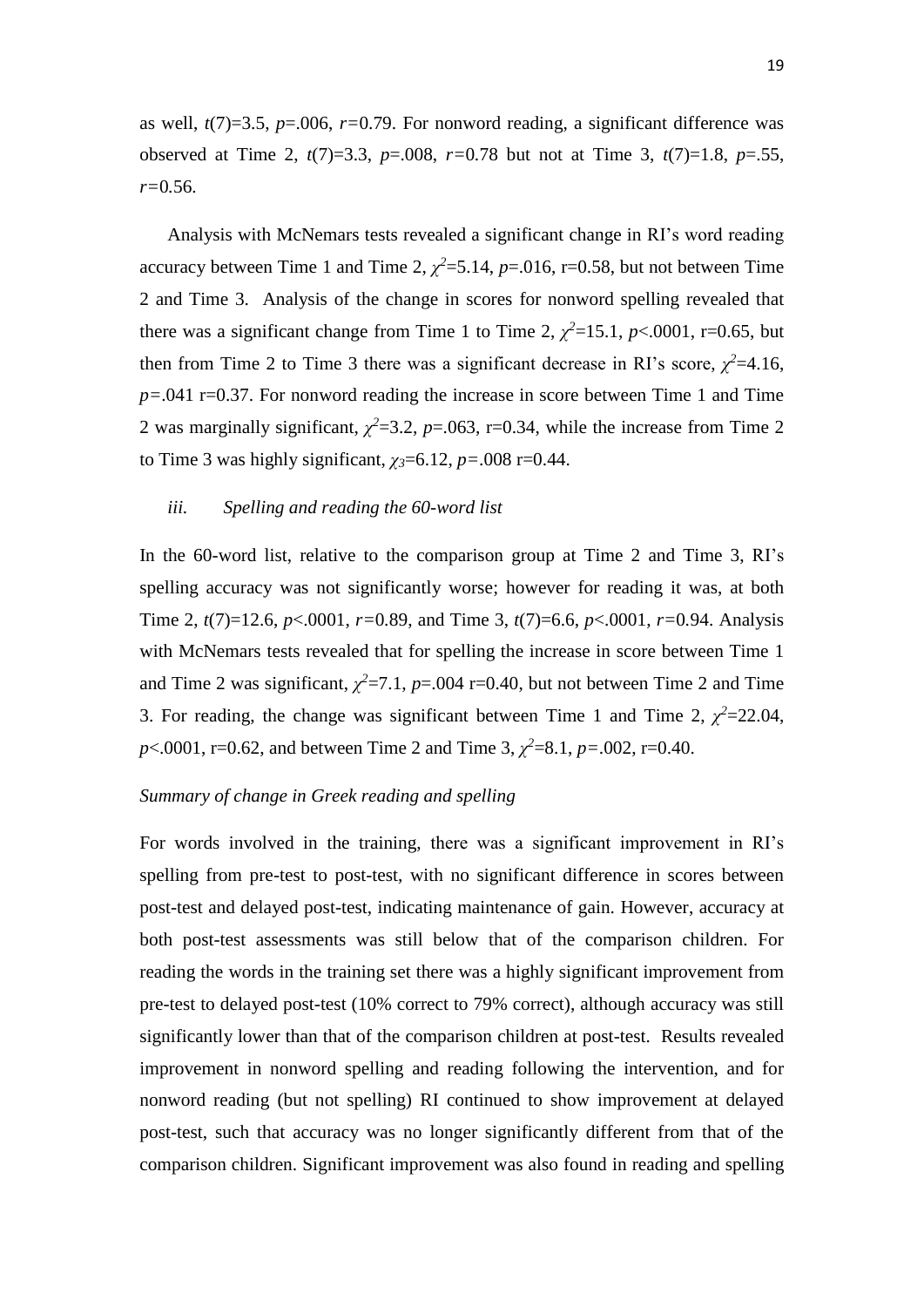the 60-word list - RI's spelling accuracy in the list was not significantly different from comparison group performance at either of the post-test assessments. For irregular word spelling no improvement was observed.

# *Analysis of English reading and spelling results*

#### *i. Spelling and reading of words with trained GPCs*

For spelling words with trained GPCs, RI's score was marginally worse than that of the comparison group at Time 2,  $t(7)=2.2$ ,  $p=.032$ ,  $r=0.58$ , and at Time 3 his score did not change. For reading, which was assessed at Time 3 only, the difference was again marginally significant,  $t(7)1.9$ ,  $p=0.048$ ,  $r=0.058$ . Analysis with McNemars tests for the significance of change revealed that for spelling the increase in RI's score between Time 1 and Time 2 was significant,  $\chi^2$ =13.1 *p*<.0001, r=0.58, but not between Time 2 and Time 3. For reading, the increase between Time 1 and Time 3 was highly significant,  $\chi^2$ =32.02, *p*<.0001, r=0.89.

# *ii. Spelling and reading irregular words and nonwords*

RI's irregular word spelling was significantly worse than comparison group performance at both Time 2, *t*(7)=3.3, *p*=.011, *r=*0*.*75 and Time 3, *t*(7)=2.8, *p*=.015, *r=*0*.*72. For reading of irregular words the difference was not significant at Time 2 or Time 3. For non-word spelling the difference between RI's score and the comparison group at Time 2, *t*(7)=6.9, *p*<.001, r=0. 93, and Time 3, *t*(7)=5.5, *p*=.001 r=0.90, remained significant. For nonword reading too, the difference was significant at Time 2 *t*(7)=3.3, *p*=.008, *r=*0*.*77, and Time 3 *t*(7)=2.2, *p*=.034, *r=*0*.*63.

Analysis with McNemars tests revealed that for irregular word and nonword spelling the difference in RI's scores across timepoints were not significant. For irregular word reading there was a significant improvement between Time 1 and Time 2,  $\chi^2$ =8.1,  $p$ =.002, r=0.57, and a marginally significant decrease in scores between Time 2 and Time 3,  $\chi^2$ =3.2, *p*=.06, r=0.40. For nonword reading the increase in RI's scores between Time 1 and Time 2 was not significant, but between Time 2 and Time 3 it was significant,  $\chi^2$ =5.14, *p*=.016, r=0.47.

# *iii. Spelling and reading the 60-word list*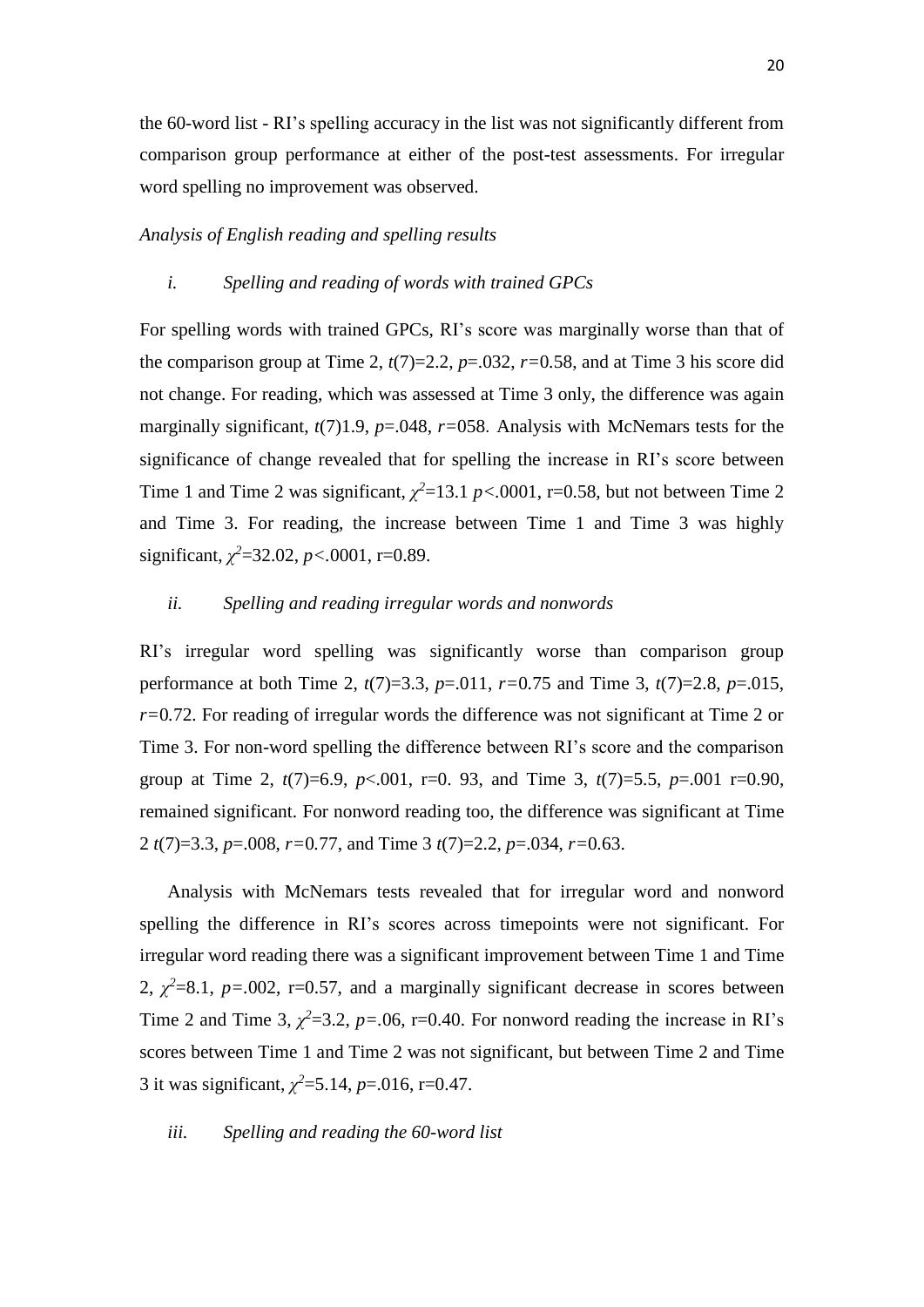For spelling, RI's scores were significantly worse than those of the comparison group at both Time 2, *t*(7)=3.4, *p=*.007, *r=*0*.*78, and Time 3, *t*(7)=3.05, *p*=.011, *r=*0*.*75). For reading, at Time 3 the difference was not significant. McNemars tests revealed that for spelling, the difference between the timepoints was not significant; for reading the increase at both time points was significant (Time 1 vs Time 2:  $\chi^2$ =9.09, *p*=.001  $r=0.42$  and Time 2 vs Time 3:  $\chi^2 = 15.05$ ,  $p=.0001$ ,  $r=0.52$ ).

# *Summary of change in English reading and spelling*

As for the results for Greek, analysis of gains for the words containing the treated GPCs revealed a significant improvement in both reading and spelling accuracy, although performance was still significantly poorer than that of the comparison children. Gains were not observed for nonword spelling and reading at Time 2, but RI's score for nonword reading showed an increase at delayed post-test (from 7% at Time 2 to 30% at Time 3), although, again performance remained significantly worse than that of the comparison children. Irregular word reading improved, from 17% at Time 1 to 50% at Time 2, and this was not significantly different from the comparison group performance. This was followed by a decrease to 33% correct at Time 3, which was still not significantly different from comparison group performance. In the 60 word list there was a significant improvement in RI's reading accuracy from Time1 to Time 2 and then from Time 2 to Time 3, when RI's score was no longer significantly different from the comparison group's performance.

Overall, RI mainly improved in Greek in nonword reading and spelling, whereas in English he showed the most improvement for irregular word reading. For English nonword reading there was some indication of improvement at the delayed follow-up assessment.

# *Standardised assessments*

Post-training assessment with the standardised measures was also conducted. The tests were administered one month and then four months after the end of the training (Time 2 and Time 3 respectively). The assessments that had been used prior to training for reading, spelling and phonological ability were employed. A summary of the results is given in Table 8.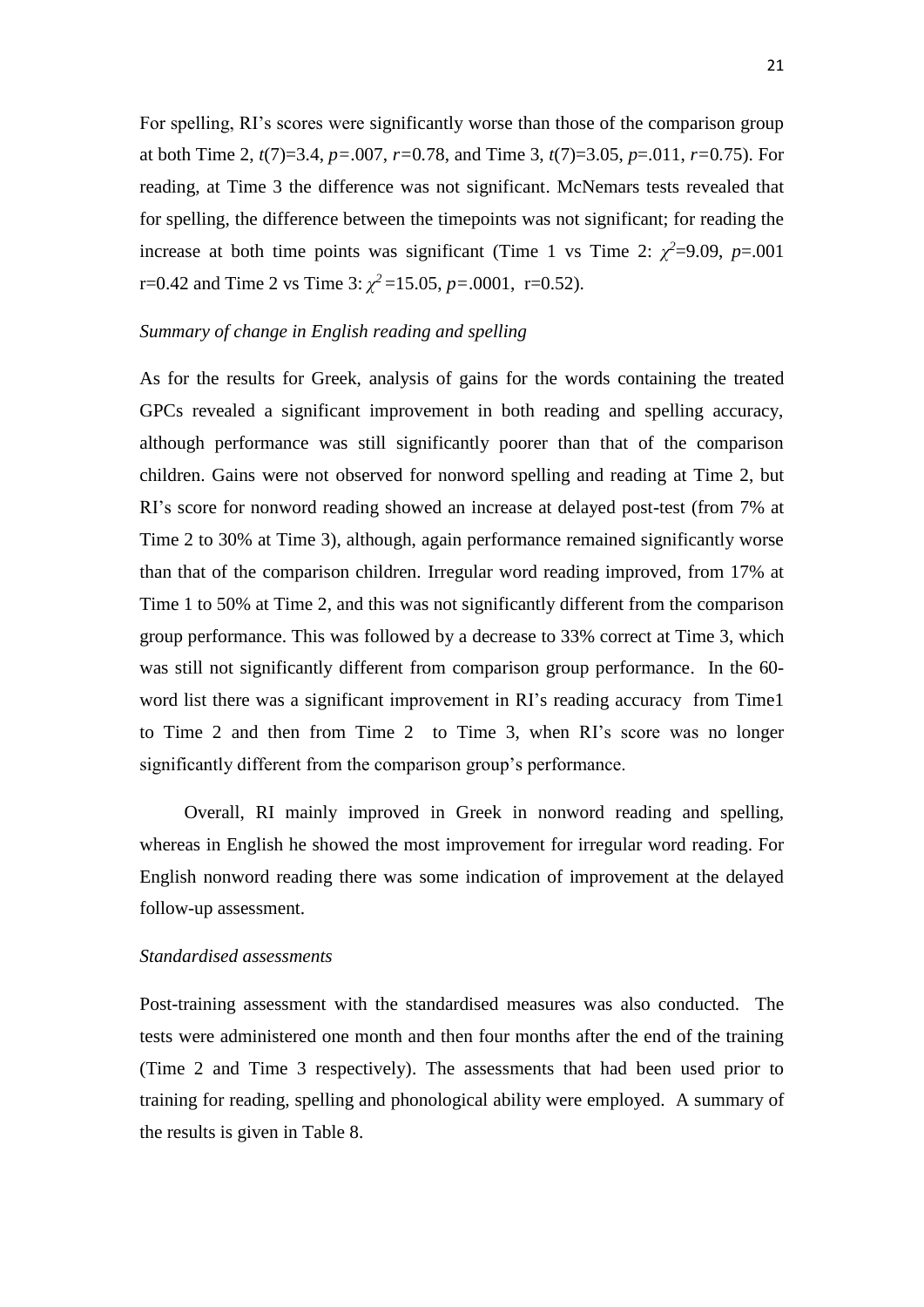(Table 8 about here)

The results indicate that RI showed improvement in the standardised spelling test for Greek. The difference between his score and that of the comparison group was no longer significant at the second post-test assessment, but at the first it was marginally significant  $t(10)= 1.8$ ,  $p=.048$ ,  $r=.49$ . He also showed improvement in reading for Greek, although his score was still significantly lower than that of the comparison group post-training. Improvement was observed in the PA tasks of blending, segmentation, deletion and transposition. At Time 2 and 3, RI's performance was not significantly different from that of the comparison groups.

McNemars tests were conducted to test the significance of change in scores across the timepoints. The increase between Time 1 and Time 2 was not significant for either spelling or reading accuracy, but between Time 2 and Time 3 it was significant for reading,  $\chi^2$ =6.12 *p*=.01, r=0.36 and it approached significance for spelling,  $\chi^2$ =3.2 *p*=.06 r=0.28.

For the English assessments, there was no indication of improvement in reading, spelling or in the blending subtask. However, RI's performance in phoneme deletion, segmentation and transposition showed improvement across the timepoints so that his score in these was well within the average range at Time 3.

# *Qualitative analyses of spelling errors*

We also investigated whether there was an increase in RI's rate of phonologically appropriate spelling errors following training. We carried out a qualitative analysis of the errors in spelling the 60-word list (Masterson et al., 2008). For English 13% of errors had been phonologically appropriate before intervention, and after the intervention at both Time 2 and Time 3 the rate was 33%. For Greek, 44% of errors were phonologically appropriate before intervention, while at Time 2 the rate was 40%, and at Time 3 it was 56%. McNemars tests were used to analyse the significance of changes. Results revealed that for English between Time 1 and Time 2 there was a significant increase,  $\chi^2$ =18.1, *p*<.0001, r=0.57, while between Time 2 and Time 3 there was no significant change. For Greek, between Time 1 and Time 2 there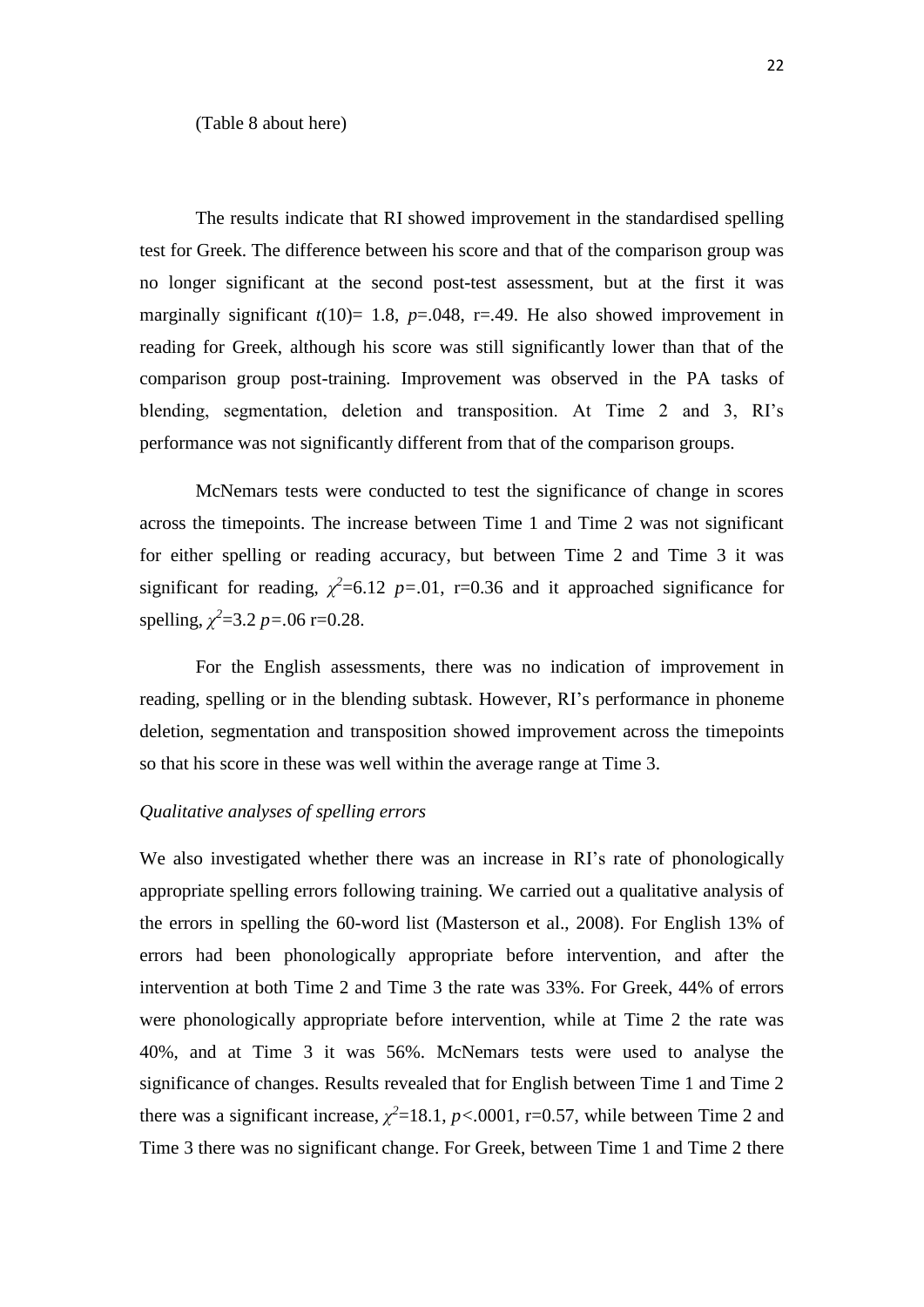was no significant change, whereas between Time 2 and 3 the difference was significant,  $\chi^2$ =14.1, *p*<.0001, r=0.51.

# *Analysis looking at specificity of training effects*

Finally, in order to examine whether any effects of the training might be specific to literacy processes the arithmetic subtest from WISC-IV was re-administered after the intervention ceased. Scores showed no change: pre-training standard score = 95 and post-training standard score = 95.

#### **Discussion**

RI is an emergent trilingual boy who had severe difficulties in reading and spelling in Greek and English. Scores from tasks assessing phonological ability showed that RI's blending in Greek was impaired, though not in English, and his performance in spoonerisms was poor in both languages. Assessments in rapid naming and letter report did not reveal any difficulties. RI's poor phonological ability is consistent with the phonological deficit found in many children with literacy difficulties (Stanovich et al., 1997; Snowling, 2000). Assessment of visual memory indicated that RI may have a selective difficulty with sequentially presented stimuli, which according to Romani et al. (1999) reflects a deficit in encoding serial order. However, we only employed one measure of sequential visual memory. More extensive testing could ideally have confirmed whether this was a reliable difficulty across stimuli and across tasks.

RI was found to have poor word and nonword reading and spelling in both English and Greek, reflecting difficulties with lexical and sublexical spelling processes. Within Share's (2008) developmental framework, outlined in the Introduction, RI's deficit of phonological decoding would impede new word learning, leading to the profile observed. Qualitative analysis of spelling errors revealed that RI made many phonologically inappropriate errors in Greek (as well as English) which is not typical for children learning a transparent orthography (e.g., Nikolopoulos et al., 2003). Doctor and Klein (1992) reported a child (three years older than RI) with a phonological deficit and difficulty in spelling in Afrikaans, which is considered to be a transparent orthography. Our findings and those of Doctor and Klein run counter to the view that children acquiring literacy in transparent writing systems who have a phonological deficit will be able to compensate for this in reading and spelling as a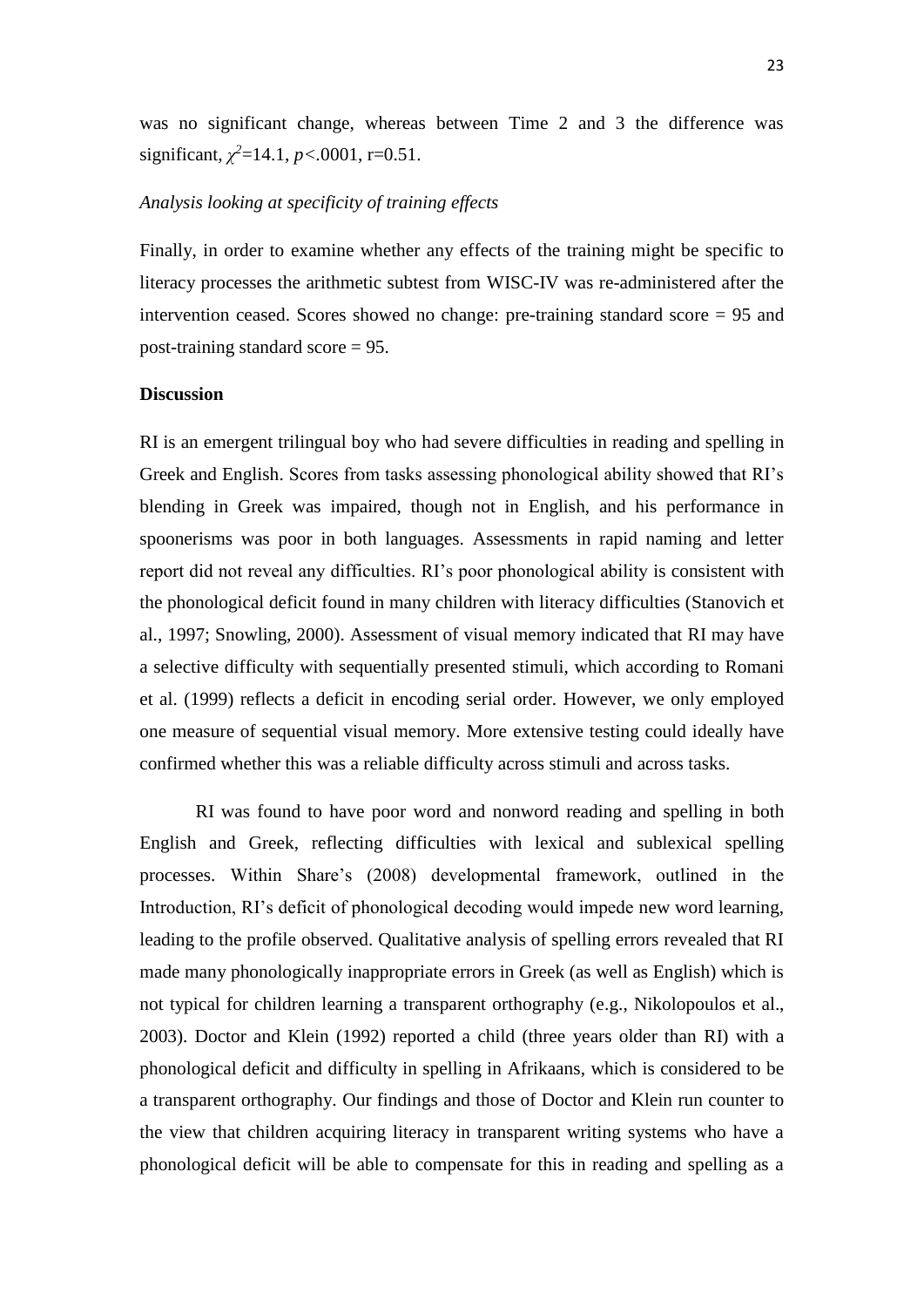result of orthographic transparency, at least in the absence of intervention. RI had the same difficulties in both Greek and English and this supports the argument of Masterson et al. (1985) and Geva (2000) that a deficit in literacy development will be apparent in both languages in bilinguals.

A training programme focusing on sublexical processes was provided since RI had not benefited from the phonics instruction he had received, and it seemed important to put this skill in place before he moved on to Grade 3. RI could not spell all the letters in digraphs or clusters. A training programme that focused on spelling was developed, based on one targeting reading that had previously been found to be effective in the case of a ten-year-old child with lexical and sublexical deficits (Brunsdon et al., 2002). Following the training in the present study, significant gains were observed in both Greek and English for spelling and reading the words that had been used in the intervention that contained the trained GPCs. Post-intervention improvement was observed in nonword reading for Greek, with some indication of improvement in nonword reading in English at the delayed post-intervention assessment only. Improvement was also observed in nonword spelling for Greek, but not for English. This could be due to the fact that vowel spelling (which was mainly trained for English) is very inconsistent in English, whereas the grapheme clusters that were trained in Greek are much more consistent. However, for English, improvement in irregular word reading was observed, as well as for reading the 60 word list. In Greek a significant improvement was observed for both reading and spelling the 60-word list. Another potential reason for the relative lack of effectiveness of the sublexical intervention in improving nonword spelling and reading in English might have to do with the fact that English language instruction was for ten hours per week for RI. If there had been more opportunity to practice English literacy skills more improvement may have been observed.

The results from the standardized spelling and reading tests revealed improvement for Greek spelling and single word reading, although the post-test result for the latter was still significantly worse than scores of the comparison children. The results from the English standardised assessments did not indicate improvement in spelling and reading or in the blending task. However, RI's phoneme deletion score improved significantly. The difference between the outcome for Greek and English could be due to the difference between the two in transparency of writing system. The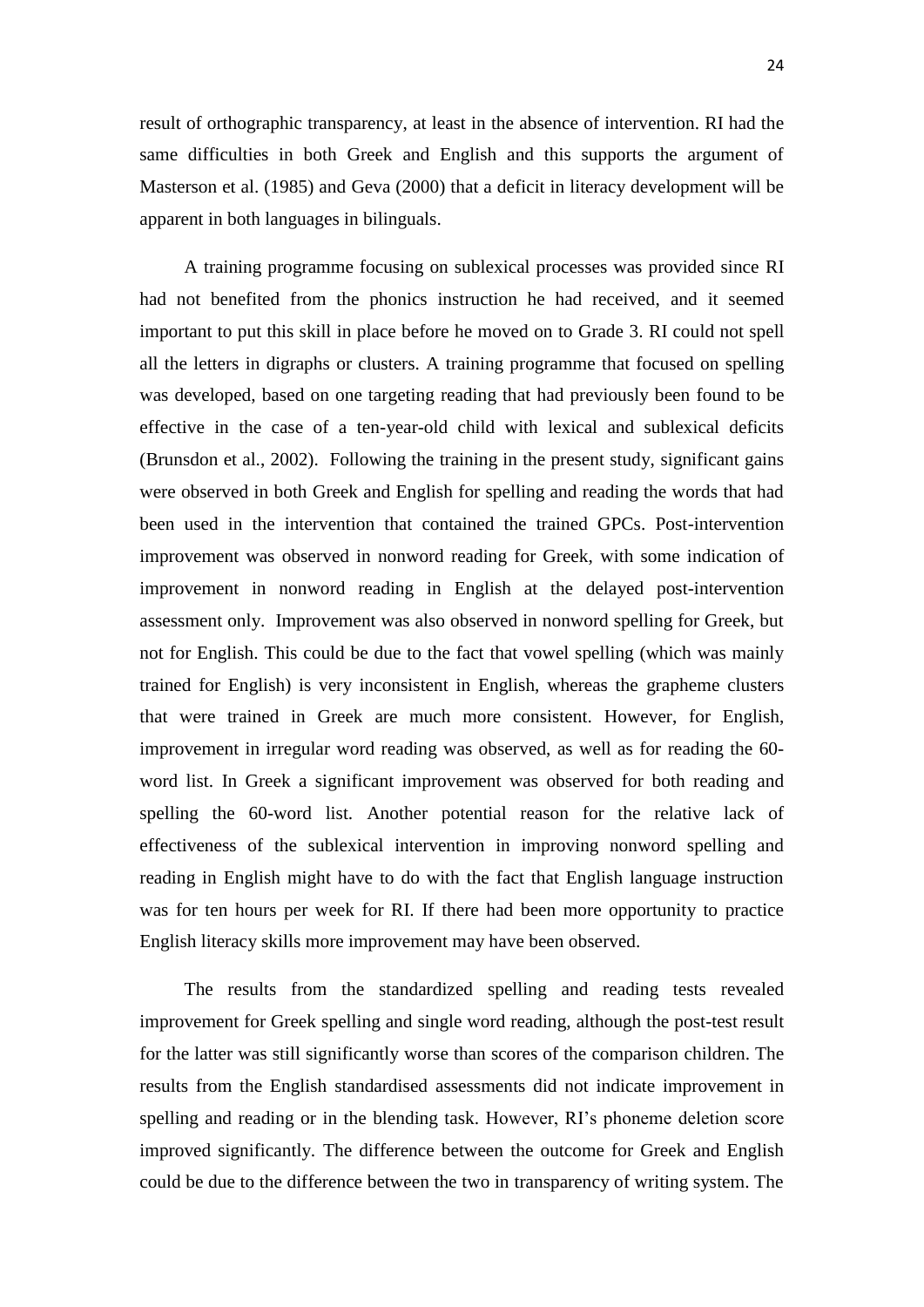high degree of consistency of Greek means that an improvement in sublexical skills is more likely to have an impact on standardised test performance than is the case for English. An alternative explanation for the difference in gain across languages could relate to the fact, as noted above, that RI received the majority of his school instruction in Greek, thereby providing more opportunity to practice literacy skills in Greek.

We observed some improvement in RI's reading in the experimental tasks, even though the intervention targeted spelling. This is in agreement with findings of Brunsdon et al. (2005) and Kohnen, Nickels, Brunsdon, and Coltheart (2008). RI's phonological skills showed significant improvement in both Greek and English, and this is likely to have been due to the inclusion of this component in the training. This corroborates findings from Brunsdon et al. (2002) who found improvement in phoneme segmentation skills.

Kohnen et al. (2008, 2010) argue that intervention success and generalization is largely dependent on the pre-training performance of the participant, including level of severity, and intervention should be tailored on the basis of this performance. This might indicate that when sublexical processes are severely compromised training with a lexical rather than a sublexical focus may be more effective (cf. Brunsdon et al., 2002). We may have observed higher levels of improvement if the daily practice had been researcher-supervised rather than led by RI's parents during the programme, as the engagement of parents in the intervention is not a variable that can be controlled. However, assessment conducted every week in order to monitor RI's learning showed week by week improvement in comparison to baseline suggesting that the practice had been consistently carried out. Another factor limiting levels of improvement could be that training was conducted in both languages in the researcher-led session each week. We counterbalanced the order of the 30-minute sessions so that RI did not start every week with the same language, but the intervention may have been more successful if it was delivered on different days for each language. A final potential variable that may have influenced the effectiveness of the intervention is its relatively short duration. Brunsdon et al.'s (2002) sublexical intervention lasted four and a half months whereas in the present study the duration was nine weeks.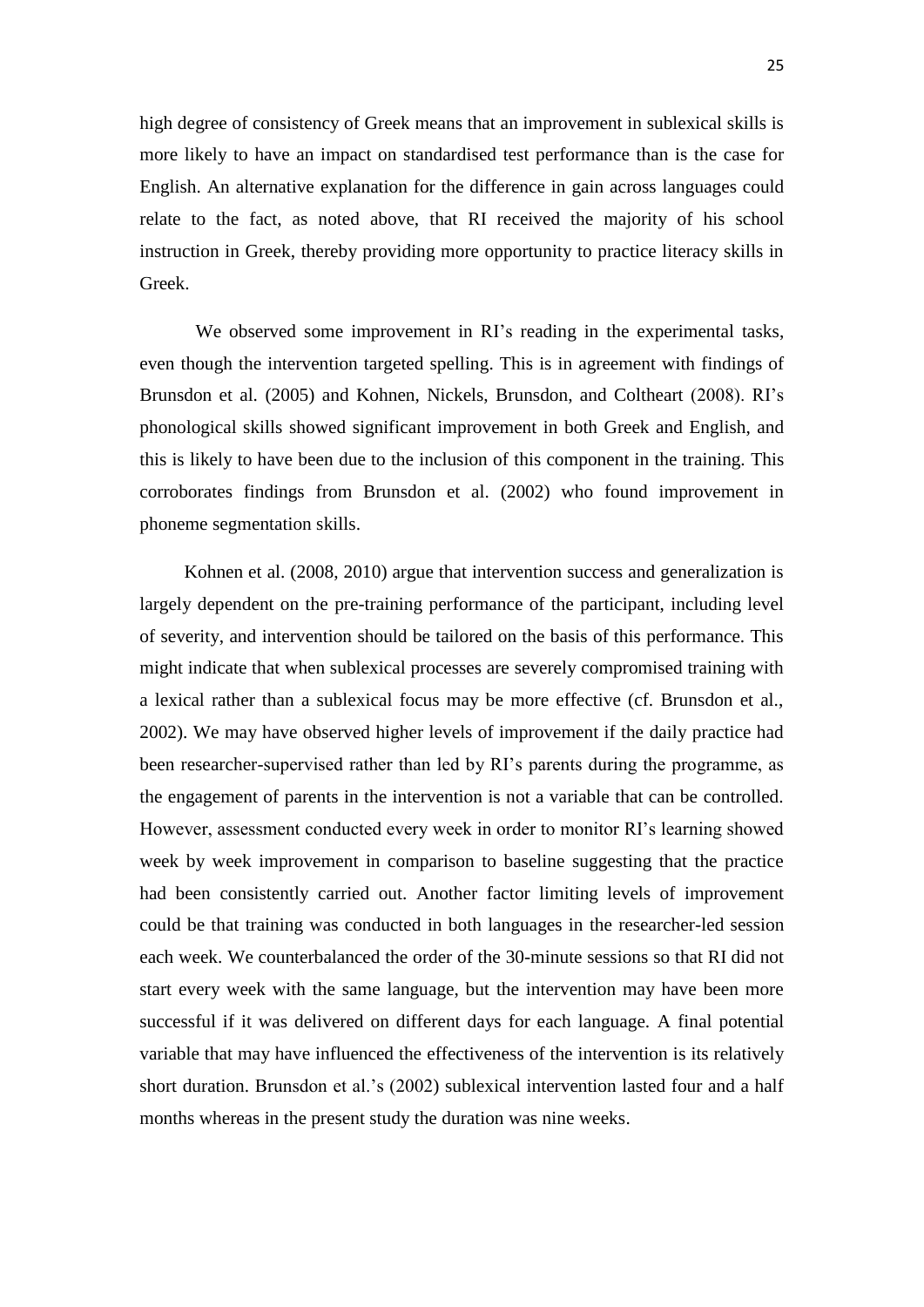A limitation of the assessments carried out in present study is that detailed testing of letter-sound knowledge was not carried out. Although we had a measure of nonword reading and spelling in both languages which indicated RI's sublexical skill in English and Greek, a thorough assessment would have allowed us to ascertain whether the targeted correspondences were those that showed improvement. In addition, we did not carry out an assessment of spoonerisms at the end of the intervention, so it was not possible to see whether improvement in this more demanding phonological ability task was achieved, as it had been for the other phonological ability tasks. We also note that a program in which vowels and consonants were targeted in both languages would have provided a better basis for comparison and for understanding the cause of specific gains at the end of the program. However, decisions concerning the focus of intervention programmes are often motivated by pragmatic reasons. Our decision to train consonants in Greek was motivated by the fact that before intervention RI made predominantly consonant reduction errors in spelling in that language. Differences between Greek and English in the characteristics of printed vocabulary in the earliest stages of literacy acquisition meant that vowel inconsistency posed the largest problem for English spelling for RI, and this was chosen as the focus of the training in English.

A further limitation on the conclusions we could draw from the study is related to the fact that we could not report standardized scores for some of the Greek assessments, making direct comparison of gains across English and Greek problematic. However, we were able to report standardized scores for Greek spelling, which was the targeted skill in the intervention. Notwithstanding the above limitations, the findings from the standardized and experimental assessments indicated that the intervention was effective in terms of bringing about improvement in spelling in RI's main language of instruction at school, and that gains were maintained over time.

Turning to the relevance of findings, we suggest that detailed specification of the deficit(s) in literacy processes is vital for effective intervention to be provided. The findings indicate that thorough assessment of a child's skills can be effective in intervention with multilingual children, although account needs to be taken of the characteristics of diverse orthographies and further research is needed to determine the optimal techniques for different writing systems.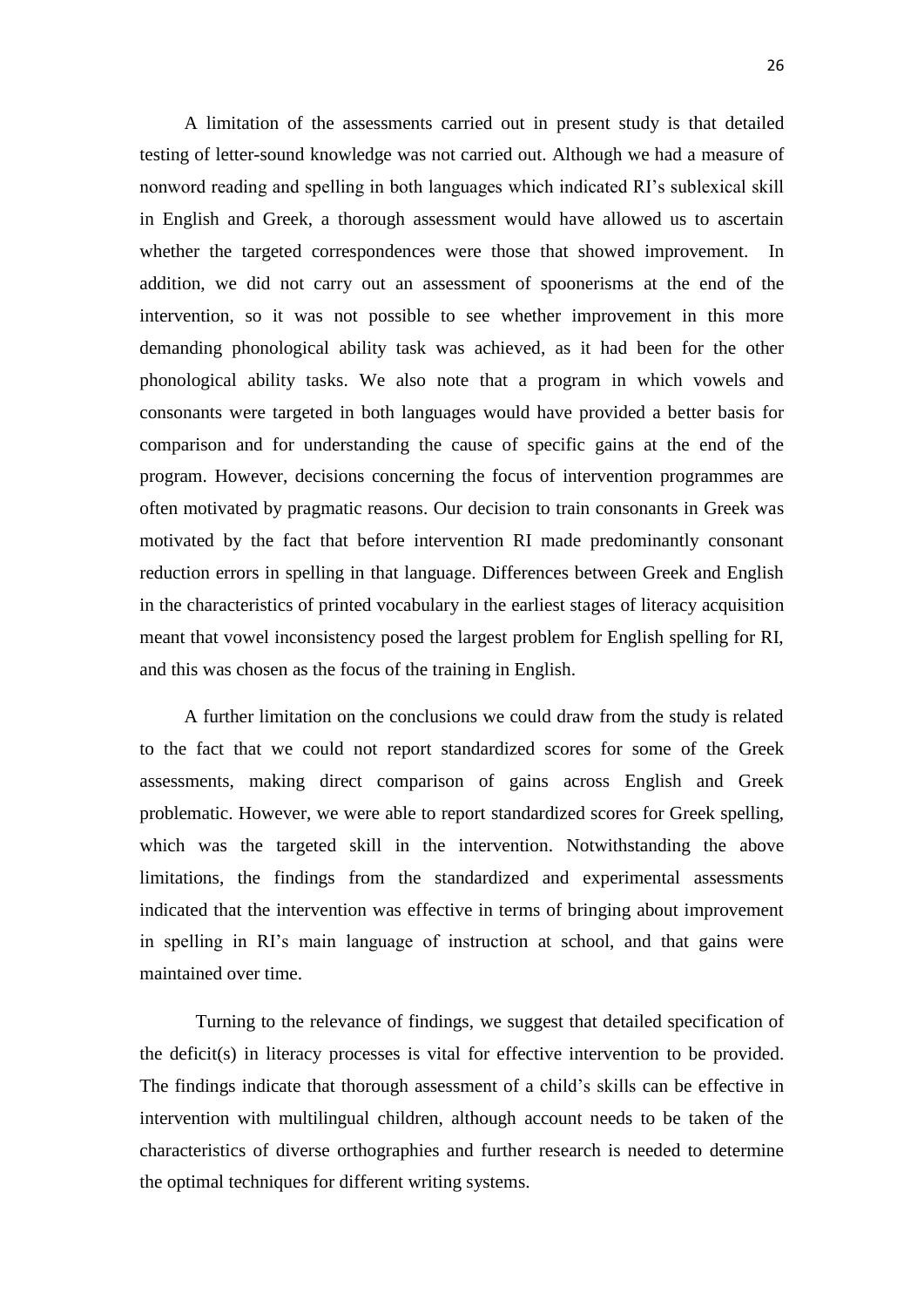\*Acknowledgements: The research was supported in part by a Central Research Fund Grant, European Scholarship, Onasis and Leventis Foundation and Wingate Scholarships awarded to the first author. The authors are grateful to the teachers, staff, parents and children of participating schools.

Note 1: The letter combinations taught in English were: ou, ow, oi, oy, ue, u\_e, ew, oo, er, ur, ir, ai,ay, a\_e, ea, ee, oa, o\_e, ow, ie, y, igh, i\_e; and in Greek they were: μπ/b/, ντ/d/, γγ/g/, γκ/g/, τς/ts/, τζ/dz/, μπρ/br/, στρ/str/, γκρ/gr/, ντρ/dr/, φρ/fr/, χρ/xr/, χν/xn/, ευ(/ef/- /ev/), αυ(/af/-/av/), ια/ja/, σμ/zm/, σβ/sv/, σγ/sy/, ρτσ/rts/, ρμπ/rb/, γδ/yð/, θρ/thr/, νθρ/nthr/, βδ/vð/.

# *References*

Barry, C. (1994). Spelling Routes (or Roots or Rutes). In G.D.A. Brown & N.C. Ellis (Eds.), *Handbook of Spelling. Theory, Process and Intervention* (pp. 27-49).

West Sussex: John Wiley & Sons Ltd.

Bosse, M.-L., Tainturier, M.J., & Valdois, S. (2007). Developmental dyslexia: The visual attention span deficit hypothesis*. Cognition*, *104*, 198-230.

Broom, Y.M. & Doctor, E. (1995, a). Developmental Phonological Dyslexia: A case study of the efficacy of a remediation programme. *Cognitive Neuropsychology, 12*, 725-766.

Broom, Y.M. & Doctor, E. (1995, b). Developmental Surface Dyslexia: A case study of the efficacy of a remediation programme. *Cognitive Neuropsychology, 12*, 69-110. Brunsdon, R. Coltheart, M., & Nickels, L. (2005). Treatment of irregular word spelling in developmental surface dysgraphia. *Cognitive Neuropsychology, 22*, 213- 251.

Brunsdon, R., Hannan, T.J., Nickels, L., & Coltheart, M. (2002). Successful treatment of sublexical reading deficits in a child with dyslexia of a mixed type. *Neuropsychological Rehabilitation, 12*, 199-229.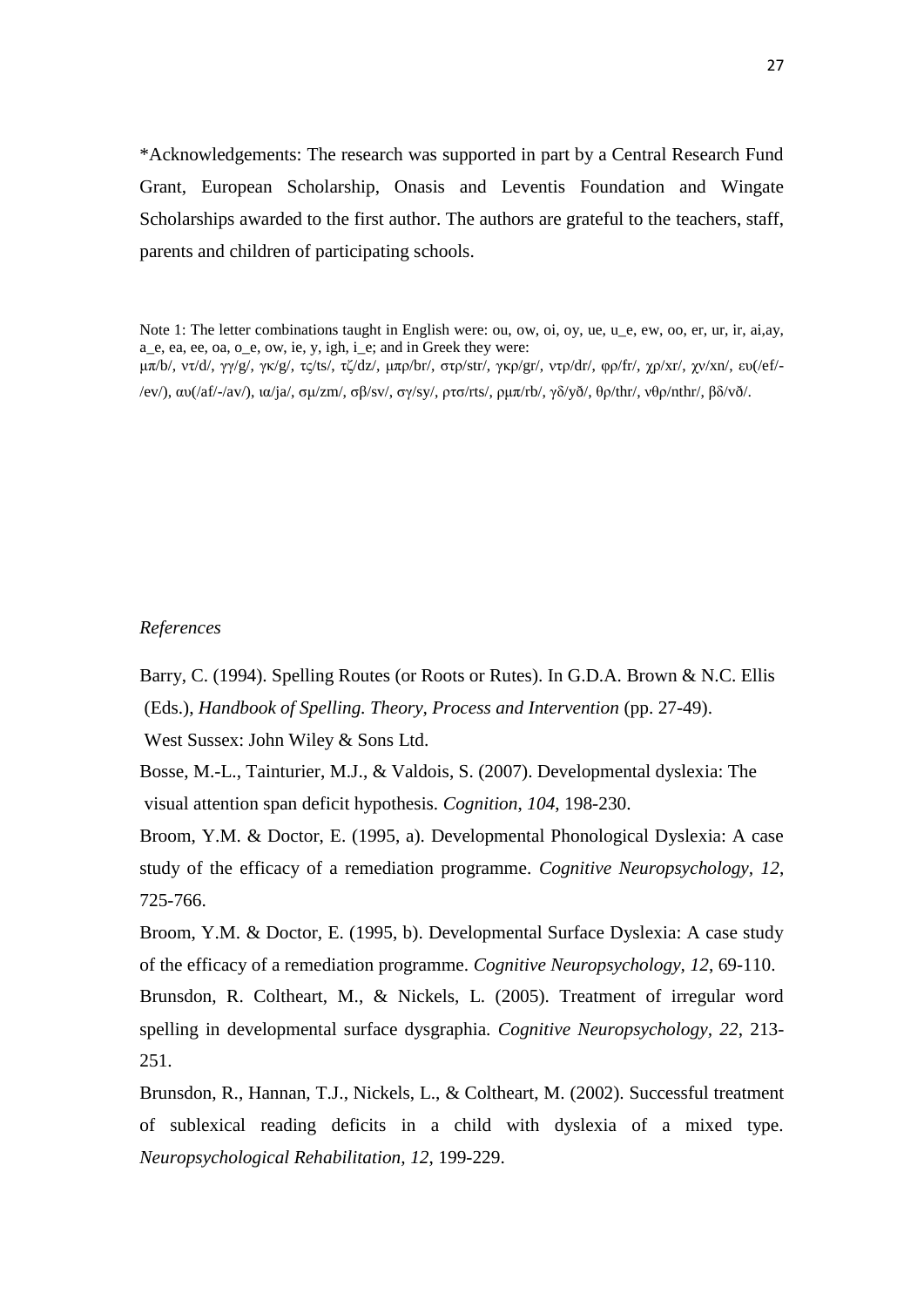Caravolas, M., Hulme, C., & Snowling, M.J. (2001). The foundations of spelling ability: Evidence from a 3-year longitudinal study. *Journal of Memory and Language, 45,* 751-774.

Chliounaki, K., & Bryant, P. (2002). Construction and learning to spell. *Cognitive Development*, *17*, 1489–1499.

Chliounaki, K., & Bryant, P. (2007). How children learn aboutmorphological spelling rules. *Child Development*, *78*, 1360-1373.

Clay, M. (1993). *An observation survey of early literacy achievement*. Portsmouth, NH: Heinemann.

Coltheart, M. (1981). Disorders of reading and their implications for models of normal reading. *Visible Language, 15,* 245-286.

Conrad, N.J. (2008). From reading to spelling and spelling to reading: Transfer goes both ways. *Journal of Educational Psychology, 100*(4), 869-878.

Crawford, J. R., & Howell, D. C. (1998). Comparing an individual's test score against norms derived from small samples. *The Clinical Neuropsychologist*, *12*, 482-486.

Doctor, E., & Klein, D. (1992). Phonological processing in bilingual word recognition. In R. Harris (Eds.), Cognitive processing in bilinguals (pp. 237–252). Amsterdam: Elsevier.

Dunn, L.M., Dunn, L.M., Whetton, C., & Burley, J. (1997). *British Picture Vocabulary Scale 2nd edition (BPVS-II).* Windsor, Berks: NFER-Nelson.

Ehri, L. C. (1998). Word reading by sight and by analogy in beginning readers. In C. Hulme & M. Joshi (Eds.), *Reading and Spelling: Development and Disorders* (pp. 87- 112). Mahwah, NJ: Erlbaum.

Ehri, L. (1999). Phases of development in learning to read words. In J. Oakhill & R. Beard (Eds.), *Reading Development and the Teaching of Reading: A Psychological Perspective* (pp. 79-108). Oxford, UK: Blackwell Publishers.

Ehri, L. (2000). Learning to read and learning to spell: Two sides of a coin. *Topics in Language Disorders, 20*, 19-36

Elkonin, D. (1971). Development of Speech. In A.V. Zaporozhets and D. B. Elkonin (Eds.), *The Psychology of Preschool Children* (pp.225-251). Cambridge, MA: M.I.T. Press.

Forum for Research into Language and Literacy (2012). *Diagnostic Test of Word Reading Processes (DTWRP)*. London: GL Assessment.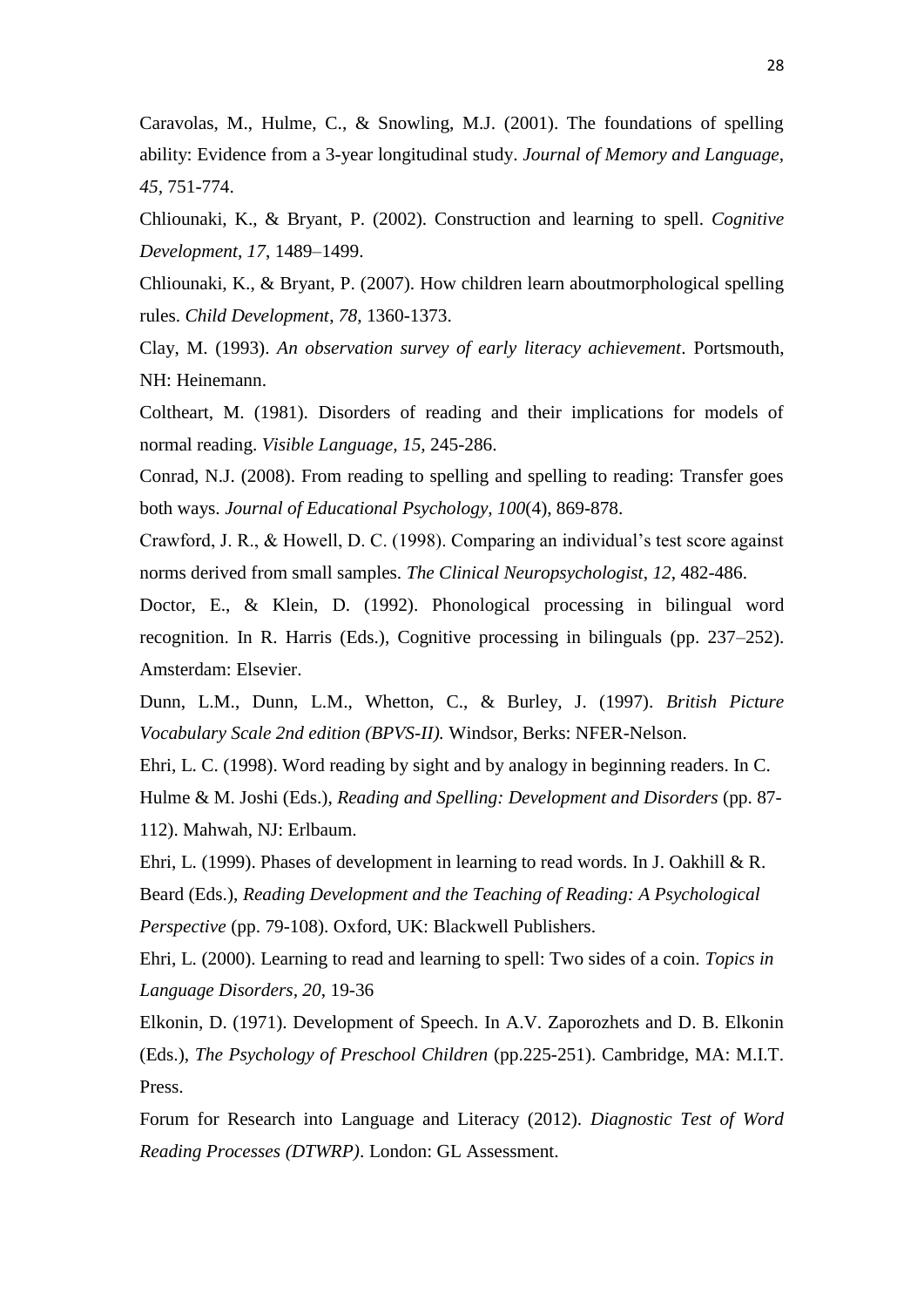Frederickson, N., Frith, U., & Reason, R. (1997). *Phonological Assessment Battery.*  Windsor: NFER Nelson.

Geva, E. (2000). Issues in the assessment of reading disabilities in L2 children: Beliefs and research evidence. *Dyslexia, 6*, 13-28.

Goulandris, N. K., & Snowling, M. (1991). Visual memory deficits: a plausible cause of developmental dyslexia? Evidence from a single case study. *Cognitive Neuropsychology, 8*, 127-154.

Gupta, A., & Jamal, G. (2007). Reading strategies of bilingual normally progressing and dyslexic readers in Hindi and English. *Applied Psycholinguistics, 28*, 47-68.

Hatcher, P.J. (1994). *Sound linkage: An intergrated programme for overcoming reading difficulties.* Whurr Publishers Ltd: London.

Hatcher,P. J., Hulme, C., & Ellis, A.W. (1994). Ameliorating Early Reading Failure by Integrating the Teaching of Reading and Phonological Skills:The Phonological Linkage Hypothesis. *Child Development,* 65, 41-57.

Hatcher,P. J., Snowling, M.J., & Griffiths, Y.M. (2002). Cognitive assessment of dyslexic students in higher education. *British Journal of Educational Psychology*, *72*, 119-133.

Hulme, C. (1981). *Reading Retardation and Multi-Sensory Teaching* (International Library of Psychology). London: Routledge and Kegan Paul.

Kohnen, S. Nickels, L. Brunsdon, R., & Coltheart, M. (2008). Patterns of generalization after treating sub-lexical spelling deficits in a child with mixed

dysgraphia. *Journal of Research in Reading, 31*, 157-177.

Kohnen, S., Nickels, L., & Coltheart, M. (2010). Training rule-of-E: Further investigation of a previously successful intervention for a spelling rule in developmental mixed dysgraphia. *Journal of Research in Reading*, *33*, 392-413.

Kohnen, S., Nickels, N., Coltheart, M., & Brunsdon, R. (2008). Predicting generalization in the training of irregular-word spelling: Treating lexical spelling deficits in a child. *Cognitive Neuropsychology, 25*, 343–375.

Ktori, M., van Heuven, W. J. B., & Pitchford, N. J. (2008). GreekLex: A lexical database of Modern Greek. *Behavior Research Methods*, *40*, 773-783.

Landerl, K. et al. (2013). Predictors of developmental dyslexia in European orthographies with varying complexity. *The Journal of Child Psychology and Psychiatry, 54,* 684-694.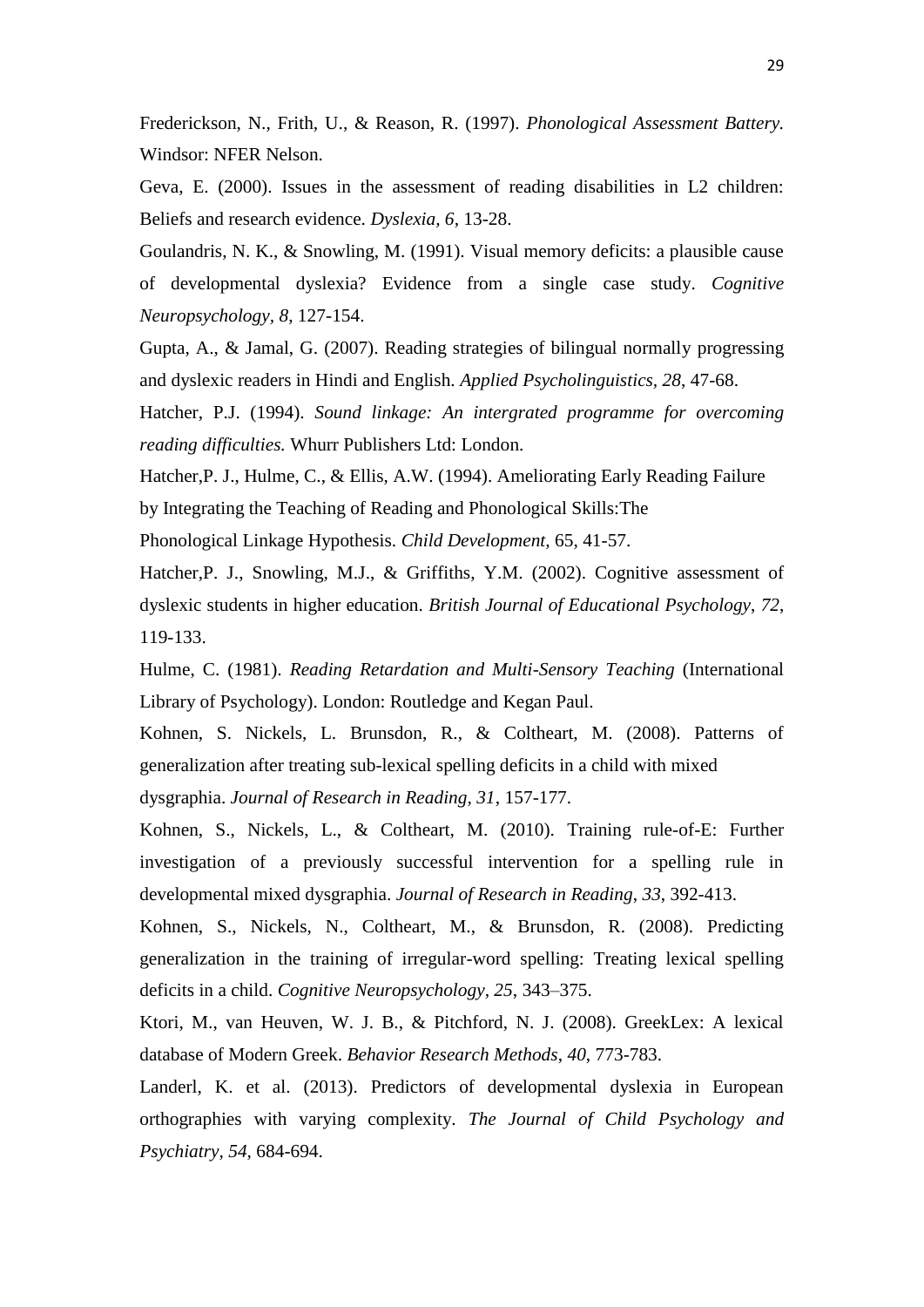Lallier, M., Valdois, S., Lassus-Sangosse, D., Prado, C., & Kandel, S. (2014) Impact of orthographic transparency on typical and atypical reading development: Evidence in French-Spanish bilingual children. *Research in developmental disabilities, 35,* 1177-1190.

Lervåg, A.O, & Hulme, C. (2010). Predicting the Growth of Early Spelling Skills: Are There Heterogeneous Developmental Trajectories? *Scientific Studies of Reading, 14*, 485- 513.

Lloyds, S., Wernham, S., & Jolly, C. (1992). *Jolly phonics,* Jolly learning: Essex. Loizidou-Ieridou, N., Masterson, J., & Hanley, J.R. (2009). Spelling development in 6-11year-old Greek-speaking Cypriot children. *Journal of Research in Reading, 33,*  247-262*.*

Masterson, J., Coltheart, M., & Meara, P. (1985). Surface dyslexia in a language without irregularly spelled words. In K. Patterson, J.C. Marshall, & M. Coltheart (Eds.), *Surface Dyslexia* (pp. 215-214)*.* London: Lawrence Elbaum.

Naglieri, J.A. (1985). *Matrix Analogies Test (short form) (MAT-SF).*The psychological cooperation Harcourt Brace Jovanovich, INC. San Antonio: The Psychological Corporation.

Nikolopoulos, D., Goulandris, N., Hulme, C., & Snowling, M. J. (2006). The cognitive bases of learning to read and spell in Greek: Evidence from a longitudinal study. *Journal of Experimental child Psychology*, *94,* 1-17.

Masterson, J., Colombo, L., Spencer, K., Ftika, K., & Syntili, A. (2008). *Factors affecting spelling of English- and Greek-speaking Grade 1 and 2 children.*Paper presented at the 1st Writing Systems Conference, Institute of Education, London.

Moll, K., & Landerl, K. (2009). Double dissociation between reading and spelling deficits. *Scientific Studies of Reading. 13*, 359-382.

Mouzaki, A., Protopapas, A., Sideridis, P., & Simos, G. (2007). Psychometric properties of a new test of spelling achievement in Greek. *Epistimes tis Agogis, 1,*  129-146.

Nikolopoulos, D., Goulandris, N., & Snowling, M. J. (2003). Developmental dyslexia in Greek. In N. Goulandris (Ed.), *Dyslexia in different languages cross-linguistic comparisons* (pp. 53-67). London: Whurr Publishers.

Niolaki, G., & Masterson, J. (2012). Transfer effects in spelling from transparent Greek to opaque English in seven- to nine-year-old children. *Bilingualism: Language and Cognition.15*, 757-770.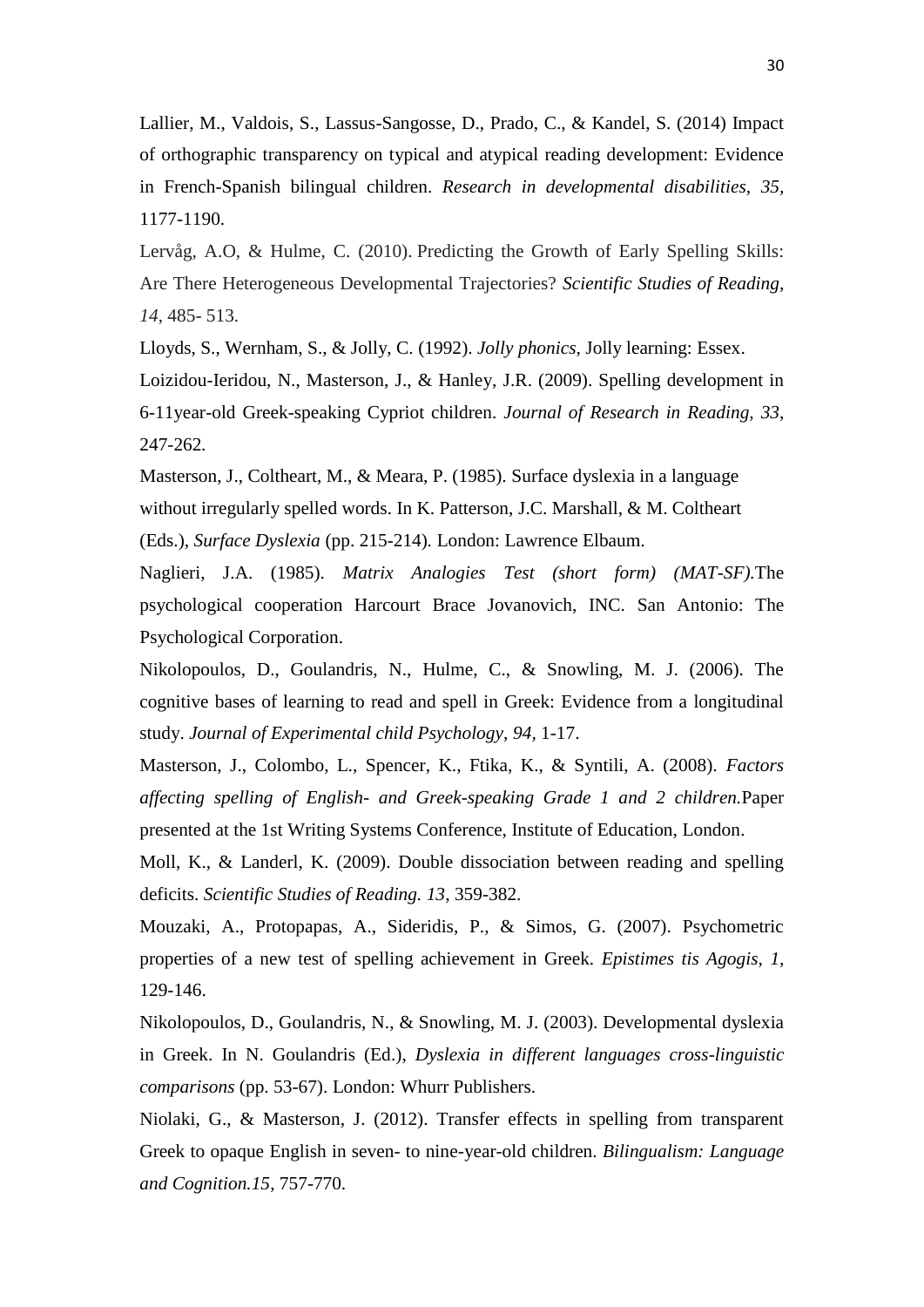Niolaki, G.Z, and Masterson, J. (2013). Intervention for a multi – character processing deficit in a Greek- speaking child with surface dyslexia. *Cognitive Neuropsychology, 30,* 208-232.

Niolaki, G.Z., Masterson, J., and Terzopoulos, A. (accepted). Improvement in spelling through letter-sound and whole-word intervention in two multilingual Greek- and English- speaking children. *Multilingual Education. 4,*20 doi:10.1186/s13616-014- 0020-3

Niolaki, G.Z., Terzopoulos, A.R., & Masterson, J. (2014) Varieties of developmental dyslexia in Greek-speaking children. *Writing systems research, 6*,2, 230-256 <http://dx.doi.org/10.1080/17586801.2014.893862>

Paraskevopoulos, I.N. Kalantzi-Azizi, A., & Giannitsas, N.D. (1999). *Αθηνά τεστ διάγνωσης δυσκολιών μάθησης.* (Athena Test: Diagnosis of Learning Difficulties) Athens: Ellinika Grammata.

Rapp, B., Epstein, C., & Tainturier, M.-J. (2002). The integration of information across lexical and sublexical processes in spelling. *Cognitive Neuropsychology, 19*, 1- 29.

Ouellette, G. (2010). Orthographic Learning in learning to spell: The roles of semantics and type of practice. *Journal of Experimental Child Psychology, 107,* 50- 58.

Porpodas, C. P. (1991). The relations between phonemic awareness and reading and spelling of Greek words in the first school years. In M. Carretero, M. Rope, R.J.

Simons and J. Pozo, (Eds.), *Learning and Instruction: European research in an International context, 3,* (pp.203-217). Oxford: Pergamon.

Porpodas, C. P. (1999). Patterns of phonological and memory processing in beginning readers and spellers of Greek. *Journal of Learning Disabilities, 32*, 406-416.

Riley, J.L.(2006). Language and Literacy 3-7. London: Paul Chapman publishing/SAGE.

Romani, C., Ward, J. & Olson, A. (1999). Developmental surface dysgraphia: what is the underlying cognitive impairment? *Quarterly Journal of Experimental Psychology*, *52*, 97-128.

Rose, J. 2009. Identifying and teaching children and young people with dyslexia and literacy difficulties, HMG UK, /publications/eOrderingDownload/00659-2009DOM-EN.pdf, accessed September 2013.

Rowse, H.J., & Wilshire, C.E. (2007). Comparison of phonological and whole-word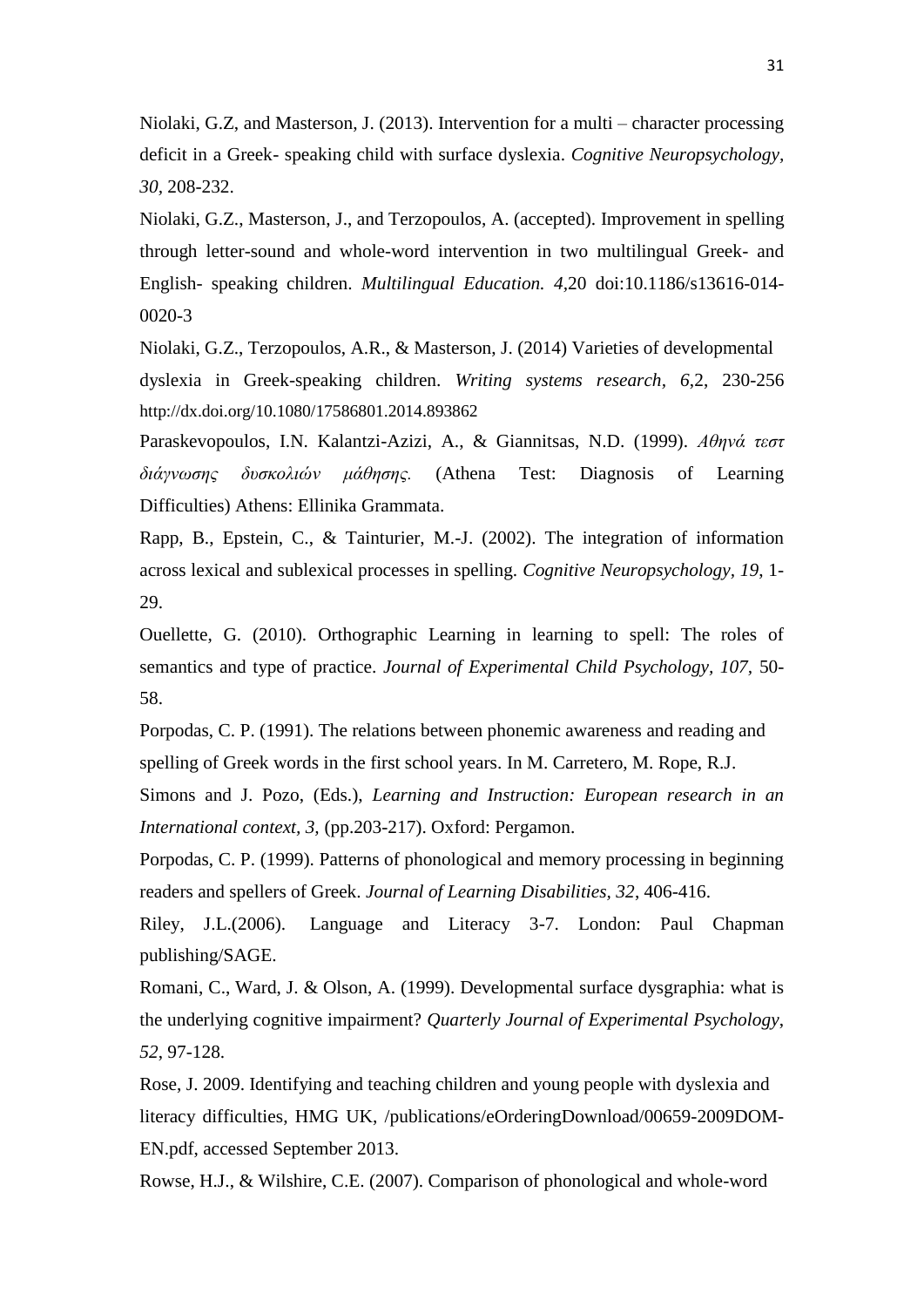treatments for two contrasting cases of developmental dyslexia. *Cognitive Neuropsychology, 24* , 817-842.

Share, D. L. (2008b). Orthographic learning, phonology and the self-teaching hypothesis, in R. Kail (ed.) *Advances in Child Development and Behavior* Vol. 36. Amsterdam: Elsevier, pp. 31–82.

Simos, P. G., Sideridis, G. D., Protopapas, A., & Mouzaki, A. (2011). Psychometric evaluation of a receptive vocabulary test for Greek elementary students. *Assessment for Effective Intervention, 37*), 34–49.

Snowling, M. (2000). *Dyslexia*. Blackwell, Oxford.

Spencer, K. (2007). Predicting children's word-spelling difficulty for common English words from measures of orthographic transparency, phonemic and graphemic length and word frequency. *British Journal of Psychology, 98*, 305-338.

Stuart, M. (1999). Getting ready for reading: Early phoneme awareness and phonics teaching improves reading and spelling in inner-city second language learners. *British Journal of Educational Psychology, 69*, 587-605.

Stuart, M. (2002). Using the dual route cascade model as a framework for considering reading development. In R. Stainthorp & P.Tomlinson (Eds.). *Learning and*

*Teaching Reading. (pp. 45-60)*. British Journal of Educational Psychology

Monographs, Series 2: Psychological Aspects of Education – Current Trends.

Leicester: British Psychological Society.

Stuart, M., & Coltheart, M. (1988). Does reading develop in a sequence of stages? *Cognition, 30,* 139-181.

Sunseth, K. & Bowers, PG. (2002). Rapid naming and phonemic awareness: Contributions to reading, spelling, and orthographic knowledge. *Scientific Studies of Reading, 6*, 401–429.

Stanovich, K.E., Siegel, L.S., & Gottardo, A., (1997). Converging evidence for phonological and surface subtypes of reading disability. *Journal of Educational Psychology, 89*, 114-127

Valdois, S., Bosse, M.L., Ans B., Zorman, M., Carbonnel, S., David, D., & Pellat, J.(2003). Phonological and visual processing deficits are dissociated in developmental dyslexia: Evidence from two case studies. *Reading and Writing: An Interdisciplinary Journal, 16,* 543-572.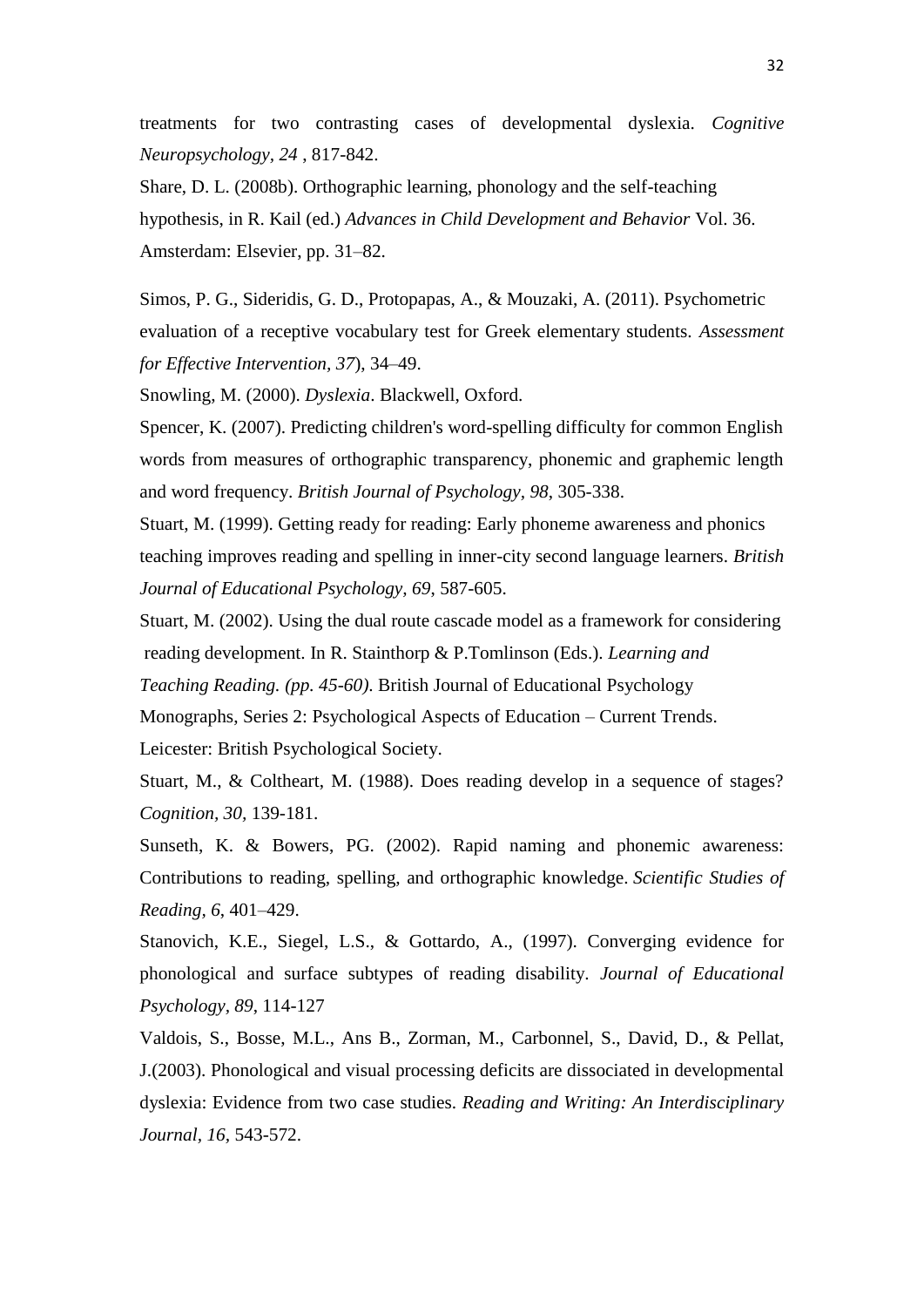Wagner, R. K., Torgesen, J.K., & Rashotte, C.A. (1999). Comprehensive Test of Phonological Processes. Austin, TX: PRO-ED Publishing, Inc.

Wechsler, D. (2003). Wechsler Intelligence Scale for Children - Fourth UK Edition (WISC-IV UK) London: Harcourt Assessment.

Wechsler, D. (2006). Wechsler Individual Achievement Test - Second UK Edition (WIAT-II UK) London: Harcourt Assessment.

World Health Organization. (2011). *International Statistical Classification of Diseases and Related Health Problems* 10th Rev., Edn 2010. ICD-10. Geneva: World Health Organization.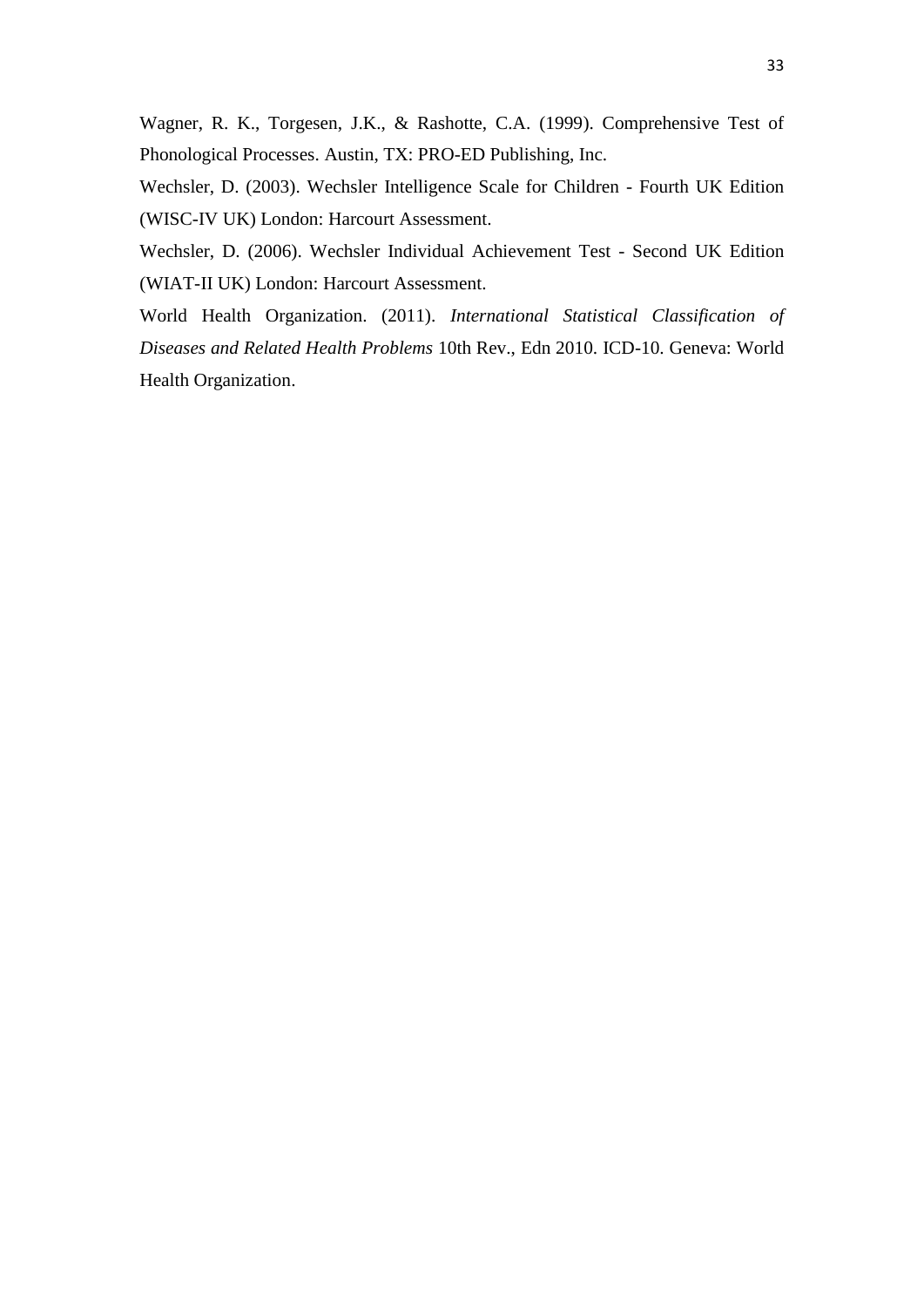Table 1: *Standardized scores in background assessments for RI and for the comparison group (scores in bold are for assessments where standardized scores were not available and represent percentage correct, standard deviations are in parentheses)* 

|                                                           | RI                       | Comparison group mean |
|-----------------------------------------------------------|--------------------------|-----------------------|
| Non-Verbal Reasoning <sup>a</sup>                         | 111                      | 111.4 (20.2)          |
| Arithmetic $\beta$                                        | 95                       |                       |
| Working memory <sup>c</sup>                               | 90                       |                       |
| Word list recall <sup>d</sup>                             | 122                      |                       |
| Non-word list recall <sup>d</sup>                         | 134                      |                       |
| Greek measures                                            |                          |                       |
| Receptive Vocabulary <sup>e</sup>                         | 34                       | 35.2(15.6)            |
| Auditory Discrimination <sup>f</sup>                      | 90                       |                       |
| English measures                                          |                          |                       |
| Receptive Vocabulary <sup>g</sup>                         | 114                      |                       |
| Auditory Discrimination <sup>h</sup> (max<br>$score = 40$ | 32<br>(above<br>average) |                       |

Note: "Matrix Analogies Test, Naglieri (1985), <sup>β</sup>WISC-IV arithmetic subtest (Wechsler, 2003), <sup>c</sup>WISC IV digit span subtest (ibid.), d Working Memory Test Battery (Pickering and Gathercole, 2001), ePPVT adapted for Greek (Simos et al., 2011), <sup>f</sup>Auditory discrimination (Paraskevopoulos et al., 1999), <sup>g</sup>BPVS II (Dunn et al., 1997) using norms for EAL, <sup>h</sup>Auditory discrimination, (Wepman, 1972)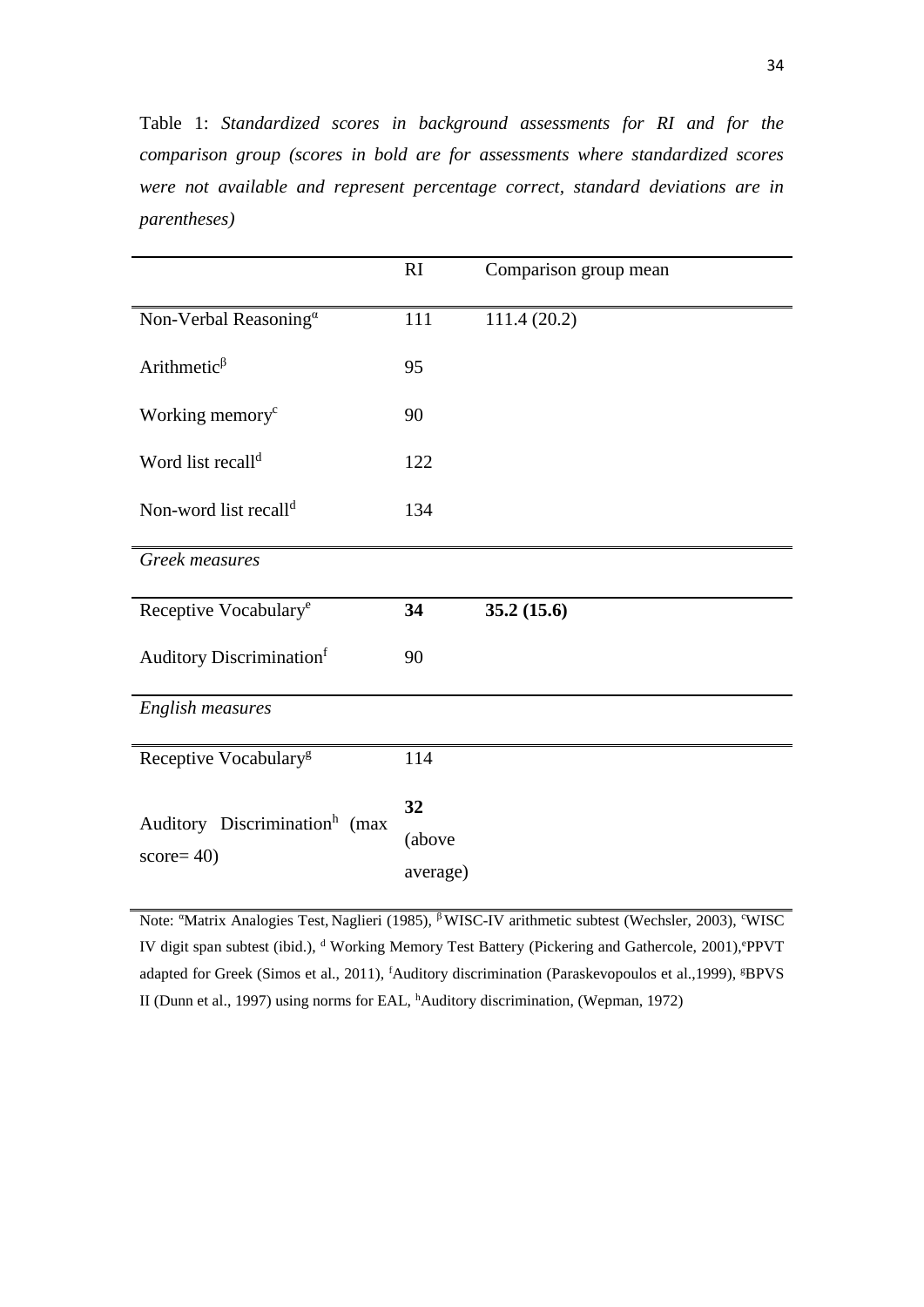Table 2: *Scores in assessments of reading and spelling in Greek and English for RI and the comparison group (scores in bold are for assessments where standardized scores were not available and represent percent correct, standard deviations are in parentheses)*

| RI                                 |          | Comparison group mean |  |
|------------------------------------|----------|-----------------------|--|
| Greek measures                     |          |                       |  |
| Reading accuracy <sup>a</sup>      | $27***$  | 96(8.2)               |  |
|                                    | 10***    | 33(3.9)               |  |
| Spelling <sup>a</sup>              | SS: < 71 | SS: 90.2 (7.2)        |  |
| Reading 60-word list <sup>b</sup>  | 30****   | 94(7.6)               |  |
| Spelling 60-word list <sup>b</sup> | $15***$  | 48 (7.9)              |  |
| English measures                   |          |                       |  |
| Reading Comprehension <sup>c</sup> | 103      |                       |  |
| Reading accuracy <sup>c</sup>      | 74       |                       |  |
| Reading speed <sup>c</sup>         | 79       |                       |  |
| Spelling <sup>c</sup>              | 82       |                       |  |
| Reading 60-word list <sup>d</sup>  | $17***$  | 83 (18.6)             |  |
| Spelling 60-word list <sup>d</sup> | $8*$     | 63(24.5)              |  |

Note: , <sup>a</sup>single word spelling test developed by Mouzaki et al., <sup>b</sup>60-word list from Masterson et al. (2008) in Greek <sup>c</sup>WIAT-II, Teacher's edition (Wechsler, 2006), <sup>d</sup>60-word list from Masterson et al. (2008) in English, *\*p*<.05, *\*\*\*p*<.001, *\*\*\*\*p*<.0001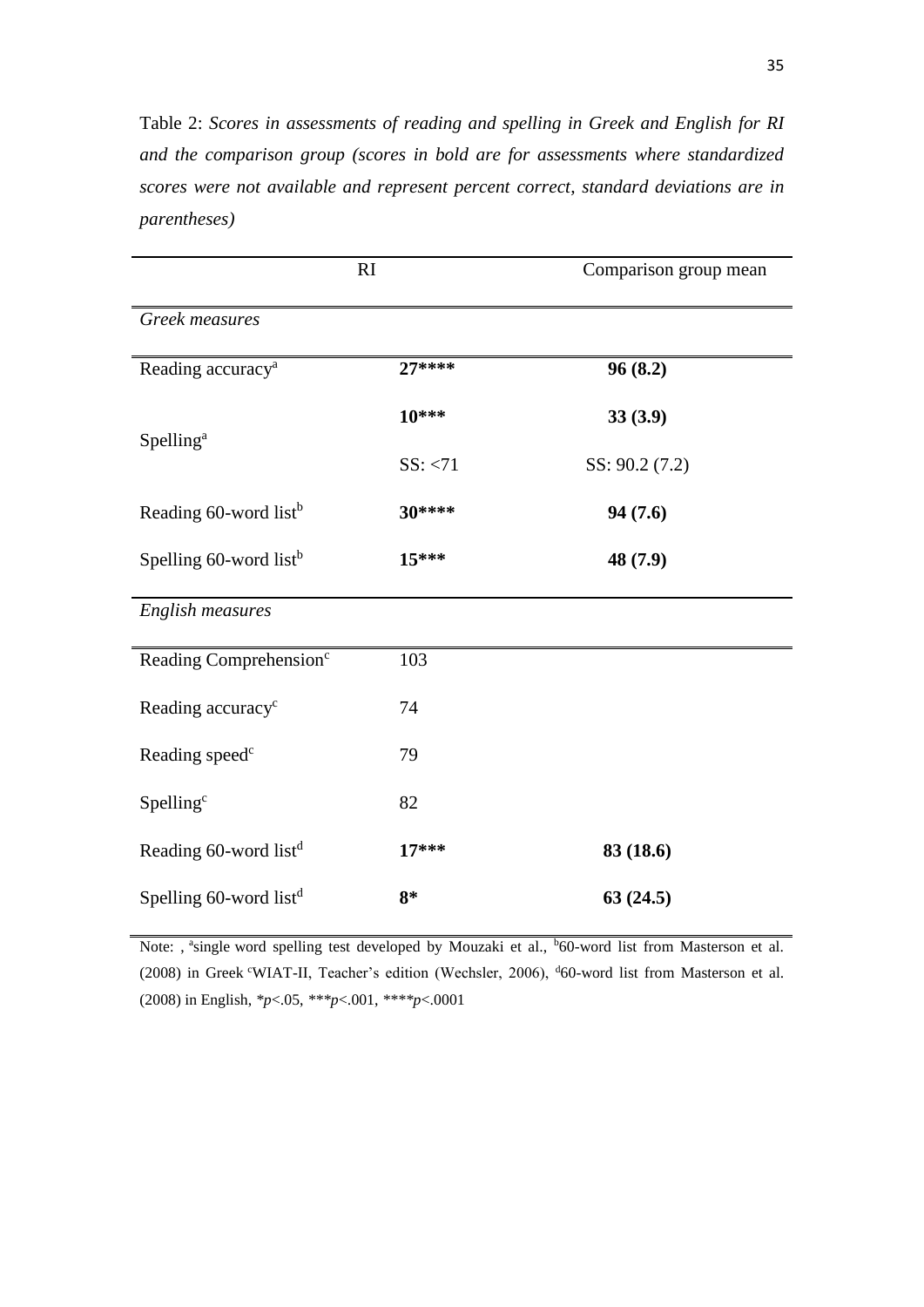|                                      | RI       | Comparison group mean |  |  |
|--------------------------------------|----------|-----------------------|--|--|
| Greek measures                       |          |                       |  |  |
| Irregular word spelling <sup>a</sup> | $5*$     | 54 (17)               |  |  |
| Nonword spelling <sup>a</sup>        | $20***$  | 90(6.2)               |  |  |
| Real word reading <sup>a</sup>       | 32.5***  | 88 (13.5)             |  |  |
| Nonword reading <sup>a</sup>         | $25**$   | 91 (18.5)             |  |  |
| English measures                     |          |                       |  |  |
| Irregular word spelling <sup>b</sup> | $0**$    | 61(19.6)              |  |  |
| Nonword spelling <sup>b</sup>        | $10***$  | 60(21)                |  |  |
| Irregular word reading <sup>b</sup>  | $16.6**$ | (19)<br>67            |  |  |
| Nonword reading <sup>b</sup>         | $3.3**$  | 75.3(19)              |  |  |

Table 3: *Percent correct for RI and the comparison group in spelling and reading irregular words and nonwords (standard deviations are in parentheses)* 

Note: <sup>a</sup>List of irregular words and nonwords from Loizidou et al. (2009), <sup>b</sup>DTWRP (Forum for Research in Language and Literacy, 2012),*\*p*<.05, *\*\* p*<.01, *\*\*\* p*<.001, \*\**\*\* p*<.0001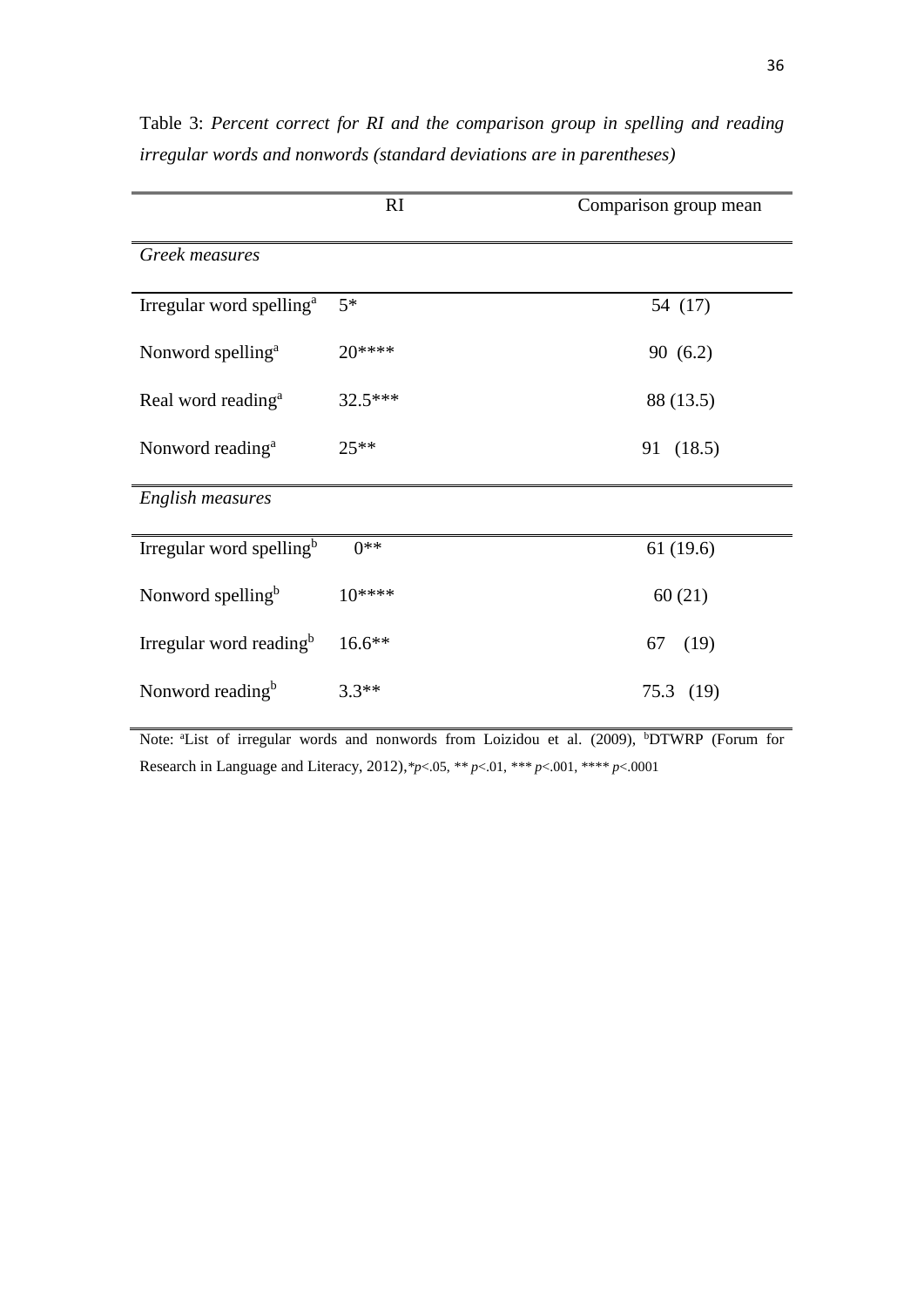|                                                  | RI               | Comparison group mean |
|--------------------------------------------------|------------------|-----------------------|
| Greek measures                                   |                  |                       |
| <b>Blending</b> <sup>a</sup>                     | 79*              | 119(13)               |
| Spoonerisms <sup>b</sup> (max= 20)               | $0**$            | 14(4.6)               |
| Phoneme segmentation <sup>c</sup> (max=6)        | $0***$           | 5(1.2)                |
| Phoneme deletion <sup>c</sup> (max=6)            | $0*$             | 4(2.3)                |
| Phoneme transposition <sup>c</sup> (max=6)       | $\boldsymbol{0}$ | 5(2.4)                |
| RAN pictures <sup><math>d</math></sup> (in secs) | 70               | 80(21)                |
| RAN digits <sup><math>d</math></sup> (in secs)   | 45               | 36(17)                |
| <b>English measures</b>                          |                  |                       |
| Blending <sup>e</sup>                            | 100              | 117(21)               |
| Spoonerisms <sup>f</sup> (max=20)                | $4*$             | 13(4.7)               |
| Phoneme segmentation <sup>g</sup>                | < 85             |                       |
| Phoneme deletion <sup>g</sup>                    | < 85             |                       |
| Phoneme transposition <sup>g</sup>               | < 85             |                       |
| RAN pictures <sup>h</sup> (in secs)              | 60               | 58 (8.0)              |
| RAN digits <sup>h</sup> (in secs)                | 33               | 30(8.5)               |

Table 4: *Phonological ability and rapid naming scores of RI and the comparison group (scores in bold are for assessments where standardized scores were not available, standard deviations are in parentheses)* 

Note: <sup>a</sup>Athena Test; Paraskevopoulos et al. (1999), <sup>b</sup>Spoonerism task devised for Greek, adapted from PhAB, Frederickson et al. (1997), <sup>c</sup> Phoneme deletion and segmentation (Adapted from Porpodas, 2002), Rapid Naming, adapted from PhAB;(ibid.), <sup>e</sup>CTOPP; Wagner et al. (1999), <sup>f</sup>English spoonerisms task, PhAB (ibid.); <sup>g</sup>Hatcher (1994), <sup>h</sup>Rapid Naming, PhAB; (ibid.) *\*p*<.05, *\*\* p*<.01, \**\*\* p*<.001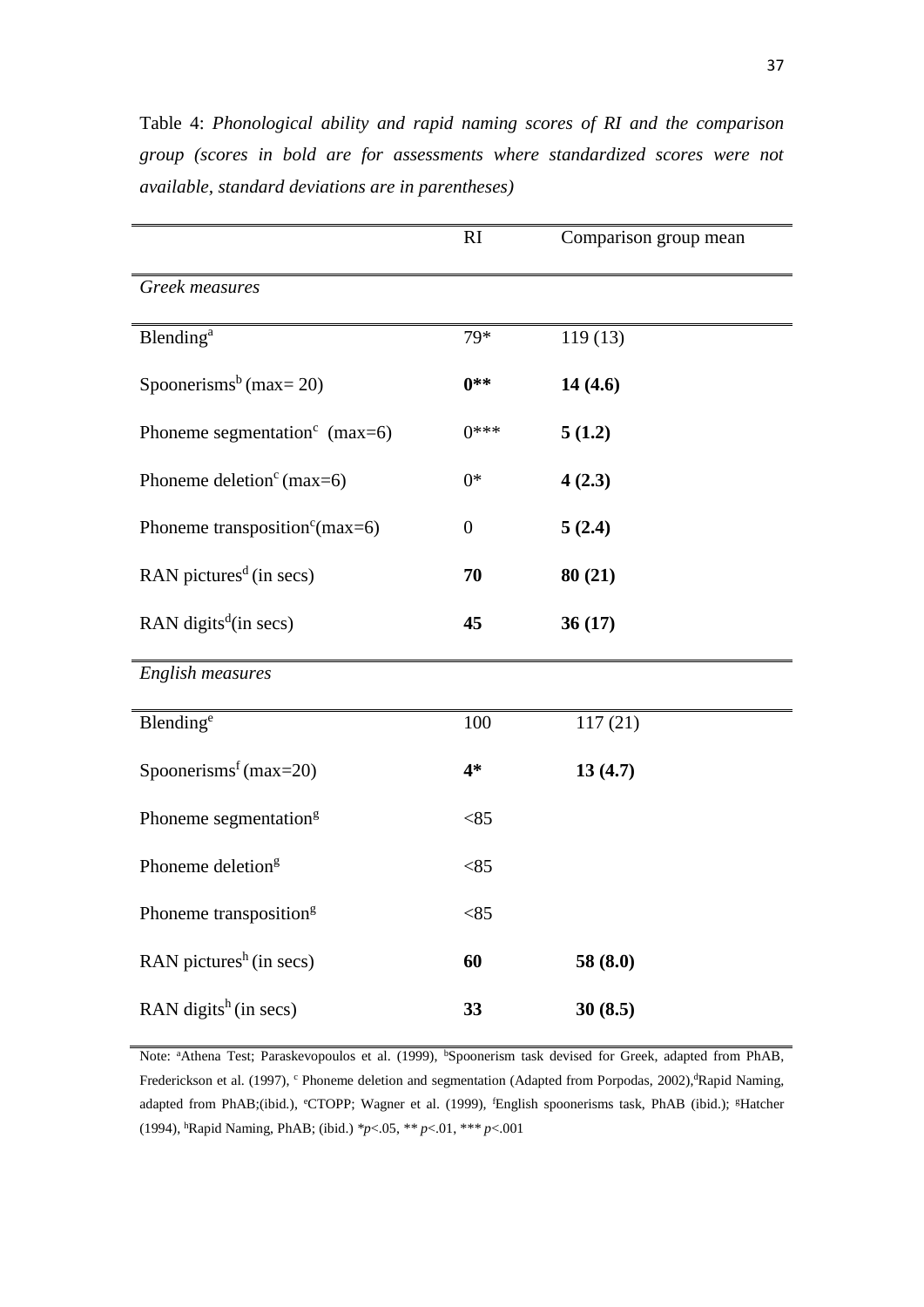|                                                  | <sub>RI</sub> | Comparison group mean |
|--------------------------------------------------|---------------|-----------------------|
| Visual memory for pictures <sup>a</sup> (max=32) | 16            | 17(6.0)               |
| Visual memory for designs <sup>a</sup> (max=32)  | 20            | 14.2(4.7)             |
| Visual memory simultaneous <sup>b</sup> (max=12) | 7             | 5.7(1.7)              |
| Visual memory sequential <sup>c</sup> (max=12)   | $3**$         | 7.7(1.1)              |

Table 5: V*isual memory task accuracy scores for RI and the comparison group (standard deviations are in parentheses)* 

Note: <sup>a</sup>Athena Test; Paraskevopoulos et al. (1999), <sup>b</sup>adapted from Hulme (1981), <sup>c</sup>adapted from Goulandris and Snowling (1991), \**\*p*<.01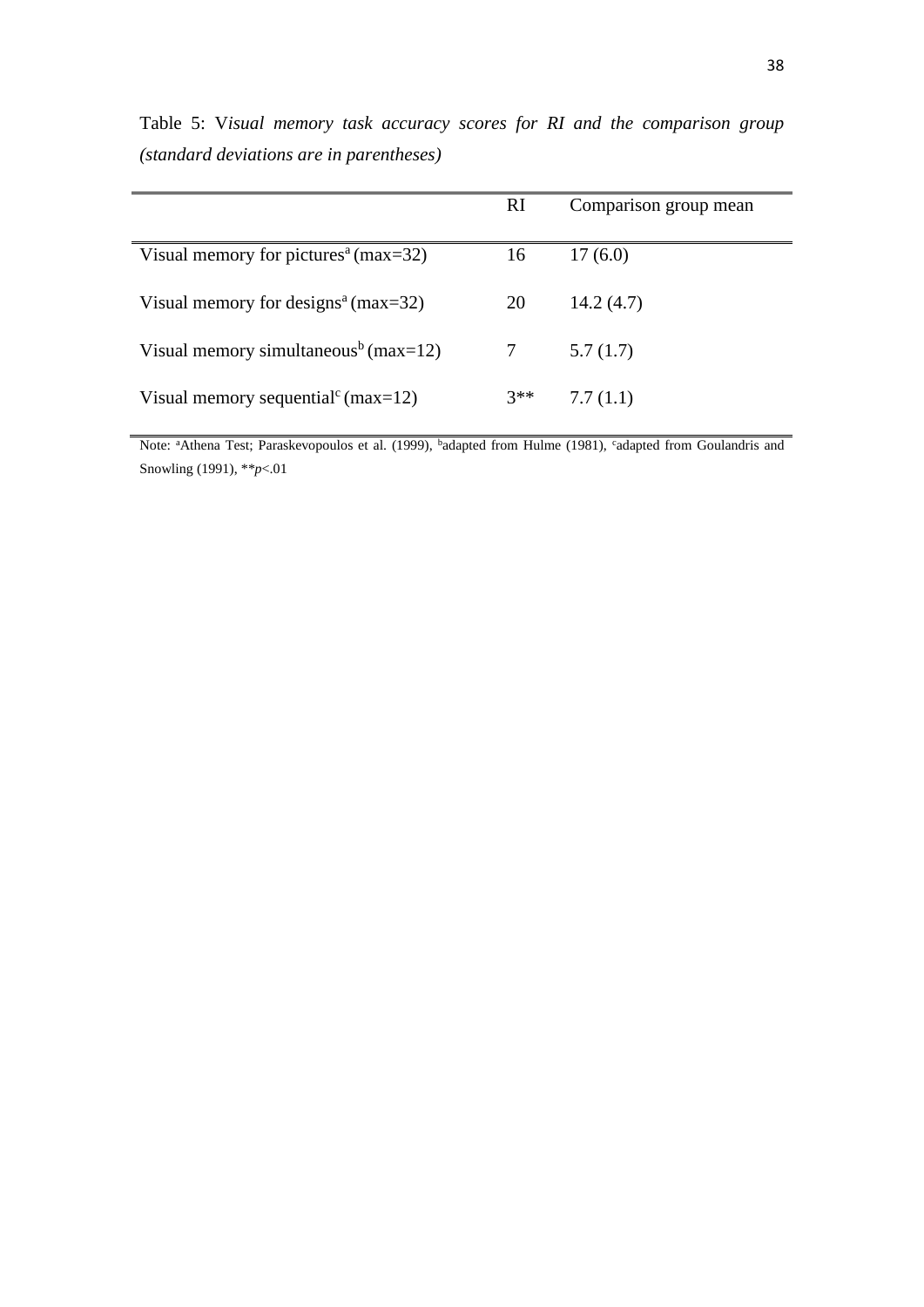|                                           | RI       | Comparison group mean |
|-------------------------------------------|----------|-----------------------|
| Greek measures                            |          |                       |
| Global report arrays correct (max=20)     | $\theta$ | 0.3(0.67)             |
| Global report letters correct $(max=100)$ | 55       | 47.2(11.6)            |
| Partial report (max=50)                   | 29       | 32(3.7)               |
| English measures                          |          |                       |
| Global report arrays correct (max=20)     | 3        | 5(5.1)                |
| Global report letters correct $(max=100)$ | 73       | 69(13)                |
| Partial report (max=50)                   | 42       | 38 (4.8)              |

Table 6: *Letter report task accuracy scores for RI and the comparison group (standard deviations are in parentheses)*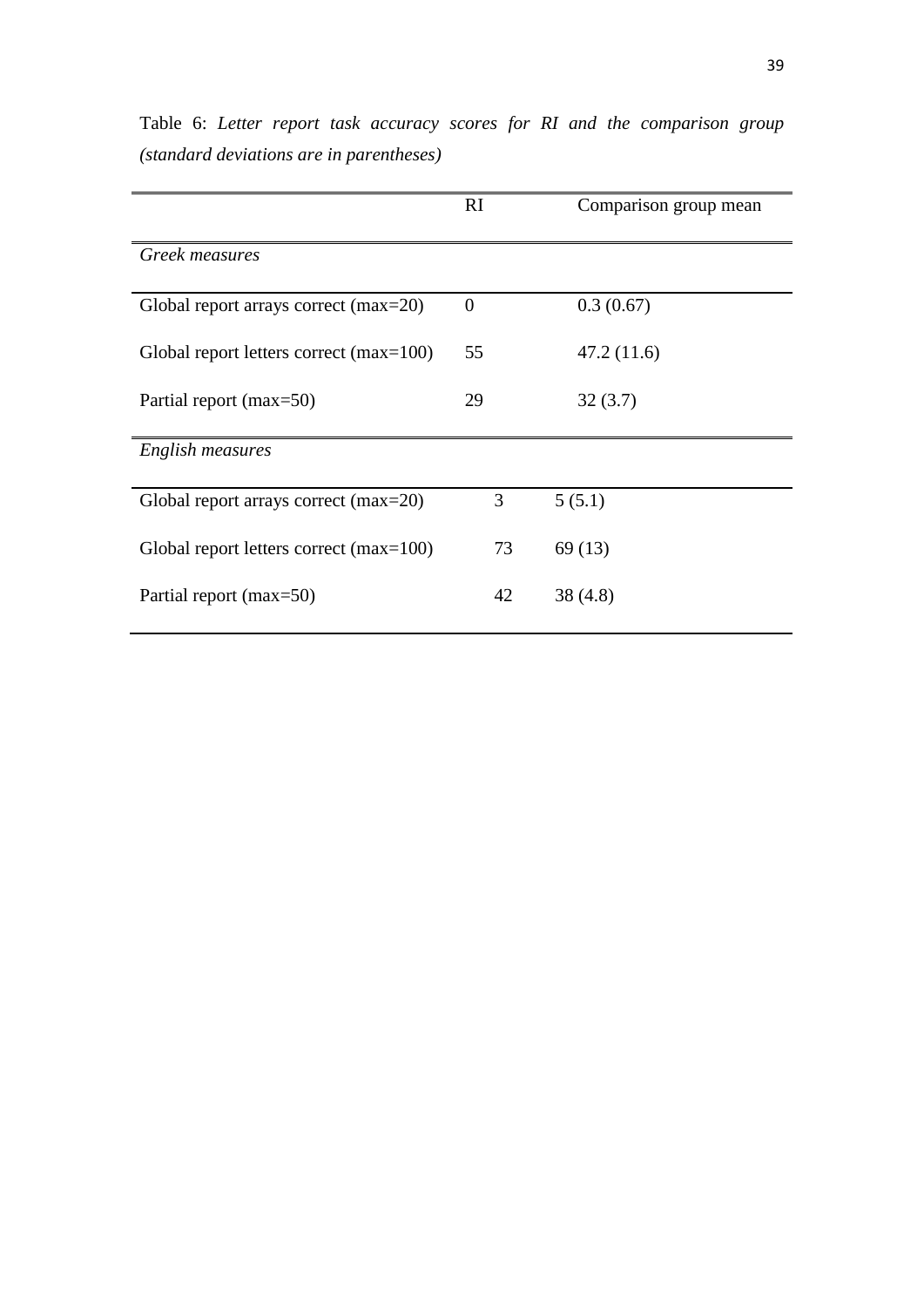|                                                             | Pre-training | Post-training |          | Comparison group |                |
|-------------------------------------------------------------|--------------|---------------|----------|------------------|----------------|
| (Time1)                                                     |              | Immediate     | Delayed  | Time 1           | Time 3         |
|                                                             |              | (Time 2)      | (Time 3) |                  |                |
| Greek measures                                              |              |               |          |                  |                |
| Spelling words with<br>trained GPCs <sup>a</sup>            | $0**$        | $16.6*$       | $19*$    | 61.9(18.5)       | 65(16.4)       |
| Reading words with<br>trained GPCs <sup>a</sup>             | $9.5***$     |               | 78.5*    | 95(5.8)          | 96.7(4.2)      |
| Irregular<br>word<br>spelling <sup><math>\beta</math></sup> | $5*$         | $5**$         | $5**$    | 54 (17)          | 49 (12)        |
| Nonword spelling $\beta$                                    | 20****       | $63**$        | 48***    | 90(6.2)          | 90(7.1)        |
| Real word reading <sup><math>\beta</math></sup>             | $32.5***$    | $55***$       | $60***$  | 88 (13.5)        | 94(5.3)        |
| Nonword reading $\beta$                                     | $25**$       | 38**          | 62       | 91 (18.5)        | 93.3 (15.6)    |
| $60$ -word spelling <sup>c</sup>                            | 15***        | 28.3          | 30       | 48 (7.9)         | 52.3(14.1)     |
| $60$ -word reading <sup>c</sup>                             | $30***$      | 70****        | 83.3**** | 94(7.6)          | 98.7 (1.2)     |
| English measures                                            |              |               |          |                  |                |
| Spelling words with<br>trained GPCs <sup>d</sup>            | $0**$        | $36*$         | $36*$    | 69(16)           | 71.4<br>(14.4) |
| Reading words with<br>trained GPCs <sup>d</sup>             | $2.3***$     |               | 83.3*    | 92.8(4.5)        | 95.2(3.6)      |
| word $0**$<br>Irregular<br>spelling <sup>e</sup>            |              | $13*$         | $17*$    | 61 (19.6)        | 63 (15.3)      |
| Nonword spelling <sup>e</sup>                               | $10***$      | $10***$       | $20***$  | 60(2.1)          | 63(7.1)        |
| Irregular<br>word<br>reading <sup>e</sup>                   | 16.6**       | 50            | 33.3     | 67(19)           |                |
| Nonword reading <sup>e</sup>                                | $3.3**$      | $7**$         | $30*$    | 75.3(19)         |                |
| $60$ -word spelling <sup>f</sup>                            | $8*$         | $13.3**$      | $20*$    | 63(24.5)         | 72 (15.9)      |
| $60$ -word reading <sup>f</sup>                             | $17***$      | $35*$         | 63.3     | 83 (18.6)        | 81 (15.3)      |

Table 7: *Percentage correct for RI and the (untrained) comparison group in spelling and reading irregular words and nonwords (standard deviations are in parentheses)* 

Note: "42 Greek words from training, <sup>β</sup>List of irregular words and nonwords from Loizidou et al. (2009) <sup>c</sup>List, in Greek, from Masterson et al. (2008), <sup>d</sup>42 English words from training, <sup>e</sup>DTWRP (Forum for Research in Language and Literacy, 2012) <sup>f</sup>List, in English, from Masterson et al. (2008), \**p*<.05, \*\**p*<.01, \*\*\**p*<.001,\*\*\*\**p*<.0001